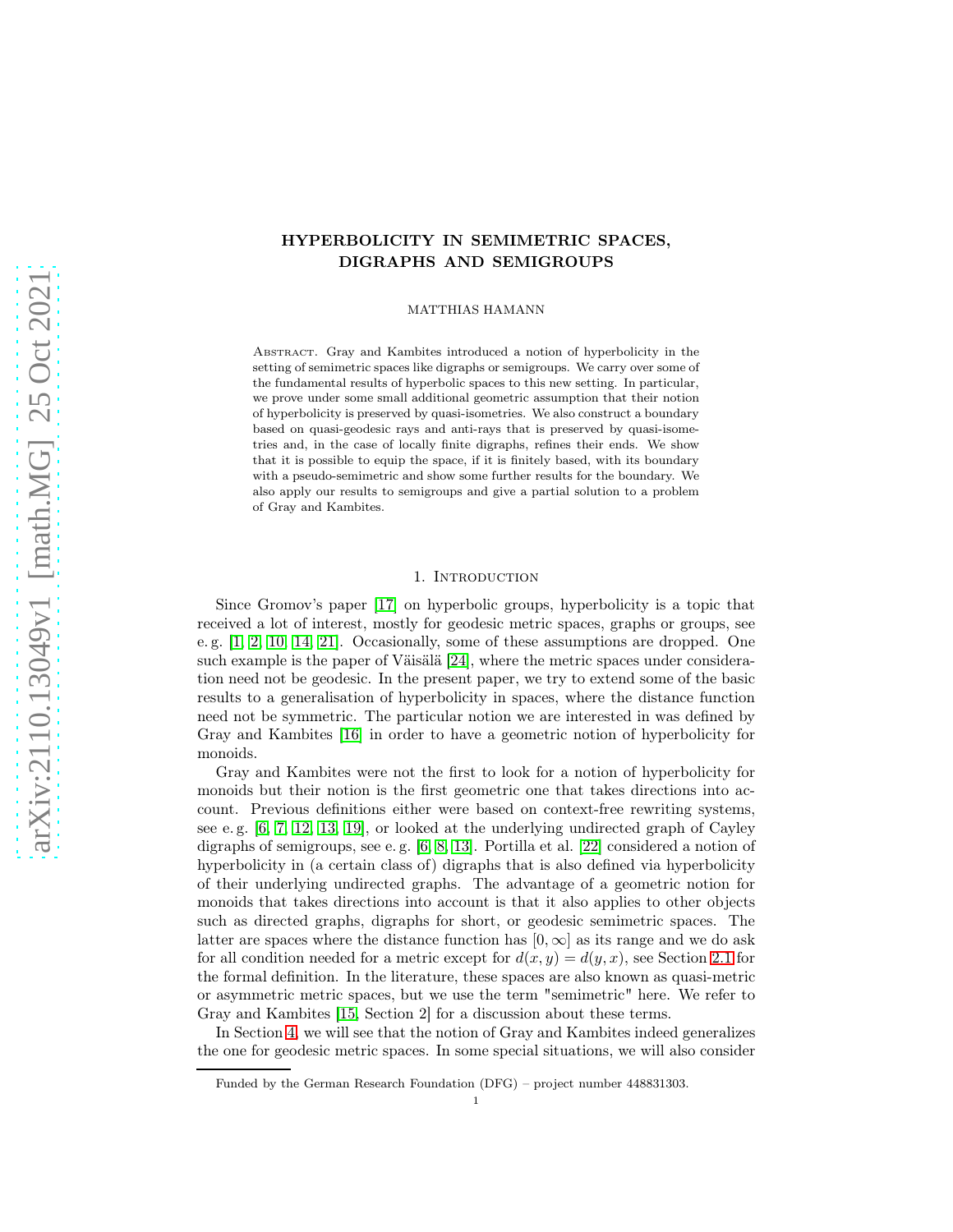a different notion that is stronger than Gray and Kambite's notion since there are also some interesting results related to that stronger notion. Both notions are based on a thinness condition for geodesic triangles, see Section [3](#page-5-0) and [5](#page-9-0) for the precise definitions.

While Gray and Kambites were mostly interested in properties of hyperbolic monoids, such as the word problem or other semigroup-theoretic decision problems and the question of finite presentability of those monoids, we focus more on the geometric aspects of the spaces themselves. We look at two particular topics and prove results related to those: first, we consider the question whether this notion of hyperbolicity is preserved by quasi-isometries and then we will define a boundary for hyperbolic semimetric spaces that is defined by an equivalence relation on (quasi- )geodesic rays and prove several results for them. See below for more details on these two topics. But before we turn our attention to some details of those topics, let us mention that most of the results that we obtain need additional geometric assumptions on the spaces.

In geodesic metric spaces X, we find for every point  $x \in X$  and points  $y, z$  in the ball of radius r around x a  $y-z$  geodesic of length at most  $2r$ . For semimetric spaces Y, this is no longer true: if  $x \in Y$  and  $y, z \in Y$  with  $d(x, y) < r$  and  $d(x, z) < r$ , then  $d(y, z)$  need not be bounded or even be finite; it may also happen that the out-ball of radius  $r$  around  $x$  contains an infinite geodesic. The same also holds for the in-balls. We will ask our semimetric spaces to satisfy a condition that bounds the lengths of geodesics in out-balls or in-balls of finite radius in terms of the radius. So our results still cover a large proper subclass of the geodesic semimetric spaces that contain all geodesic metric spaces. As a consequence, when applying our results to semigroups, we only obtain results for right cancellative semigroups. All results that we will discuss within the introduction will only be proved for geodesic semimetric spaces that satisfy this condition but for sake of simplicity, we will omit it in the following.

Before moving on to the detailled discussion, let us mention that even though we use some well-known notions such as quasi-isometries or geodesics, they behave slightly different in semimetric spaces compared to metric spaces and we need definitions that take this into account. So for the introduction and as intuition, it is fine to just think of these notions as being similar to the ones in metric spaces and that they carry over the important properties that we will need. We omit these definitions in the introduction to keep the introduction simple and not overburdened by definitions. But later on we will give the precise definitions.

1.1. Quasi-isometries. In the situation of metric spaces, in order to prove that quasi-isometries preserve hyperbolicity, first, it is shown that hyperbolicity is equivalent with geodesic stability and the latter is easily seen to be preserved by quasiisometries. In order to prove that equivalence, one uses that both properties are also equivalent to exponential divergence of geodesics.

In the situation of semimetric spaces, we do no longer have equivalence between these three properties. More precisely, we will prove that hyperbolicity implies both other properties but neither of the other two implies hyperbolicity nor do they imply each other, see Sections [6](#page-11-0) and [7.](#page-13-0) Still, this is enough to prove that hyperbolicity (and geodesic stability) is preserved by quasi-isometries. It stays an open problem whether (exponential) divergence of geodesics is preserved by quasi-isometries.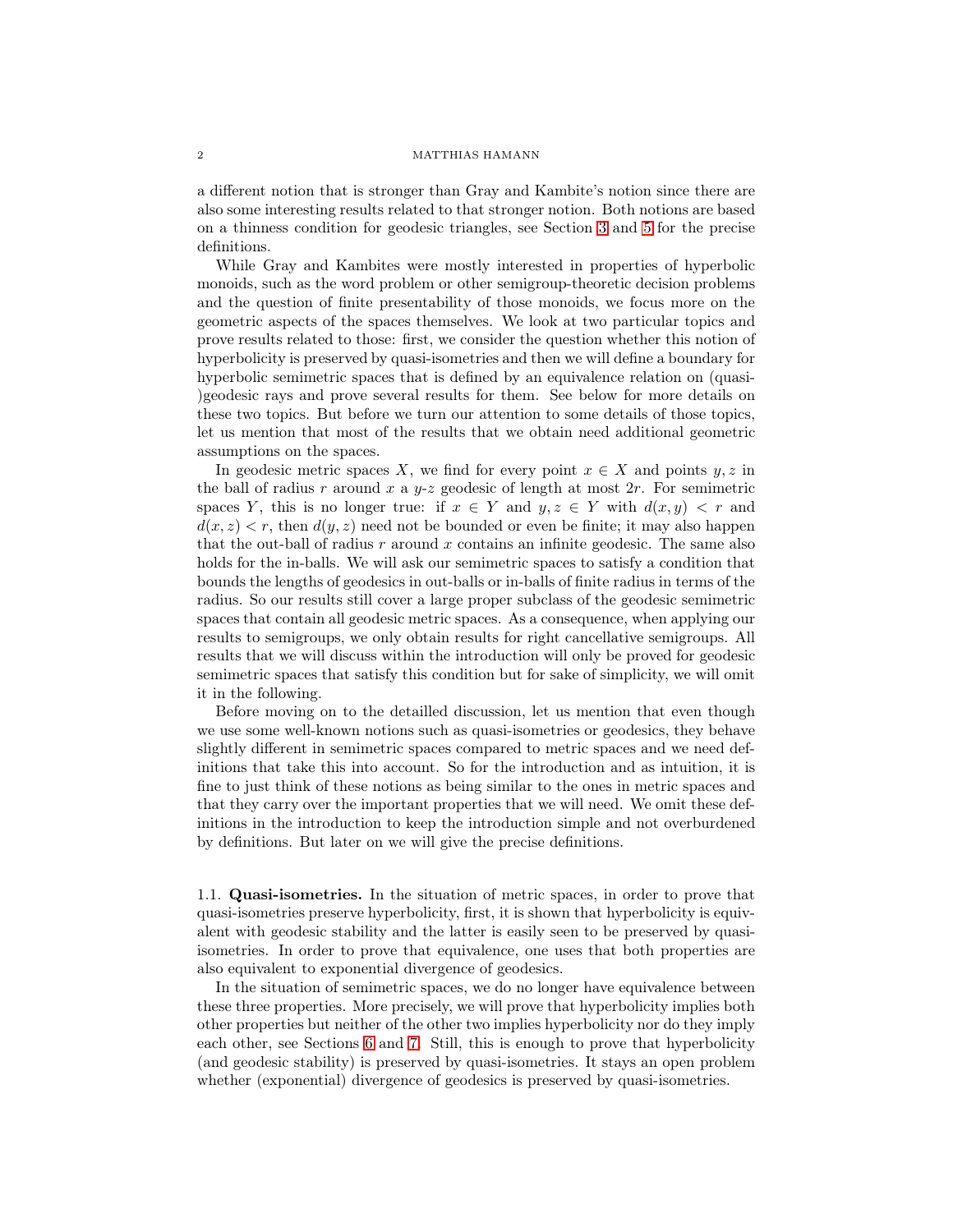1.2. Geodesic boundary. In hyperbolic metric spaces, the hyperbolic boundary can be defined by an equivalence relation on geodesic rays, where two such rays are equivalent if they are eventually close to each other. For hyperbolic semimetric spaces, this is no longer true, but the above relation is still a quasiorder on the geodesic rays and anti-rays, see Section [9.](#page-18-0) Quasiorders canonically gives rise to an equivalence relation. In our situation, the corresponding equivalence classes will be our geodesic boundary points. By  $\partial X$  we denote the geodesic boundary of a hyperbolic semimetric space X.

We can define the same relation on quasi-geodesic rays and anti-rays and the boundary points defined by that relation are trivially preserved by quasi-isometries. For the geodesic boundary, however, it is still unknown whether they are preserved by quasi-isometries. While in the case of proper hyperbolic geodesic metric spaces, we can apply the Arzelà-Ascoli theorem to prove that both boundaries are essentially the same, it is not possible to apply an analogue theorem in the case of semimetric spaces, since that is false, in general, see [\[9\]](#page-43-12). But for locally finite digraphs, we can use a compactness argument to show that the quasi-geodesic boundary and the geodesic boundary coincide and thus conclude that the geodesic boundary is preserved by quasi-isometries, see Section [10.](#page-21-0)

For general digraphs, there is another notion for a boundary: ends as defined by Zuther [\[25\]](#page-43-13). It turns out that the geodesic boundary is a refinements of the end space for locally finite digraphs. Furthermore, we prove that the ends of locally finite digraphs are also preserved by quasi-isometries, see Section [11.](#page-23-0)

Semimetric spaces  $X$  have two natural topologies associated to them: one has the open out-balls of finite radius as base and the other the open in-balls of finite radius. These two topologies extend to topologies of  $X \cup \partial X$  and quasi-isometries between hyperbolic semimetric spaces extend to homeomorphisms on the spaces with their geodesic boundaries with respect to these two topologies (see Section [12\)](#page-27-0). Furthermore, if X has a finite base, we can equip  $X \cup \partial X$  with a pseudo-semimetric, whose induced topologies coincide with the just mentioned ones under small additional assumptions, see Section [13.](#page-29-0)

Further results regarding the geodesic boundary include that, for locally finite digraphs D, the space  $D \cup \partial D$  is f-complete and b-complete (see Section [14\)](#page-34-0), two notions that mimic completeness in the setting of semimetrics with respect to the two topologies that we discussed. Additionally, we prove a result that can be seen as a partial analogue of the fact that in the case of metric spaces the ends correspond to the connected components of the hyperbolic boundary. We use that result to obtain some results on the size of the geodesic boundary, see Section [15.](#page-37-0)

1.3. Hyperbolic semigroups. In the final section, Section [16,](#page-41-0) we apply our results to semigroups. As mentioned above, our additional geometric assumptions imply that the results only hold for right cancellative semigroups.

Gray and Kambites [\[16\]](#page-43-5) defined hyperbolicity for finitely generated semigroups by asking one of the Cayley digraphs be hyperbolic for a finite generating set. They ask whether for a finitely generated hyperbolic semigroup each of its Cayley digraphs with respect to finite generating sets is hyperbolic. We answer this positively for right cancellative semigroups.

As the geodesic boundary is preserved by quasi-isometries and thus by changing the finite generating set of finitely generated right cancellative semigroups, the geodesic boundary gives rise to a boundary of semigroups. The results on the number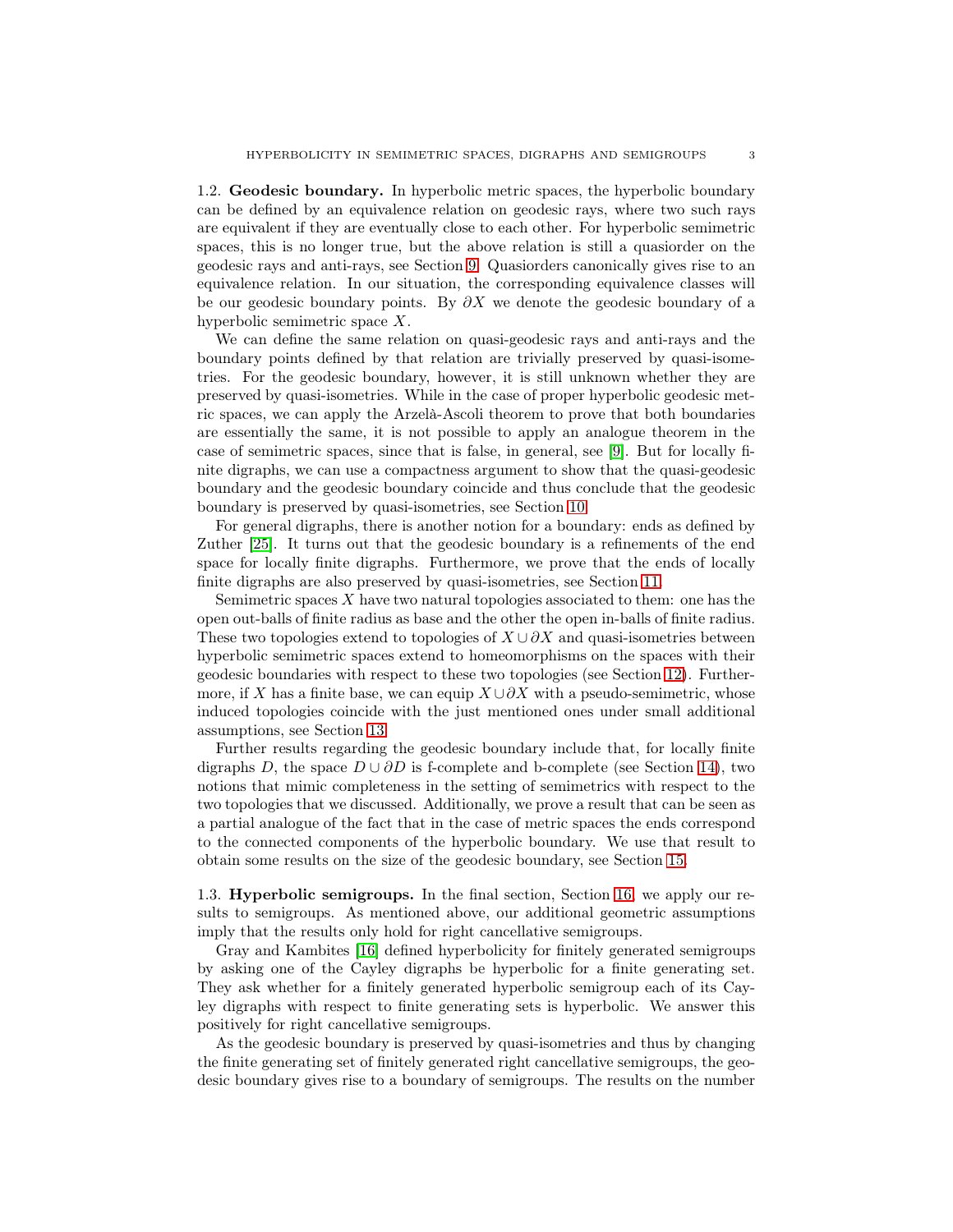of geodesic boundary points implies for finitely generated cancellative hyperbolic semigroups that they have either 0, 1, 2 or infinitely many geodesic boundary points. Moreover, if the semigroup has exactly one end, then is has either 1 or infinitely many geodesic boundary points.

We end by some discussions about finitely generated right cancellative hyperbolic semigroups with at most two geodesic boundary points.

## 2. Preliminaries

In this section, we define all basic notion related to pseudo-semimetric spaces and to digraphs.

<span id="page-3-0"></span>2.1. **Semimetric spaces.** Let X be a set. A map  $d: X \times X \rightarrow [0, \infty]$  is a *pseudosemimetric* if

(i)  $d(x, x) = 0$  for all  $x \in X$  and

(ii)  $d(x, y) \leq d(x, z) + d(z, y)$  for all  $x, y, z \in X$ .

We then call (X, d) a *pseudo-semimetric space*.

A pseudo-semimetric is a *semimetric* if  $d(x, y) = 0$  if and only if  $x = y$  for all  $x, y \in X$ . Then we call  $(X, d)$  a *semimetric space*.

For  $x, y$  in a (pseudo-)semimetric space X, we set

$$
d^{\leftrightarrow}(x, y) := \min\{d(x, y), d(y, x)\}
$$

(Pseudo-)Semimetric spaces  $X$  come along with two natural topologies that are defined via the out-balls and the in-balls. For  $r \geq 0$  and  $x \in X$ , we set the *out-ball* and the *open out-ball* of radius r around x as

$$
\mathcal{B}_r^+(x) := \{ y \in X \mid d(x, y) \le r \}, \qquad \mathring{\mathcal{B}}_r^+(x) := \{ y \in X \mid d(x, y) < r \}
$$

and the *in-ball* and the *open in-ball* of radius r around x as

$$
\mathcal{B}_r^-(x) := \{ y \in X \mid d(y, x) \le r \}, \qquad \mathring{\mathcal{B}}_r^-(x) := \{ y \in X \mid d(y, x) < r \},
$$

respectively.

The open out-balls  $\mathcal{B}_r^+(x)$  for all  $r \geq 0$  and  $x \in X$  generate the *forward* topology  $\mathcal{O}_f$  and the open in-balls  $\mathcal{B}^-_r(x)$  for all  $r \geq 0$  and  $x \in X$  generate the *backward* topology  $\mathcal{O}_b$ .

For  $a, b \in \mathbb{R}$  with  $a < b$ , we consider the interval  $[a, b]$  with the above two topologies. A function  $P: [a, b] \to X$  is a *directed path* if it is continuous with respect to the forward topologies of  $[a, b]$  and X and if it is continuous with respect to the backward topologies of  $[a, b]$  and X. Then  $P(a)$  is the *starting point* and  $P(b)$  is the *end point* of P. The *length*  $\ell(P)$  of P is defined as

$$
\ell(P) := \lim_{N \to \infty} \sum_{i=1}^{N} d(P(t_{i-1}), P(t_i))
$$

with  $t_i := a + i(b - a)/N$  for all  $0 \le i \le N$ . For  $x, y \in X$ , a *directed*  $x$ -y path is a directed path with starting point x and end point y. For  $U, V \subseteq X$ , a *directed*  $U\text{-}V$ path is a directed path with starting point in U and end point in V.

Let  $P: [a, b] \to X$  and  $Q: [a', b'] \to X$  be directed paths. They are *parallel* if  $P(a) = Q(a')$  and  $P(b) = Q(b')$  and they are *composable* if  $P(b) = Q(a')$ . If they are composable, then we denote by  $PQ$  the resulting directed path, their *composition*.

We say that  $x \in X$  *lies on* P if it is in the image of P. For x, y on P with  $x = P(r)$  and  $y = P(R)$  such that  $r < R$ , we denote by  $xPy$  the subpath of P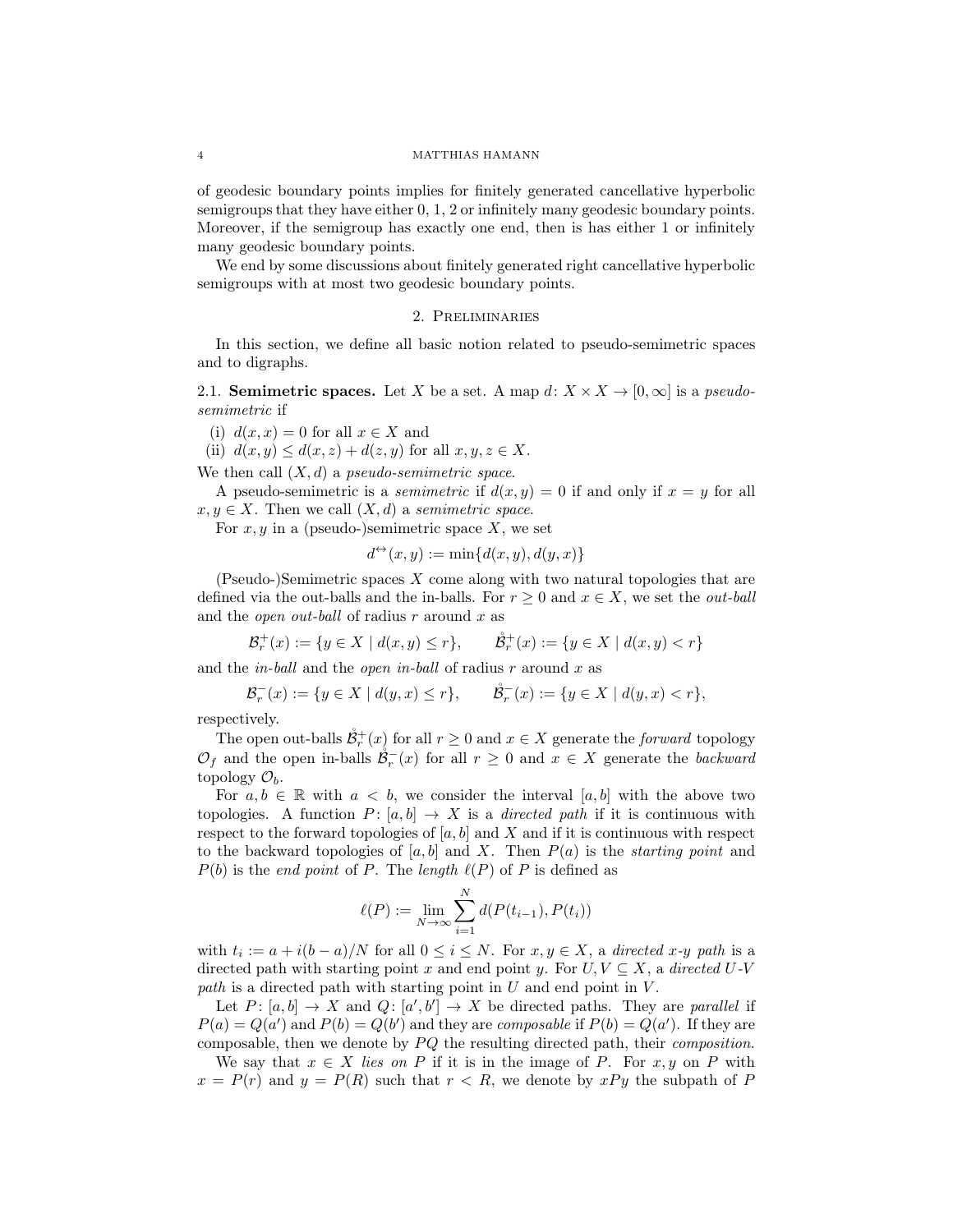between x and y. With a slight abuse of notation, we denote for  $r \geq 0$  by  $\mathcal{B}_r^+(P)$ , by  $\mathcal{B}^-_r(P)$ , the out-ball, the in-ball, of radius r around the image of P, respectively.

Let  $(X, d_X)$  and  $(Y, d_Y)$  be semimetric spaces. A map  $f: X \to Y$  is a *quasi-isometric embedding* if there are constants  $\gamma \geq 1$  and  $c \geq 0$  such that

$$
\gamma^{-1}d_X(x, x') - c \le d_Y(f(x), f(x')) \le \gamma d_X(x, x') + c
$$

for all  $x, x' \in X$ . It is a *quasi-isometry* if additionally for every  $x \in X$  there is  $y \in Y$  such that  $d(f(x), y) \leq c$  and  $d(y, f(x)) \leq c$ . Then we say that X is *quasiisometric* to Y. If we want to emphasize on the particular constants  $\gamma$  and c, we talk about  $(\gamma, c)$ -quasi-isometries. By Gray and Kambites [\[15,](#page-43-11) Proposition 1], being quasi-isometric is an equivalence relation. An *isometry* is a (1, 0)-quasi-isometry.

A *geodesic* from  $x \in X$  to  $y \in X$ , also called an  $x$ -y *geodesic*, is a directed path P from x to y with  $d(u, v) = \ell(uPv)$  for all  $u, v$  on P with v on uPy. For subsets  $U, V \subseteq X$ , a U-V geodesic is a directed U-V path that is a geodesic. For  $\gamma \geq 1$  and  $c \geq 0$ , a  $(\gamma, c)$ -quasi-geodesic from x to y is a directed path from x to y with

$$
\ell(uPv) \le \gamma d(u,v) + c
$$

for all  $u, v$  on P with v on  $uPy$ . We call X *geodesic* if there exists an  $x-y$  geodesic for all  $x, y \in X$  with  $d(x, y) < \infty$ .

Note that x-y geodesics are not isometric images of  $[0, d(x, y)]$  since we make no restrictions on  $d(P(b), P(a))$  for  $0 \le a \le b \le 1$ . Similarly, quasi-geodesics are not quasi-isometric images of  $[0, d(x, y)]$ .

Let  $(x_i)_{i\in\mathbb{N}}$  be a sequence in X. It *f-converges* to  $x \in X$  if it converges to x with respect to  $\mathcal{O}_f$  and it *b-converges* to x if it converges to x with respect to  $\mathcal{O}_b$ . The sequence is called *forward Cauchy*, or *f-Cauchy*, if for every  $\varepsilon > 0$  there exists some  $N \in \mathbb{N}$  such that  $d(x_n, x_m) < \varepsilon$  for all  $m \geq n \geq N$ . It is called *backward Cauchy*, or *b-Cauchy*, if for every  $\varepsilon > 0$  there exists some  $N \in \mathbb{N}$  such that  $d(x_m, x_n) < \varepsilon$ for all  $m \geq n \geq N$ . We call X *f-complete* if every f-Cauchy sequence b-converges to a point in X and we call X *b-complete* if every b-Cauchy sequence f-converges to a point in X. Note that there are different notions of completeness for semimetric spaces, see e. g. [\[9,](#page-43-12) [18,](#page-43-14) [23\]](#page-43-15); some of them differ from ours, e. g. in that they ask for f-completeness that f-Cauchy sequences f-converge.

We call X *sequentially f-compact* if for every sequence  $(x_i)_{i\in\mathbb{N}}$  in X that satisfies  $d(x_i, x_j) < \infty$  for all  $i < j$  has a b-convergent subsequence. We call X *sequentially b-compact* if for every sequence  $(x_i)_{i\in\mathbb{N}}$  in X that satisfies  $d(x_j, x_i) < \infty$  for all  $i < j$  has an f-convergent subsequence.

<span id="page-4-1"></span>Proposition 2.1. *Let* X *be a semimetric space. Then the following hold.*

- <span id="page-4-0"></span>(i) *If* X *is sequentially f-compact, then it is f-complete.*
- (ii) *If* X *is sequentially b-compact, then it is b-complete.*

*Proof.* Let X be sequentially f-compact. Let  $(x_i)_{i\in\mathbb{N}}$  be an f-Cauchy sequence in X. Then there is a subsequence  $(x_{n_k})_{k \in \mathbb{N}}$  that b-converges to a point  $x \in X$ . For  $\varepsilon > 0$ , there exists  $N \in \mathbb{N}$  such that  $d(x_i, x_j) < \varepsilon/2$  for all  $j > i > N$  and, for every  $i > N$ , there exists  $k(i) \in \mathbb{N}$  with  $d(x_{n_{k(i)}}, x) < \varepsilon/2$ . Thus, we have

$$
d(x_i, x) < d(x_i, x_{n_{k(i)}}) + d(x_{n_{k(i)}}, x) < \varepsilon
$$

for all  $i > N$ . So  $(x_i)_{i \in \mathbb{N}}$  b-converges to x and X is f-complete.

We obtain [\(ii\)](#page-4-0) by an analogous argument.  $\Box$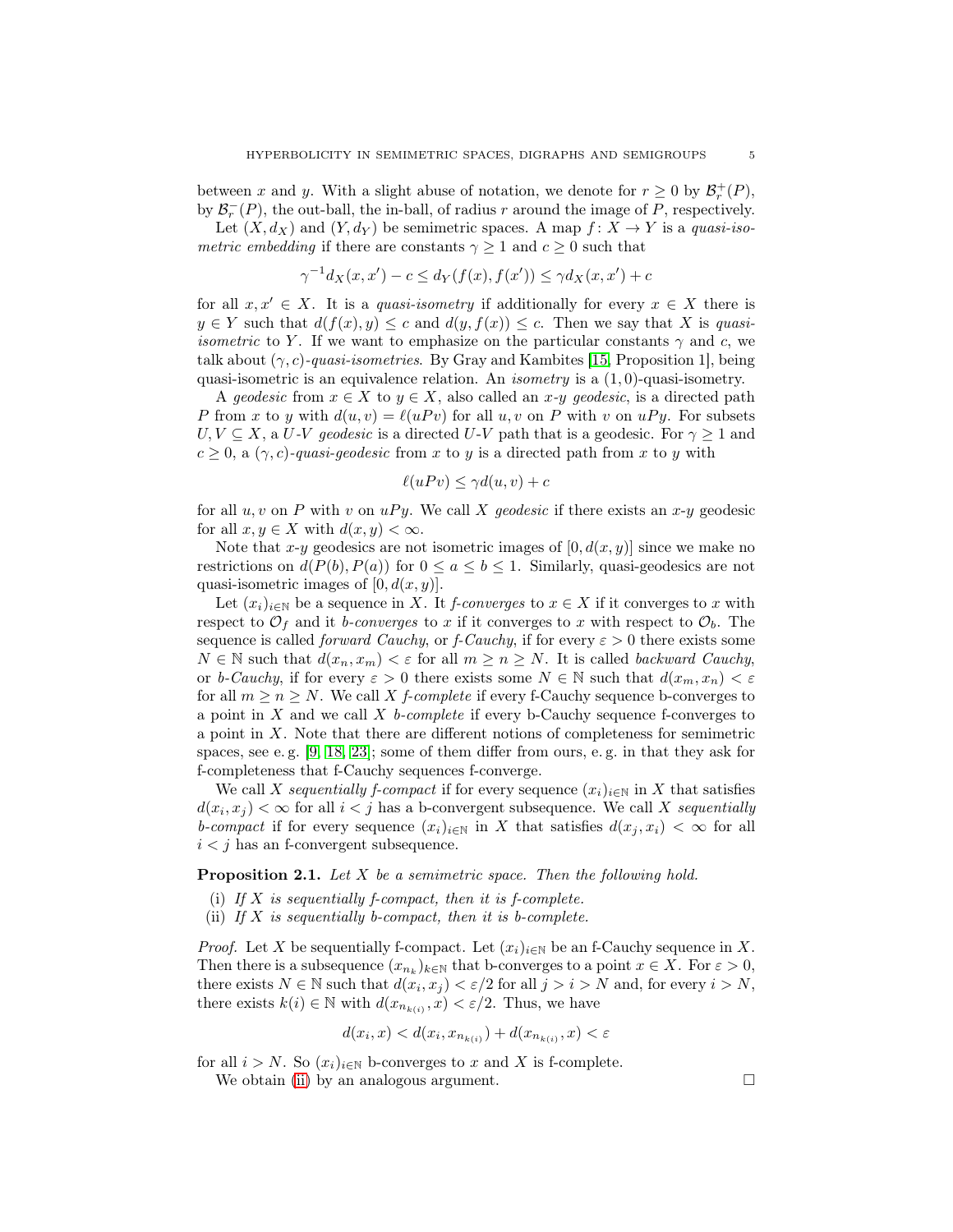<span id="page-5-3"></span>2.2. Digraphs. Here, a digraph  $D = (V(D), E(D))$  is an oriented multigraph. In particular, we allow our digraphs to have loops and multiple edges between the same two vertices. For a subset  $X$  of  $V(D)$ , we denote by  $D[X]$  the digraph *induced by*  $X$ , i.e. the digraph with vertex set  $X$  and all edges of  $D$  both of whose incident vertices lie in X.

A *directed path* is a sequence  $x_0 \dots x_n$  of vertices such that  $x_i x_{i+1} \in E(D)$  for all  $0 \leq i < n$ . A *proper directed path* P is a sequence  $x_0 \dots x_n$  of pairwise distinct vertices such that  $x_i x_{i+1} \in E(D)$  $x_i x_{i+1} \in E(D)$  $x_i x_{i+1} \in E(D)$  for all  $0 \leq i < n$ .<sup>1</sup> The *length*  $\ell(P)$  of P is n, the number of edges of the path.

If  $x_0, x_1, \ldots$  are distinct vertices in D with  $x_i x_{i+1} \in E(D)$  we call  $x_0 x_1 \ldots$  a ray. If we have  $x_{i+1}x_i \in E(D)$  instead we say that  $x_0x_1 \ldots$  is an *anti-ray*.

For  $x, y \in V(D)$ , let  $d(x, y)$  be the length of a shortest directed path from x to y or  $\infty$  if no such path exists. Note that in contrast to graphs, this distance function is not a metric but a semimetric. The *out-degree* of a vertex  $x \in V(D)$ is the number of vertices  $y \in V(D)$  with  $d(x, y) = 1$  and the *in-degree* of x is the number of vertices  $y \in V(D)$  with  $d(y, x) = 1$ . A digraph is *locally finite* if its inand out-degrees are all finite.

We consider the the following semimetric space associated to a digraph  $D$ : we consider the 1-complex of the underlying undirected (multi-)graph of D. The distance between two points  $x, y$  corresponding to vertices  $u, v$ , respectively, is set as follows:  $d(x, y) := d(u, v)$ . For an inner point x of an edge uv, its distance to a point y corresponding to a vertex  $w$  or an inner point of an edge  $ww'$  is set as  $d(x, y) := d(x, v) + d(v, w) + d(w, y)$ , where we consider the edges e to be directed paths of length 1 in the semimetric space.

## 3. Thin triangles

<span id="page-5-0"></span>Let X be a geodesic semimetric space. A *triangle* consists of three points of X and three directed paths, one between every two of those vertices. We call these paths the *sides* and the three point the *end points* of the triangle. The triangle is *geodesic* if all three sides are geodesics and it is *transitive* if two of its sides are composable and the resulting directed path is parallel to the third side.

We consider thin triangles as defined by Gray and Kambites in [\[16\]](#page-43-5). Let  $\delta \geq 0$ . A geodesic triangle is  $\delta$ -*thin* if the following holds:

*if* P, Q, R *are the sides of the triangle and the starting point of* P *is either the starting or the end point of* Q *and the last point of* P *is either the starting or the end point of R, then* P *is contained in*  $\mathcal{B}^+_{\delta}(Q) \cup \mathcal{B}^-_{\delta}(R)$ *.* 

If all geodesic triangles in X are δ-thin then X is δ*-hyperbolic*. We call X *hyperbolic* if it is  $\delta'$ -hyperbolic for some  $\delta' \geq 0$ .

We note that this definition differs slightly from the definition of Gray and Kambites in that they only ask transitive geodesic triangles to be  $\delta$ -thin. However, our first result is that – up to the constant  $\delta$  – both definitions are equivalent.

<span id="page-5-2"></span>**Proposition 3.1.** Let X be a geodesic semimetric space and  $\delta \geq 0$ . If all transitive *geodesic triangles are* δ*-thin, then all geodesic triangles are* 3δ*-thin.*

<span id="page-5-1"></span><sup>1</sup>With our terminology, we differ from the usual one for digraphs: what we call directed paths are usually directed walks and our proper directed paths are directed paths. We chose this different terminology because now directed paths in digraphs are the same regardless whether we consider it as a digraph or as a semimetric space.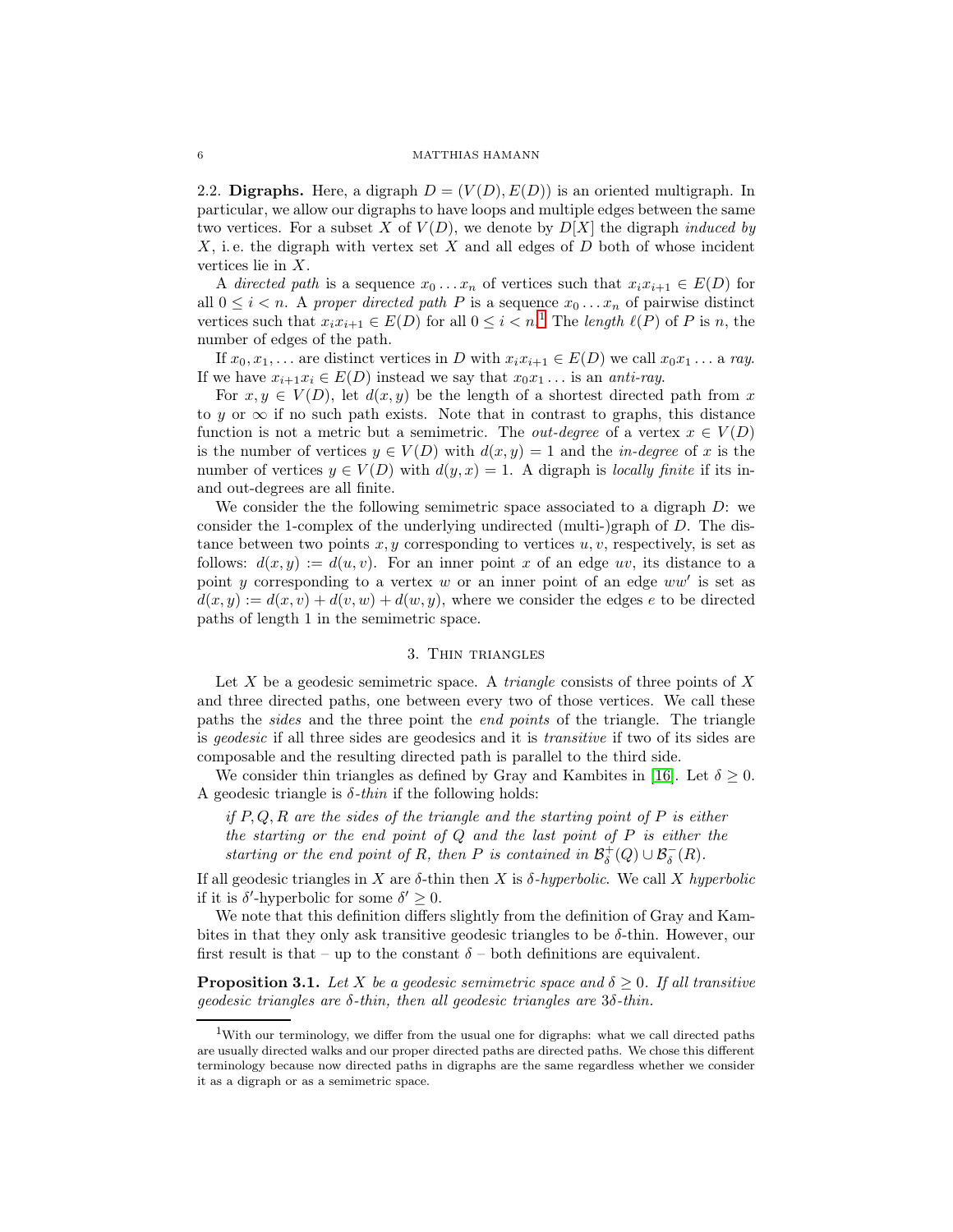*Proof.* Let  $x, y \in X$  such that there are geodesics P and Q from x to y and from y to x, respectively. Let R be the trivial directed path with image x. Then  $P, Q, R$ form the sides of a transitive geodesic triangle. So P lies in  $\mathcal{B}^+_\delta(R) \cup \mathcal{B}^-_\delta(Q)$ . Since P is a geodesic, only its directed subpath with starting point x and end point  $P(\delta)$ is contained in  $\mathcal{B}^+_\delta(R)$ . The remaining part of P lies in  $\mathcal{B}^-_\delta(Q)$  and thus all of P lies in  $\mathcal{B}_{2\delta}^-(Q)$ . Similarly, if we take the third side as trivial directed path y, we obtain that P lies in  $\mathcal{B}_{2\delta}^+(Q)$ .

Now let us consider an arbitrary geodesic triangle that is not transitive and let  $P, Q, R$  be its sides and  $x, y, z$  be its end points such that P is an  $x-y$  geodesic, Q is a y-z geodesic and R is a z-x geodesic. Then P and Q are composable and hence there is an  $x-z$  geodesic S. By our previous argumentation, we know that R lies in  $\mathcal{B}_{2\delta}^-(S) \cap \mathcal{B}_{2\delta}^+(S)$ . Since the geodesic triangle with sides  $P, Q, S$  is  $\delta$ -thin, we obtain that R lies in  $\mathcal{B}_{3\delta}^-(P) \cap \mathcal{B}_{3\delta}^+$  $(Q).$ 

Contrary to metric spaces, in a semimetric space  $X$ , the lengths of geodesics with starting and end point in  $\mathcal{B}_r^+(x)$  for  $x \in X$  and  $r \in R$  need not be bounded. (In metric spaces, this is bounded by  $2r$ .) However, we will often restrict ourselves to situations, where this is satisfied. We define the following two properties.

<span id="page-6-0"></span>(B1) *There exists a function*  $f: \mathbb{R} \to \mathbb{R}$  *such that for every*  $x \in X$ *, for every*  $r \geq 0$  and for all  $y, z \in \mathcal{B}_r^+(x)$  the distance  $d(y, z)$  is either  $\infty$  or *bounded by*  $f(r)$ *.* 

<span id="page-6-1"></span>(B2) *There exists a function*  $f: \mathbb{R} \to \mathbb{R}$  *such that for every*  $x \in X$ *, for every*  $r \geq 0$  and for all  $y, z \in \mathcal{B}_r^{-}(x)$  the distance  $d(y, z)$  is either  $\infty$  or *bounded by*  $f(r)$ *.* 

These properties are satisfied in several applications as we will see now. As mentioned above, if X is also a metric space, then it satisfies  $(B1)$  and  $(B2)$  for the function  $f(r) = 2r$ .

<span id="page-6-2"></span>Lemma 3.2. *Every hyperbolic digraph of bounded in- and bounded out-degree satisfies [\(B1\)](#page-6-0) and [\(B2\)](#page-6-1).*

*Proof.* Let D be a  $\delta$ -hyperbolic digraph of in- and out-degree at most  $\rho$  and let  $x \in V(D)$ . Then the number of vertices in  $\mathcal{B}_k^+(x)$  and the number of vertices in  $\mathcal{B}_k^-(x)$  is bounded by  $f_k := \sum_{i=0}^k (\rho - 1)^i$ . Let P be a geodesic with starting and end vertex in  $\mathcal{B}_k^+(x)$ . Let Q be a geodesic from x to the starting vertex of P and let R be a geodesic from x to the end vertex of P. So  $P, Q, R$  form the sides of a geodesic triangles. Since this is  $\delta$ -thin, each vertex of P lies either in a ball  $\mathcal{B}^+_{\delta}(y)$ for some vertex y on Q or in  $\mathcal{B}_{\delta}^{-}(z)$  for some vertex z on R. In these balls, there are at most  $kf_{\delta} + kf_{\delta}$  many vertices. Thus, this number is also an upper bound on the length of  $P$ .

It follows from Lemma [3.2](#page-6-2) that locally finite transitive<sup>[2](#page-6-3)</sup> hyperbolic digraphs satisfy [\(B1\)](#page-6-0) and [\(B2\)](#page-6-1). Another class of digraphs satisfying [\(B1\)](#page-6-0) and [\(B2\)](#page-6-1) are Cayley digraphs of finitely generated right cancellative hyperbolic semigroups, see Section [16](#page-41-0) for more details.

<span id="page-6-3"></span><sup>&</sup>lt;sup>2</sup>Recall that a digraph is *transitive* if for all  $x, y \in V(D)$  there is an automorphism  $\alpha$  of D that maps  $x$  to  $y$ .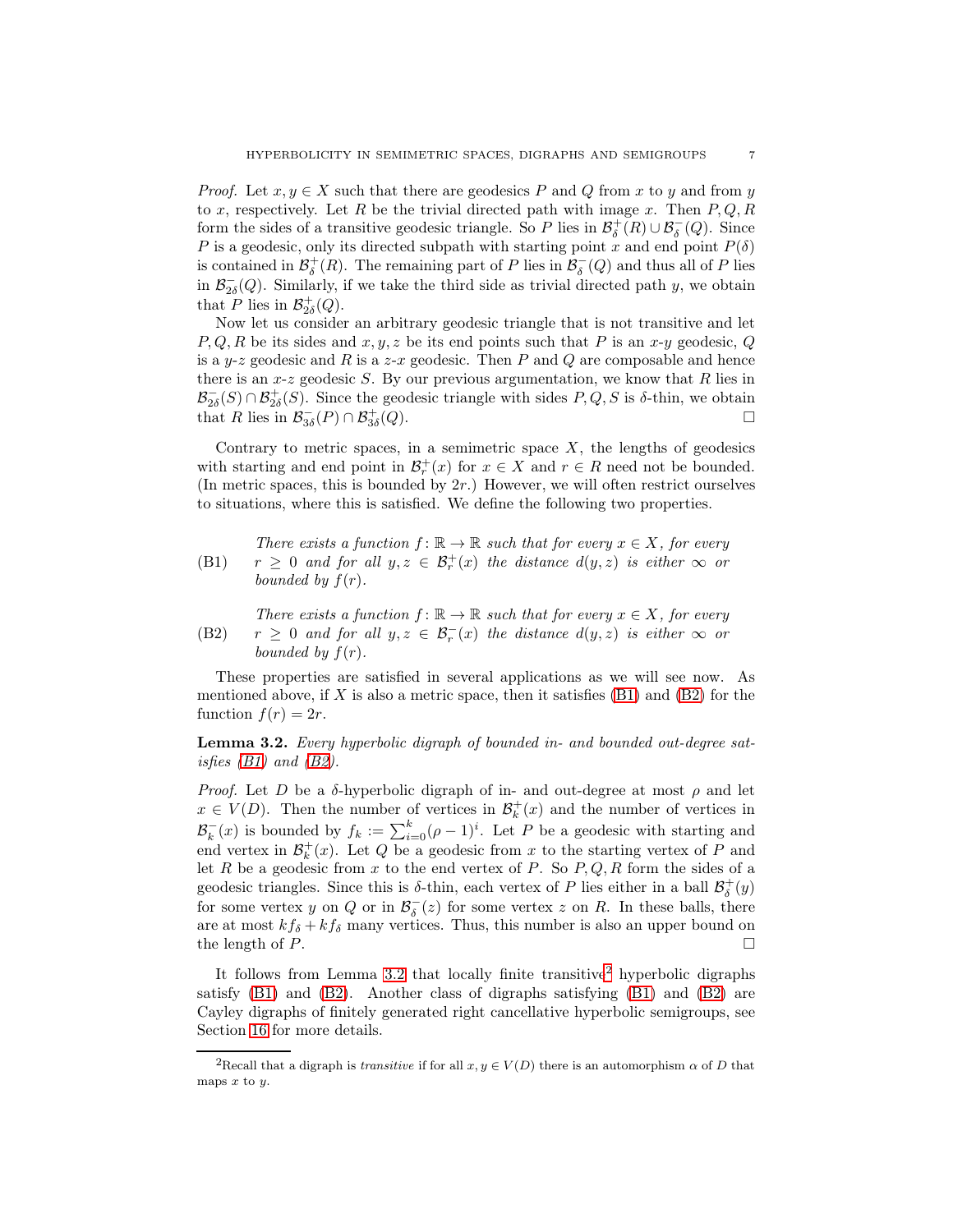A major property that follows from [\(B1\)](#page-6-0) and [\(B2\)](#page-6-1) is formulated in our next propositions. Note that, by Lemma [3.2,](#page-6-2) that proposition is a generalization of a result of Gray and Kambites [\[16,](#page-43-5) Lemma 3.1].

<span id="page-7-2"></span>**Proposition 3.3.** Let  $\delta \geq 0$  and let X be a  $\delta$ -hyperbolic geodesic semimetric space *that satisfies* [\(B1\)](#page-6-0) for the function  $f: \mathbb{R} \to \mathbb{R}$  and [\(B2\)](#page-6-1) for the function  $g: \mathbb{R} \to \mathbb{R}$ .

<span id="page-7-0"></span>(i) *If* P, Q, R *are the sides of a geodesic triangle such that the starting point of* P *is either the starting or the end point of* Q *and the end point of* P *is either the starting or the end point of* R*, then we have*

$$
\ell(P) \le (\ell(Q)/\varepsilon) f(\delta + \varepsilon) + (\ell(R)/\varepsilon) g(\delta + \varepsilon).
$$

*for all*  $\varepsilon > 0$ *.* 

<span id="page-7-1"></span>(ii) *If*  $x, y \in X$  *with*  $d(x, y) \neq \infty$  *and*  $d(y, x) \neq \infty$ *, then we have* 

$$
d(x, y) \le (d(y, x)/\varepsilon) f(\delta + \varepsilon) + g(\delta)
$$

*and*

$$
d(x, y) \le (d(y, x)/\varepsilon)g(\delta + \varepsilon) + f(\delta)
$$

*for all*  $\varepsilon > 0$ *.* 

*Proof.* Let  $\varepsilon > 0$ . By assumption, P lies in  $\mathcal{B}^+_\delta(Q) \cup \mathcal{B}^-_\delta(R)$ . Let a be a point on Q and let  $u = P(r)$ ,  $v = P(R)$  in  $\mathcal{B}^+_{\delta+\varepsilon}(a)$  such that  $r < R$ . By [\(B1\)](#page-6-0), we have  $d(u, v) \leq f(\delta + \varepsilon)$ . All points on P that lie in  $\mathcal{B}^+_{\delta}(Q)$  lie in the union of all  $\mathcal{B}_{\delta+\varepsilon}^+(Q(i\varepsilon))$  with  $i \in \mathbb{N}$  and  $i\varepsilon \leq \ell(Q)$ . For each  $i \leq \ell(Q)/\varepsilon$ , let  $P_i$  be a smallest subpath of P containing all points of P that lie in  $\mathcal{B}^+_{\delta+\varepsilon}(Q(i\varepsilon))$ . The lengths of these paths sum up to at most  $(\ell(Q)/\varepsilon)f(\delta+\varepsilon)$ . Analogously, the lengths of the smallest subpaths of P that contain all point on P that lie in  $\mathcal{B}^-_{\delta+\varepsilon}(R(i\varepsilon))$  sum up to at most  $(\ell(R)/\varepsilon)g(\delta+\varepsilon)$ . This proves [\(i\)](#page-7-0).

Finally, [\(ii\)](#page-7-1) follows directly from [\(i\)](#page-7-0): we just choose  $P$  to be an  $x-y$  geodesic and in the first case R to be the trivial path y and Q a y-x geodesic and in the second case R to be a y-x geodesic and Q the trivial path x. Note that it suffices to take  $g(\delta)$  or  $f(\delta)$  for the trivial path.

In our last result in this section, we prove that we can control that side in a transitive triangle that is parallel to the composition of the other two even further than the definition of a  $\delta$ -thin triangle indicates.

<span id="page-7-3"></span>**Lemma 3.4.** *Let*  $\delta \geq 0$  *and let* X *be a*  $\delta$ *-hyperbolic geodesic semimetric space that satisfies* [\(B1\)](#page-6-0) and [\(B2\)](#page-6-1) for the function  $f: \mathbb{R} \to \mathbb{R}$ . Let P, Q, R be the sides of a *geodesic triangle such that* P *and* Q *are composable and their composition is parallel to* R. Then R lies in the out-ball of radius  $6\delta + 2\delta f(\delta + 1)$  around  $P \cup Q$  and in *the in-ball of the same radius around*  $P \cup Q$ *.* 

*Proof.* Set  $k^* := 4\delta + 2\delta f(\delta + 1)$  and  $k := k^* + 2\delta$ . Let a be the starting and b be the end point of R. Let x be a point on R. Then  $x \in \mathcal{B}^+_{\delta}(P) \cup \mathcal{B}^-_{\delta}(Q)$ . If  $x \in \mathcal{B}^+_{\delta}(P)$ , then  $d(P, x) \leq \delta \leq k^* \leq k$ . So we may assume that there is a point y on Q with  $d(x, y) \leq \delta$ . Then  $y \in \mathcal{B}_{\delta}^+(P) \cup \mathcal{B}_{\delta}^-(R)$ .

Let us first assume that there is a point z on P with  $d(z, y) \leq \delta$ . Let P' be a z-y geodesic,  $Q'$  an a-y geodesic and  $R'$  an  $x-y$  geodesic. Then every point of  $Q'$  that lies in  $\mathcal{B}_{\delta}^{-}(P')$  lies in  $\mathcal{B}_{2\delta}^{-}(y)$ . Thus, Q' lies completely in  $\mathcal{B}_{3\delta}^{+}(P)$ . Using Proposition [3.3](#page-7-2) with  $\varepsilon = 1$ , at most the subpath of length  $2\delta f(\delta + 1)$  with end vertex x of aRx lies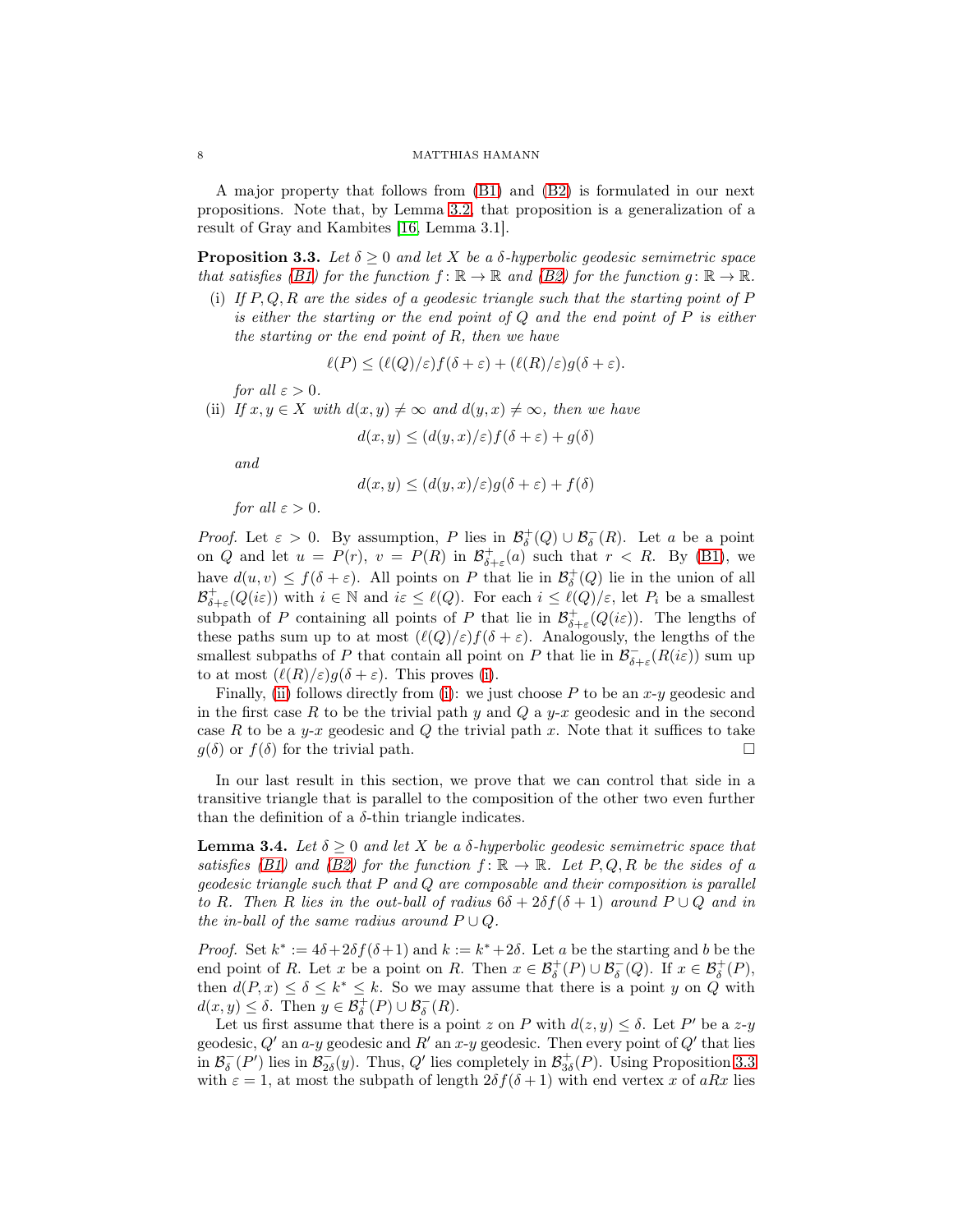in  $\mathcal{B}_{\delta}^{-}(R')$ . Thus, there exists u on  $Q'$  with  $d(u, x) \leq \delta + 2\delta f(\delta + 1)$  and hence we have

$$
d(P,x)\leq d(P,u)+d(u,x)\leq 4\delta+2\delta f(\delta+1)=k^*.
$$

Let us now assume that there is a point z on R with  $d(y, z) \leq \delta$ . If z lies on aRx, then Proposition [3.3](#page-7-2) implies  $d(z, x) \leq 2\delta f(\delta + 1)$ . So we have

$$
d(y, x) \le \delta + 2\delta f(\delta + 1) \le k^*.
$$

Hence, we assume that z lies on xRb. If  $d(a, x) \leq 2\delta$ , we immediately obtain  $d(P, x) \leq 2\delta \leq k$  Otherwise, let x' be on aRx with  $d(x', x) = 2\delta$ . By an analogous situation for x' as for x either we have  $d(P \cup Q, x') \leq k^*$  or there exists a point v on  $x'Rb$  with  $d(Q, v) \leq \delta$  and  $d(x', v) \leq 2\delta$ . Thus, we obtain  $d(P \cup Q, x) \leq k$ .

<span id="page-8-0"></span>By a symmetric argument, we also obtain that  $d(x, P \cup Q) \leq k$ .

## 4. Examples of hyperbolic semimetric spaces

We recall that for geodesic metric spaces  $X$ , the definition of hyperbolicity is as follows: X is *hyperbolic* if there exists  $\delta \geq 0$  such that for all  $x, y, z \in X$  and all  $x-y$ ,  $y-z$  and  $x-z$  geodesics each of these geodesics lies in the  $\delta$ -neighbourhood of the other two geodesics. It directly follows from the definitions that hyperbolic geodesic metric spaces are also hyperbolic when considering the space as a semimetric space and using the definition from Section [3.](#page-5-0) This is similar to the observation of Gray and Kambites [\[16,](#page-43-5) Section 2] that starting with a graph and replacing each edge by two directed edges that are oppositely oriented leads to a digraph that is hyperbolic if and only if the graph is hyperbolic when viewed as a metric space.

Two points x, y in a semimetric space X are *equivalent*, if  $d(x, y) < \infty$  and  $d(y, x) < \infty$ . This is an equivalence relation whose classes are the strongly connected components of X. Gray and Kambites [\[16,](#page-43-5) Proposition 2.5] showed that in hyperbolic digraphs, the strongly connected components are hyperbolic, too. Their proof immediately carries over to semimetric spaces, so we obtain the following.

# Proposition 4.1. *Let* X *be a* δ*-hyperbolic geodesic semimetric space. Then every strongly connected component of* X *is* δ*-hyperbolic.*

In the case of graphs, the 0-hyperbolic graphs are the trees. For digraphs, this is no longer the case: while Gray and Kambites [\[16,](#page-43-5) Proposition 2.4] noted that digraphs whose underlying undirected graphs are trees are 0-hyperbolic, there are more 0-hyperbolic digraphs. We will characterise the 0-hyperbolic digraphs by using one property of trees: they have uniquely determined paths between every two vertices.

Proposition 4.2. *Let* D *be a digraph. Then* D *is* 0*-hyperbolic if and only if there are no*  $x, y \in V(D)$  *with two distinct directed*  $x$ -*y paths (which may be trivial).* 

*Proof.* First, let us assume that D is 0-hyperbolic. Let us suppose that there are  $x, y \in V(D)$  with two distinct directed  $x-y$  paths  $P_1$  and  $P_2$ . First, let us assume that  $x = y$ . Then we may assume that  $P_1$  is trivial and that  $P_2$  contains a vertex distinct from x. Let z be an out-neighbour of x on  $P_2$  and let a be a point on an edge  $e = xz$  distinct from x and z. Let P be a z-x geodesic. Then P does not contain the edge  $e$ . In particular,  $a$  lies neither on  $P$  nor on the trivial directed path x. This is a contradiction to 0-hyperbolicity.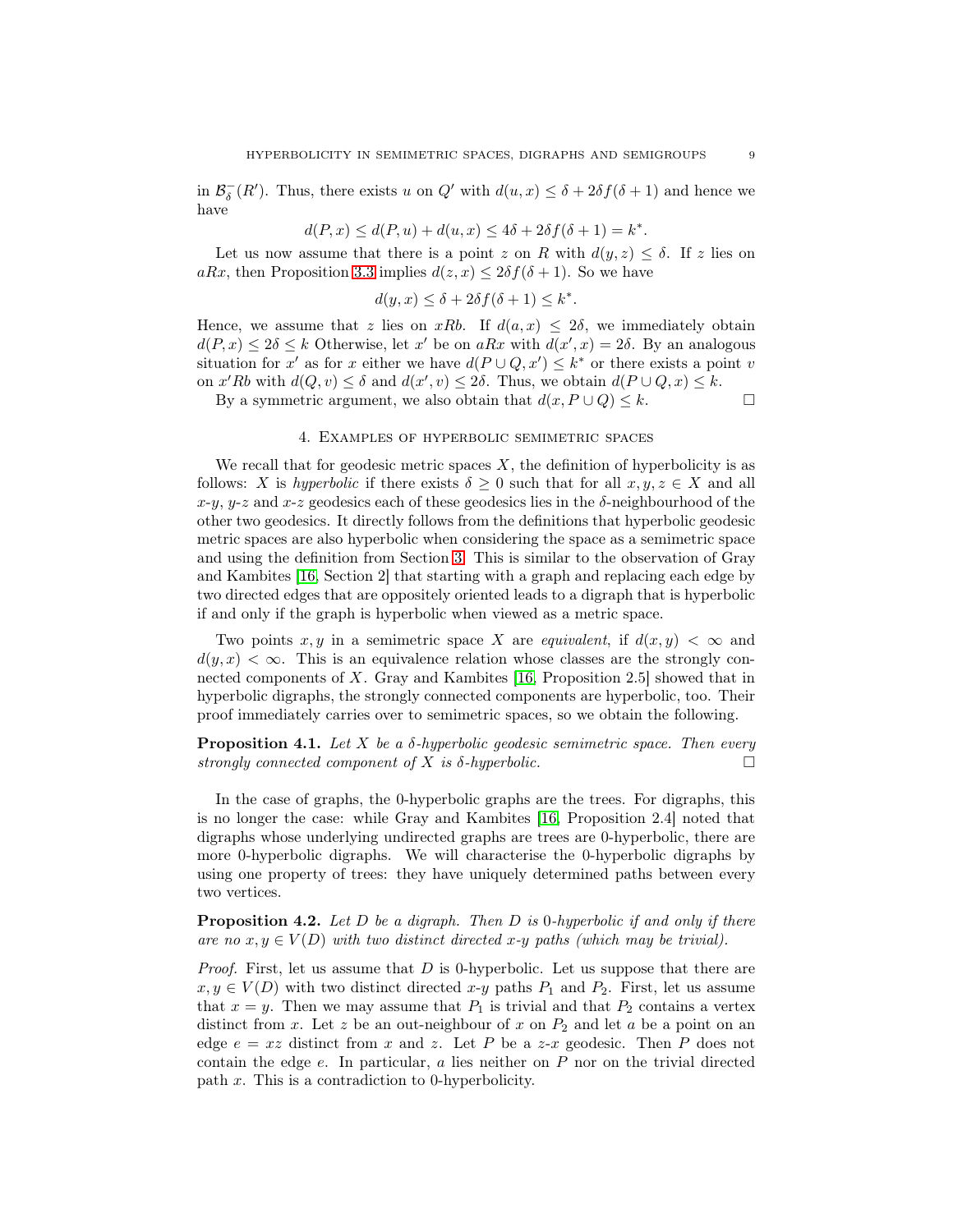So let us now assume that  $x \neq y$  and that all vertices of  $P_1$  are distinct and all vertices of  $P_2$  are distinct. Let P be an  $x-y$  geodesic. We may assume that  $P_1 \neq P$ . Let  $e = uv$  be an edge on  $P_1$  that does not lie on P. Let  $Q_u^1$  and  $Q_v^1$  be x-u and x-v geodesics, respectively, and let  $Q_u^2$  and  $Q_v^2$  be u-y and v-y geodesics, respectively. If e does not lie on  $Q_v^1$ , then the geodesic triangle with end vertices  $x, u, v$  and sides  $Q_u^1, Q_v^1$  and e contradicts 0-hyperbolicity. Thus, e lies on  $Q_v^1$  and the geodesic triangle with end vertices  $x, v, y$  and sides  $Q_v^1, Q_v^2$  and P contradicts 0-hyperbolicity. Thus, there exists a uniquely determined directed  $x-y$  path.

Let us now assume that for all  $x, y \in V(D)$  there exists a unique directed  $x-y$ path. If a geodesic triangle is not transitive, then there are two distinct directed z-z paths for every end vertex of the triangle: one trivial one and the other one following all three sides of the triangle. Thus, all geodesic triangles are transitive. But then the composition of the composable sides must coincide with the third side and thus the triangle is 0-thin.  $\square$ 

## 5. Slim triangles

<span id="page-9-0"></span>In this section, we discuss another condition on geodesic triangles that is similar to the thin triangles of the previous section but that is generally much stronger. The reason to discuss this stronger condition is that  $-$  in particular when looking at boundaries – we obtain other natural and interesting results, see Sections [8,](#page-17-0) [9,](#page-18-0) [10](#page-21-0) and [13.](#page-29-0)

Let  $\delta > 0$  and let X be a geodesic semimetric space. A geodesic triangle in X is δ*-slim* if the following holds:

*if*  $P, Q, R$  *are the sides of the triangle, then*  $P$  *is contained in*  $\mathcal{B}^+_\delta(Q) \cup \mathcal{B}^+_\delta(R)$ *and in*  $\mathcal{B}_{\delta}^{-}(Q) \cup \mathcal{B}_{\delta}^{-}(R)$ *.* 

If all geodesic triangles in X are  $\delta$ -slim then X is *strongly*  $\delta$ -hyperbolic. We call X *strongly hyperbolic* if it is strongly  $\delta'$ -hyperbolic for some  $\delta' \geq 0$ .

Completely analogous to Proposition [3.1,](#page-5-2) we also get in the case of strong hyperbolicity that it suffices to ask slimness for transitive geodesic triangles, see Proposition [5.1.](#page-9-1) We omit its proof, since it does not differ much from the proof of Proposition [3.1.](#page-5-2)

<span id="page-9-1"></span>**Proposition 5.1.** *Let* X *be a geodesic semimetric space and let*  $\delta \geq 0$ *. If all transitive aeodesic trianales are*  $\delta$ -slim.  $\square$ *transitive geodesic triangles are* δ*-slim, then all geodesic triangles are* 3δ*-slim.*

Our first aim is to prove that strongly hyperbolic geodesic semimetric spaces satisfy  $(B1)$  if and only they satisfy  $(B2)$ . But before we prove that, we need the following lemma.

<span id="page-9-4"></span>Lemma 5.2. *Let* X *be a strongly* δ*-hyperbolic geodesic semimetric space. Let* x ∈ X *and let*  $k > 0$ *.* 

- <span id="page-9-2"></span>(i) Let  $y, z \in \mathcal{B}_k^+(x)$  such that  $d(y, z) < \infty$  and let P be a y-z geodesic. Let u be *on* P with  $d(u, z) > k + \delta$  *if it exists and*  $u = y$  *otherwise. Then* P *lies in*  $\mathcal{B}^+_{k+\delta}(x)$  and its directed subpath yPu lies in  $\mathcal{B}^-_{k+\delta}(y)$ .
- <span id="page-9-3"></span>(ii) Let  $y, z \in \mathcal{B}_k^-(x)$  such that  $d(y, z) < \infty$  and let P be a y-z geodesic. Let u be *on* P with  $d(y, u) > k + \delta$  *if it exists and*  $u = z$  *otherwise. Then* P *lies in*  $\mathcal{B}_{k+\delta}^{-}(x)$  and its directed subpath  $uPz$  lies in  $\mathcal{B}_{k+\delta}^{+}(z)$ .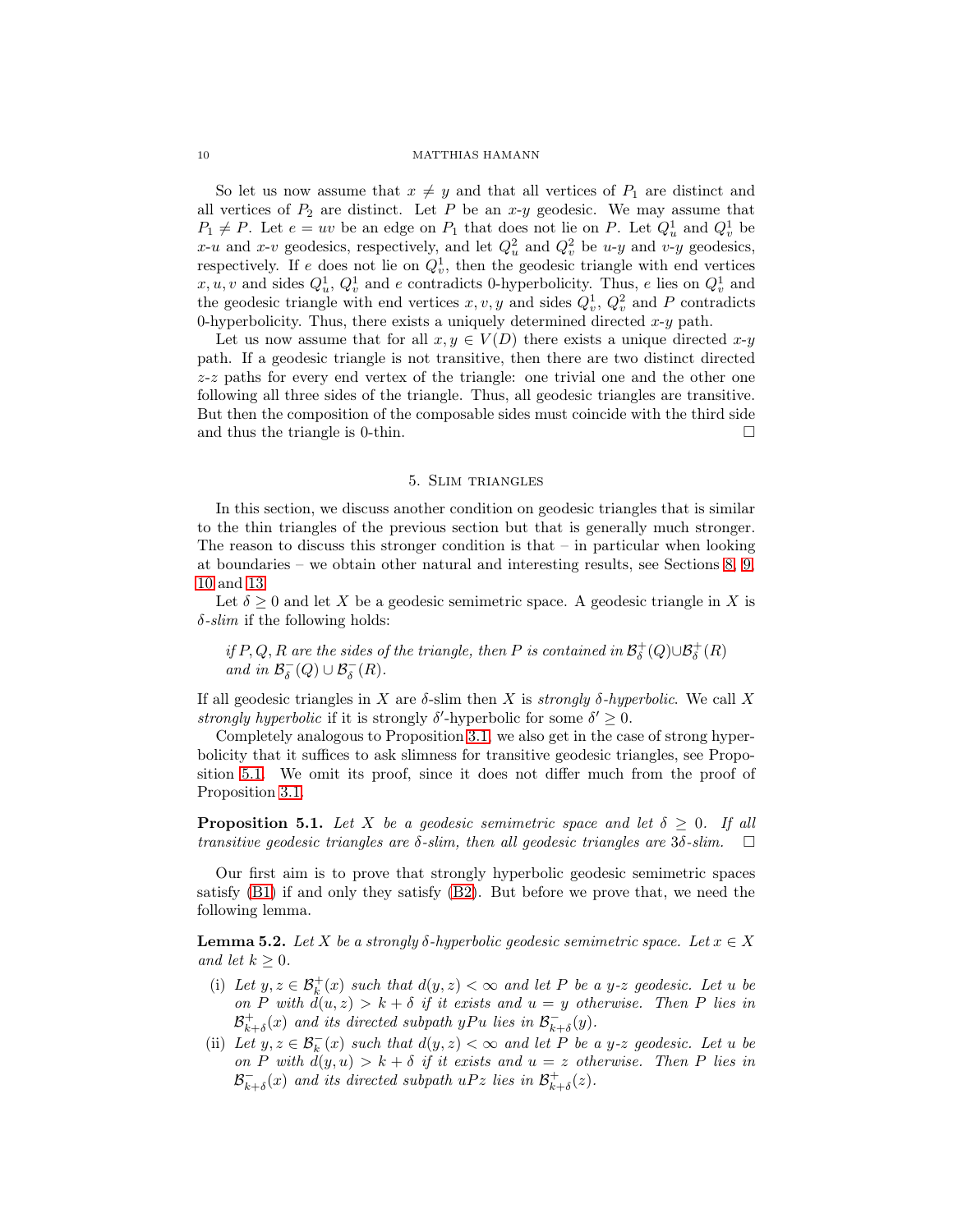*Proof.* By strong hyperbolicity, P lies in  $\mathcal{B}^+_\delta(Q \cup R)$ , where Q and R are geodesics from  $x$  to  $y$  and to  $z$ , respectively. The geodesics  $Q$  and  $R$  have length at most  $k$ and thus, P lies in  $\mathcal{B}_{k+\delta}^+(x)$ .

Since P lies in  $\mathcal{B}^-_\delta(Q \cup R)$  and it is a geodesic, all points on P of distance more than  $k + \delta$  to z cannot lie in  $\mathcal{B}_{\delta}^{-}(R)$ . Thus, they lie in  $\mathcal{B}_{\delta}^{-}(Q)$  and hence in  $\mathcal{B}_{k+\delta}^{-}(y)$ . This shows [\(i\)](#page-9-2).

A completely symmetric argument shows [\(ii\)](#page-9-3).

<span id="page-10-1"></span>Lemma 5.3. *Let* X *be a strongly hyperbolic geodesic semimetric space. Then* X *satisfies [\(B1\)](#page-6-0) if and only if it satisfies [\(B2\)](#page-6-1).*

*Proof.* The arguments of both directions are symmetric. Thus, we only prove the forward one. So let us assume that X satisfies [\(B1\)](#page-6-0) for the function  $f: \mathbb{R} \to \mathbb{R}$ . Let  $x \in X$  and let  $y, z \in \mathcal{B}_k^-(x)$  such that  $d(y, z) \neq \infty$ . Let us assume that  $d(y, z) > k + \delta$  and let a be on a y-z geodesic P with  $d(y, a) = k + \delta + \varepsilon$  for some  $\varepsilon > 0$ . By Lemma [5.2](#page-9-4)(ii), the directed subpath  $aPz$  lies in  $\mathcal{B}^+_{k+\delta}(z)$ , so its length is bounded by  $f(k+\delta)$ . Thus,  $d(y, z)$  is bounded by  $f(k+\delta) + k + \delta + \varepsilon$ .

Analogously to Proposition [3.3,](#page-7-2) we obtain Proposition [5.4.](#page-10-0) Since also in this case the proof follows almost verbatim the proof of Proposition [3.3,](#page-7-2) we omit it here.

<span id="page-10-0"></span>Proposition 5.4. *Let* X *be a strongly hyperbolic geodesic semimetric space that satisfies (B1) for the function*  $f: \mathbb{R} \to \mathbb{R}$ *.* 

(i) *If* P, Q, R *are the sides of a geodesic triangle, then we have*

$$
\ell(P) \le (\ell(Q)/\varepsilon + \ell(R)/\varepsilon) f(\delta + \varepsilon)
$$

*for all*  $\varepsilon > 0$ *.* 

<span id="page-10-2"></span>(ii) *If*  $x, y \in V(D)$  *with*  $d(x, y) \neq \infty$  *and*  $d(y, x) \neq \infty$ *, then we have* 

$$
d(x, y) \le (d(y, x)/\varepsilon) f(\delta + \varepsilon) + f(\delta)
$$

*for all*  $\varepsilon > 0$ *.* 

Now we are able to prove that strong hyperbolicity implies hyperbolicity if [\(B1\)](#page-6-0) is satisfied.

Lemma 5.5. *Every strongly hyperbolic geodesic semimetric space that satisfies [\(B1\)](#page-6-0) or [\(B2\)](#page-6-1) is hyperbolic.*

*Proof.* Let  $\delta \geq 0$  and let X be a strongly  $\delta$ -hyperbolic geodesic semimetric space. Recall that X satisfies  $(B2)$  and  $(B1)$  by Lemma [5.3.](#page-10-1) Let X satisfy  $(B1)$  for the function  $f: \mathbb{R} \to \mathbb{R}$ .

Set  $\delta' := \max\{2\delta, 2\delta f(\delta + 1) + f(\delta) + \delta\}$ . By Proposition [3.1,](#page-5-2) it suffices to prove that transitive triangles are  $\delta'$ -thin. Let  $x, y, z$  be the end points of a transitive geodesic triangle with sides  $P, Q, R$  such that P is a directed x-y path and such that  $Q$ ,  $R$ , has  $y$ ,  $x$ , as a starting or end point, respectively. Let us assume that  $P$ does not lie in  $\mathcal{B}^+_{\delta}(R) \cup \mathcal{B}^-_{\delta}(Q)$ . Let a be on P but outside of  $\mathcal{B}^+_{\delta}(R) \cup \mathcal{B}^-_{\delta}(Q)$ . Then there are points u on Q and v on R with  $d(u, a) \leq \delta$  and  $d(a, v) \leq \delta$ . In particular, we have  $d(u, v) \le 2\delta$ . There is a point u' on P or R with  $d(u', u) \le \delta$  and a point v' on P or Q with  $d(v, v') \leq \delta$ . If u' lies on R, then we have  $a \in \mathcal{B}^+_{2\delta}(R)$  and if v' lies on Q, then we have  $a \in \mathcal{B}_{2\delta}(Q)$ . So we assume that u' and v' lie on P.

Let us show that we find a directed path from v to u. If R is directed towards x, then we take the composition of  $vRxPu'$  and a  $u'-u$  geodesic. If R is directed away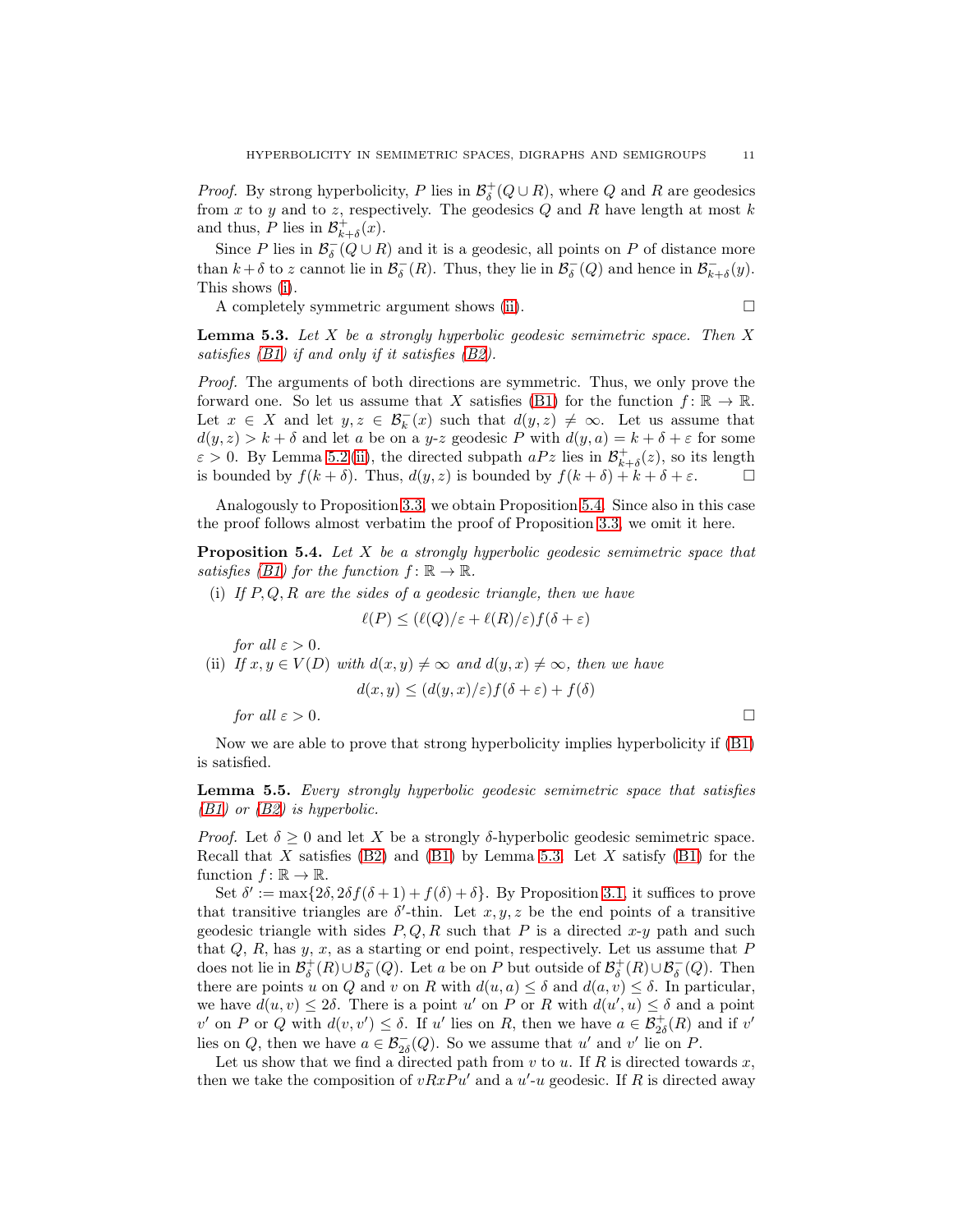from x and Q is directed away from y, then we take the composition of a  $v$ -v' geodesic and  $v'PyQu$ . If R is directed away from x and Q is directed towards y, then we take  $vRzQu$ . Thus, we obtained in each case a directed v-u path. Since  $d(u, v) \le 2\delta$ , we conclude  $d(v, u) \le 2\delta f(\delta + 1) + f(\delta)$  by Proposition [5.4.](#page-10-0) It follows that a lies in  $\mathcal{B}_{st}^+(R) \cup \mathcal{B}_{st}^-(Q)$ . Thus, this triangle is  $\delta'$ -thin. that a lies in  $\mathcal{B}_{\delta'}^+(R) \cup \mathcal{B}_{\delta'}^-(Q)$ . Thus, this triangle is  $\delta'$ -thin.

We will focus on hyperbolicity in the next sections. All results that we obtain there hold for strong hyperbolicity as well, if [\(B1\)](#page-6-0) is satisfied. But we will not explicitly state it except if we get stronger results for strong hyperbolicity than for hyperbolicity.

## 6. Divergence of geodesics

<span id="page-11-0"></span>For geodesic metric spaces, hyperbolicity is equivalent to divergence of geodesics. For semimetric spaces, the analogue is not true. But we will see that at least one direction holds under the assumptions of [\(B1\)](#page-6-0) and [\(B2\)](#page-6-1): hyperbolicity implies (exponential) divergence of geodesics.

Let us start by giving the definition of divergence of geodesics in the context of semimetric spaces. Let X be a geodesic semimetric space. Let P be an  $x-y$  geodesic in X and let  $0 \le R \le d(x, y)$ . We denote by  $P^x(R)$  be the point u with  $d(x, u) = R$ and we denote by  $P^y(R)$  be the point v with  $d(v, y) = R$ .

A function  $e: \mathbb{R} \to \mathbb{R}$  is a *divergence function* if for all  $x \in X$ , all geodesics  $P_1, P_2$ that start or end at x and all  $r, R \in \mathbb{R}$  the following holds: if  $d(P_1^x(R), P_2) > e(0)$ , then every directed  $P_1 - P_2$  path that lies outside of  $\mathcal{B}_{R+r}^+(x) \cup \mathcal{B}_{R+r}^-(x)$  has length more than  $e(r)$ . We say that geodesics *diverge (exponentially)* in X if there exists an (exponential) divergence function. They diverge *properly* if  $e(r) \to \infty$  for  $r \to \infty$ .

<span id="page-11-3"></span>Proposition 6.1. *Let* X *be a hyperbolic geodesic semimetric space that satisfies [\(B1\)](#page-6-0) and [\(B2\)](#page-6-1). Then the geodesics diverge exponentially in* X*.*

*Proof.* Let  $\delta \geq 0$  such that X is  $\delta$ -hyperbolic. Let  $x \in X$ , let  $P_1, P_2$  be two geodesics that have x as their starting or end point and let  $f: \mathbb{R} \to \mathbb{R}$  be a function such that X satisfies [\(B1\)](#page-6-0) and [\(B2\)](#page-6-1) for f. Let  $\varepsilon > 0$ . Set

$$
e(0) := (2\delta + \varepsilon + 1)f(\delta + 1) + f(\delta) + \delta
$$

and, for  $r > 0$  and  $k := 6\delta + 2\delta f(\delta + 1)$ , set

$$
e(r) := 2^{\frac{r-2\delta-1}{k}} - 1.
$$

Let  $R, r \in \mathbb{R}$  with  $d(P_1^x(R), P_2) > e(0)$ . Let P be a directed path from  $P_1$  to  $P_2$ that lies completely outside of  $\mathcal{B}_{R+r}^+(x) \cup \mathcal{B}_{R+r}^-(x)$  and let  $Q$  be a geodesic from the starting point  $a$  of  $P$  to its end point  $b$ .

<span id="page-11-2"></span>We are going to show the following.

- <span id="page-11-1"></span>(i) If x is the starting point of  $P_1$ , then  $d(x, Q) \leq R + 2\delta$ .
- (ii) If x is the end point of  $P_1$ , then  $d(Q, x) \leq R + \delta$ .

If  $P_1$  ends at x, then there is a point v either on Q with  $d(v, P_1^x(R)) \leq \delta$  or on  $P_2$ with  $d(P_1^x(R), v) \leq \delta$ . By the choice of R, we know that v must lie on Q and this shows [\(ii\)](#page-11-1). So let  $P_1$  start at x and let v be a point either on Q with  $d(P_1^x(R), v) \leq \delta$ or on  $P_2$  with  $d(v, P_1^x(R)) \leq \delta$ . If v lies on Q, then we have [\(i\)](#page-11-2). So let us assume that v lies on  $P_2$ . If x is the end point of  $P_2$ , then the directed path  $P_1^x(R)P_1aQbP_2v$ shows that we find a  $P_1^x(R)-v$  geodesic, whose length is at most  $\delta f(\delta+1)+f(\delta)$  by Proposition [3.3](#page-7-2) [\(ii\)](#page-7-1), a contradiction to the choice of R. So let us assume that x is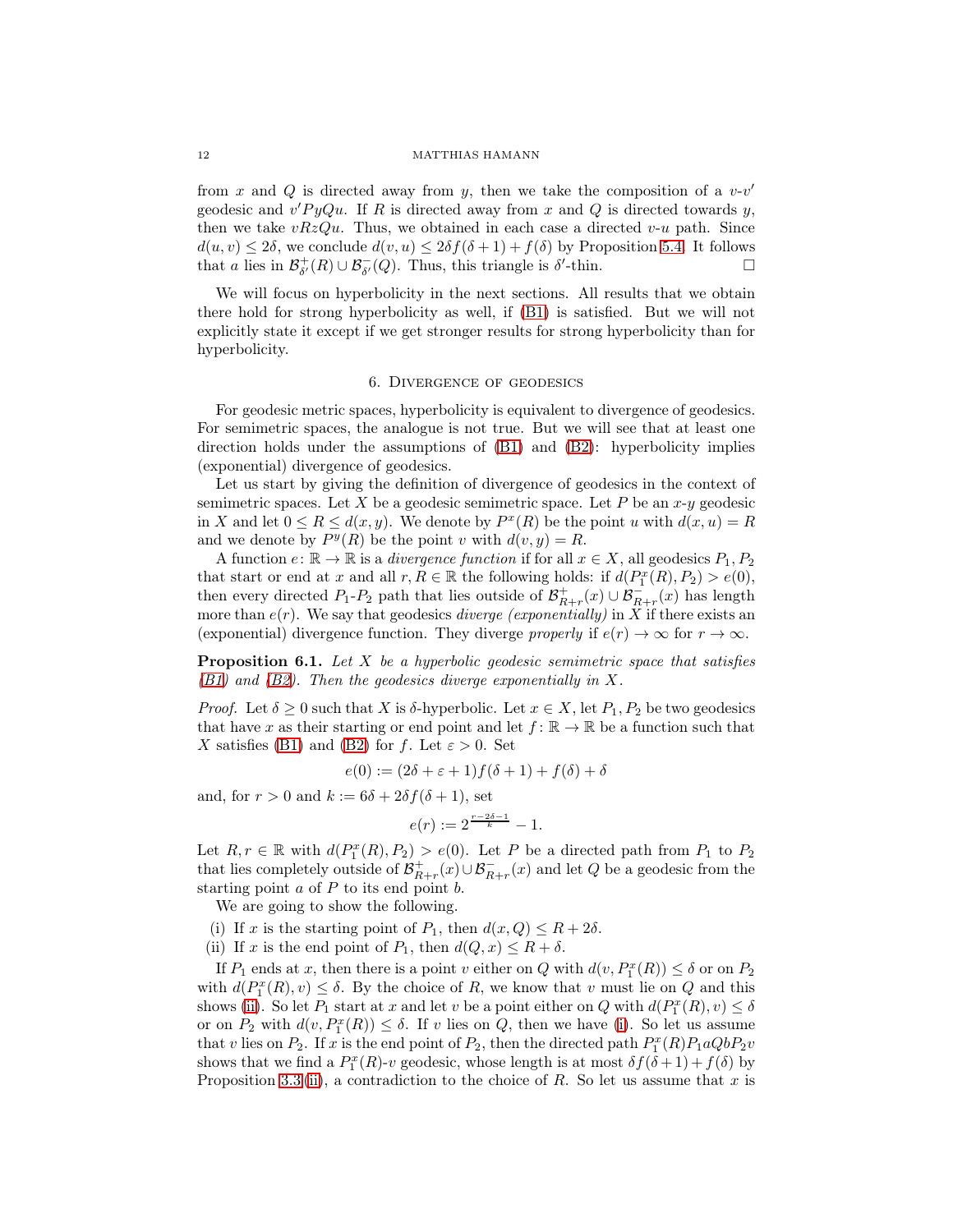the starting point of  $P_2$ . Let us suppose that [\(i\)](#page-11-2) is false. Since  $d(P_2^x(R+\delta), Q) > \delta$ , there is a point u on  $xP_1a$  with  $d(u, P_2^x(R + \delta)) \leq \delta$ . This must lie on  $P_1^x(R)P_1a$ as  $P_2$  is a geodesic. Now let v be on  $xP_2P_2^x(R + \delta)$  such that there is a point v' on  $P_1^x(R)P_1a$  with  $d(v', v) \leq \delta$  but for no point w on  $xP_2v$  with  $d(w, v) \geq \varepsilon$ there exists a point w' on  $P_1^x(R)P_1a$  with  $d(w', w) \leq \delta$ . Note that we also have  $d(v, Q) > \delta$  since [\(i\)](#page-11-2) is false. Let w be on  $xP_2v$  with  $d(w, v) = \varepsilon$  if it exists and  $w = x$  otherwise. Then there is a point w' on  $P_1$  with  $d(w', w) \le \delta$  since [\(i\)](#page-11-2) is false. This point must lie on  $xP_1P_1^x(R)$ . Considering a geodesic triangle with end points  $w', v, v'$  where the side between  $w'$  and  $v'$  is  $w'P_1v'$  and the other two sides are directed towards v, we obtain  $d(w', v') \leq (2\delta + \varepsilon + 1)f(\delta + 1)$  by Proposition [3.3](#page-7-2) [\(i\)](#page-7-0). Since  $P_1^x(R)$  lies on the side between w' and v', this is a contradiction to the choice of R. This finishes the proof of [\(i\)](#page-11-2) and [\(ii\)](#page-11-1).

We consider Q as being indexed with the empty word. We define a set of directed paths  $Q_{\sigma}$  with starting and end points on P and points  $u_{\sigma}$  on P indexed by finite words over  $\{0, 1\}$  such that the following holds.

- (I) If  $Q_{\sigma}$  is a directed path of length more than one, then  $u_i$  is a point on P such that  $u_i$  halves the length of the directed subpath of  $P$  between the starting and the end points of  $Q_{\sigma}$ .
- (II)  $Q_{\sigma 0}$  is a geodesic with the same starting point as  $Q_{\sigma}$  and with end point  $u_{\sigma}$ .
- (III)  $Q_{\sigma 1}$  is a geodesic with  $u_{\sigma}$  as starting point and the same end point as  $Q_{\sigma}$ .

It follows from the choice of the points  $u_{\sigma}$  that the length of any  $\{0, 1\}$ -word used as index is at most  $\ln(\ell(P))$ . By applying Lemma [3.4](#page-7-3) recursively, we obtain for every  $n \geq 0$  a point  $v_n$  on some  $Q_{\sigma}$ , where  $\sigma$  has length n, such that  $d(x, v_n) \leq R + 2\delta + nk$ if x is the starting point of  $P_1$  or  $d(v_n, x) \le R + \delta + nk$  if x is the end point of  $P_1$ . Note that for  $n = \ln(\ell(P))$  the point  $v_n$  has distance at most 1 to and from P. So we found a point y on P with either  $d(x, y) \le R + 2\delta + nk + 1$  or  $d(y, x) \le R + 2\delta + nk + 1$ . Since P lies outside of  $\mathcal{B}_{R+r}^+(x) \cap \mathcal{B}_{R+r}^-(x)$ , we have

$$
R + r \le R + 2\delta + nk + 1 \le R + 2\delta + k\ln(\ell(P)) + 1.
$$

Thus, we have

$$
e(r) < 2^{\frac{r-2\delta-1}{k}} \le \ell(P),
$$

which shows the assertion.  $\Box$ 

As mentioned earlier, the reverse implication of Proposition [6.1](#page-11-3) does not hold as the following example shows.

<span id="page-12-0"></span>**Example 6.2.** Let  $D$  be the digraph whose vertex set is given by two directed rays  $x_0x_1 \ldots$  and  $y_1y_2 \ldots$  with additional edges  $x_0y_1$  and  $x_iy_i$  for all  $i \in \mathbb{N}$ . Then there is no  $\delta \geq 0$  such that all geodesic triangles with end vertices  $x_0, x_i, y_i$  are  $\delta$ -thin. Furthermore, every function  $e: \mathbb{R} \to \mathbb{R}$  with  $e(r) > 2$  for all  $r \in \mathbb{R}$  is a divergence function for D.

A property for geodesic spaces is that divergence of geodesics that is faster than linear already implies that it is exponential. For geodesic semimetric spaces, we pose it as an open problem.

Problem 6.3. *Do there exist geodesic semimetric spaces in which geodesics diverge exponentially but not superlinearly?*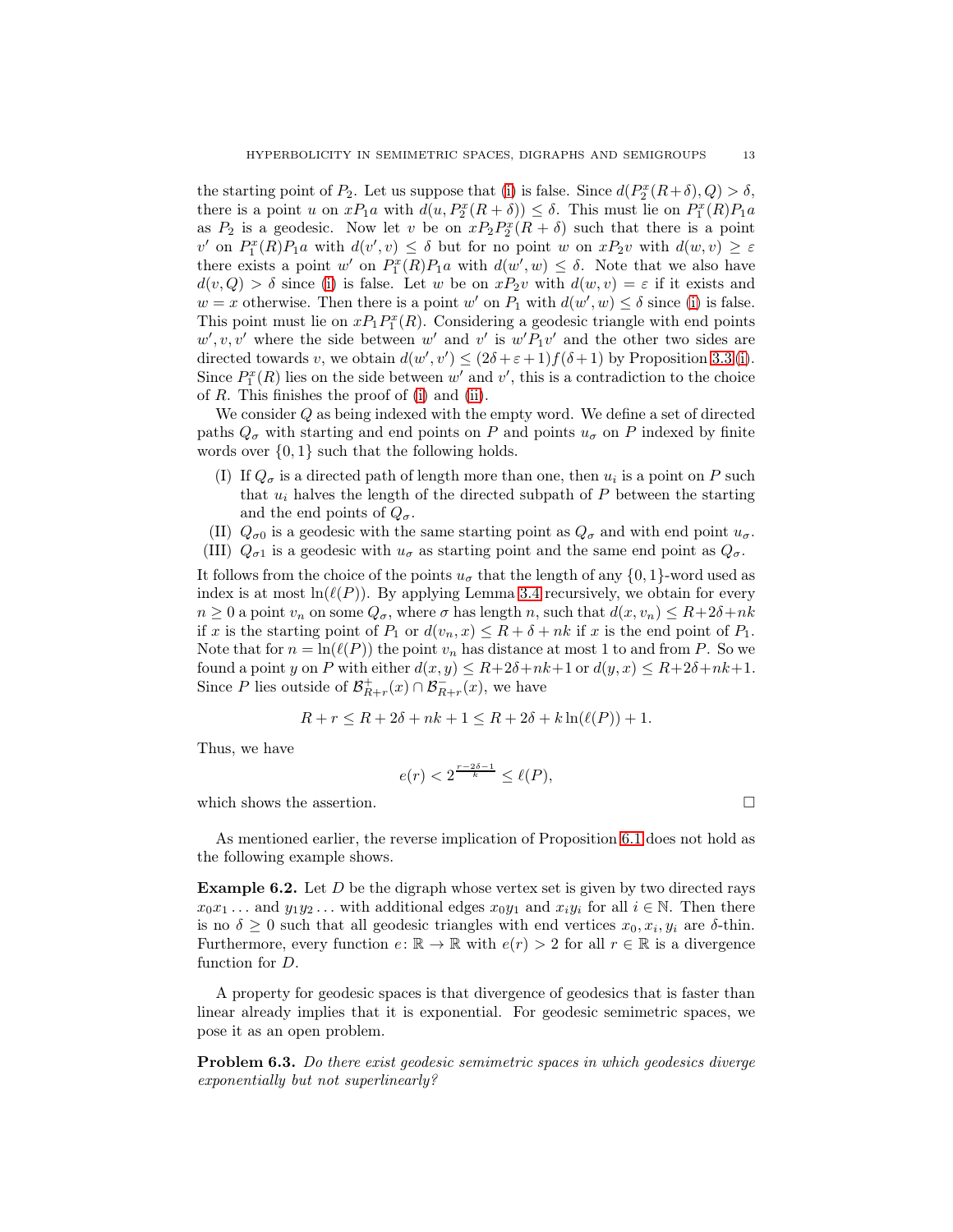#### 7. Geodesic stability

<span id="page-13-0"></span>Another property in geodesic spaces that is equivalent to hyperbolicity is *geodesic stability*, that is, for every two points, all  $(\gamma, c)$ -quasi-geodesics between those two points lie close to each other. This is the main step in showing that hyperbolicity is preserved under quasi-isometries.

A geodesic semimetric space X satisfies *geodesic stability* if for all  $\gamma \geq 1$  and  $c \geq 0$  there exists a  $\kappa \geq 0$  such that, for all  $x, y \in X$  and all  $(\gamma, c)$ -quasi-geodesics P and Q from x to y, every point of P lies in  $\mathcal{B}_{\kappa}^+(Q) \cap \mathcal{B}_{\kappa}^-(Q)$ .

As a first step, we prove that geodesics lie close to and from quasi-geodesics with the same starting and end points (Proposition [7.1\)](#page-13-1) and then that quasi-geodesics lie close to and from geodesics with the same starting and end points (Proposition [7.2\)](#page-15-0).

<span id="page-13-1"></span>Proposition 7.1. *Let* X *be a* δ*-hyperbolic geodesic semimetric space that satisfies [\(B1\)](#page-6-0)* and *(B2)* for the function  $f: \mathbb{R} \to \mathbb{R}$ *. Let*  $\gamma \geq 1$  *and*  $c \geq 0$ *. Then there is a constant*  $\kappa = \kappa(\delta, \gamma, c, f)$  *depending only on*  $\delta, \gamma, c$  *and*  $f$  *such that for all*  $x, y \in X$ *every*  $x$ -*y geodesic lies in the*  $\kappa$ -*out-ball and in the*  $\kappa$ -*in-ball of every*  $(\gamma, c)$ -*quasigeodesic from* x *to* y*.*

*Proof.* By Proposition [6.1,](#page-11-3) we find a superlinear divergence function  $e: \mathbb{R} \to \mathbb{R}$ for  $X$ <sup>[3](#page-13-2)</sup> First, we will show the following.

<span id="page-13-3"></span>(1) *There exists*  $\kappa_1$  *such that for all*  $x, y \in X$  *and for all*  $x$ *-y geodesics* P *and*  $(\gamma, c)$ -quasi-geodesics Q from x to y we have  $d^{\leftrightarrow}(z, Q) \leq \kappa_1$  for all z *on* P*.*

Let us suppose that [\(1\)](#page-13-3) does not hold. Then there are  $x, y \in X$ , an  $x$ -y geodesic P and a  $(\gamma, c)$ -quasi-geodesic Q from x to y such that there exists z on P with  $2d^{\leftrightarrow}(z,Q) > e(0)f(\delta+1) + f(\delta)$ . Let  $\varepsilon > 0$ . We choose z on P such that for no z' on P we have  $d^{\leftrightarrow}(z', Q) \ge D := d^{\leftrightarrow}(z, Q) + \varepsilon$ . Set

$$
K := (D + \delta)f(\delta + 1) + \delta + \varepsilon
$$

and

$$
L := (K+D)(2+f(\delta+1))+\varepsilon.
$$

In order to show [\(1\)](#page-13-3) we will first show the following

<span id="page-13-4"></span>(2) *There are points*  $a^+, a^-$  *on*  $xPz$  *and*  $a_Q$  *on*  $Q$  *with*  $D-\varepsilon \leq d(a^+, z) \leq L$  $and D-\varepsilon \leq d(a^-, z) \leq L$ , with  $d(a^+, a_Q) \leq K$  and  $d(a_Q, a^-) \leq K$  and *such that all*  $a^+$ - $a_Q$  *and*  $a_Q$ - $a^-$  *geodesics lie outside of*  $B := \mathcal{B}_D^+(z) \cup$  $\mathcal{B}_D^-(z)$ .

This obviously holds if  $d(x, z) \leq L$  by choosing  $a^+ = a^- = a_Q = x$ . Otherwise, let a on  $xPz$  with  $d(a, z) = K + D + (K + D)f(\delta + 1) + \varepsilon$ . By the choice of z, we have  $d^{\leftrightarrow}(a, Q) \leq D.$ 

First, let us consider the case that  $d(Q, a) < D$ . Let  $a_Q$  be on Q with  $d(Q, a) \le$  $d(a_Q, a) + \varepsilon$ . We consider a geodesic triangle with end points x, a, a<sub>Q</sub> such that the side  $P'$  between x and a is a directed subpath of P. Let  $Q_1$  be the side from x to  $a_Q$ and let  $Q_2$  be the side from  $a_Q$  to a. Then there are  $u, v$  on  $Q_1$  with  $d(u, v) \leq \varepsilon$ such that u lies in  $\mathcal{B}^+_{\delta}(P')$  and v lies in  $\mathcal{B}^-_{\delta}(Q_2)$ . Let w be on P' with  $d(w, u) \leq \delta$ 

<span id="page-13-2"></span><sup>&</sup>lt;sup>3</sup>Proposition [6.1](#page-11-3) implies that e is exponential, but in this proof it suffices to know that e is superlinear.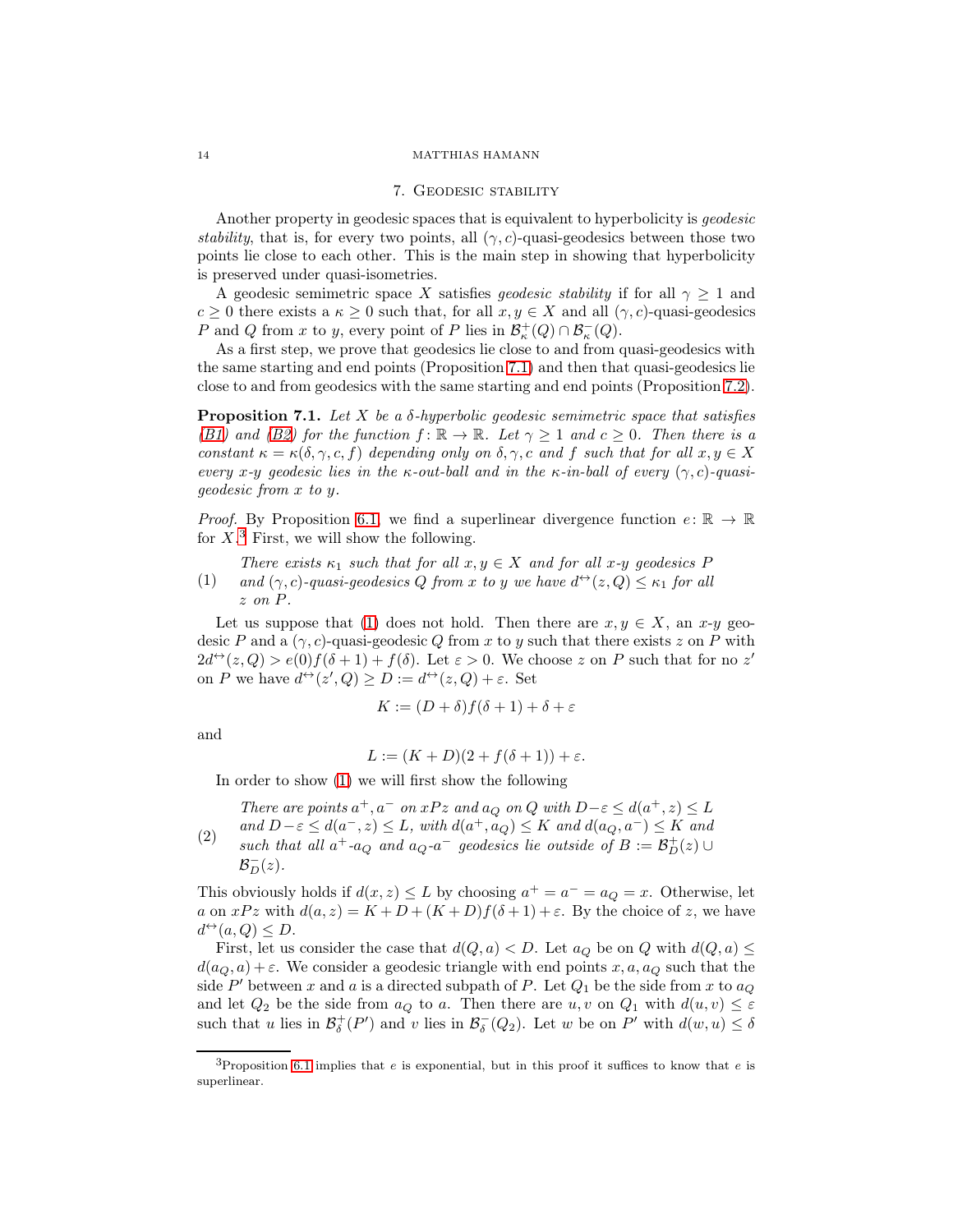and let w' be on  $Q_2$  with  $d(v, w') \leq \delta$ . Applying Proposition [3.3](#page-7-2) to the geodesic triangle with end vertices  $v, a_Q, w'$ , we obtain  $d(v, a_Q) \leq (D + \delta) f(\delta + 1)$  and thus

$$
d(w, a_Q) \le d(w, u) + d(u, v) + d(v, a_Q) \le \delta + \varepsilon + (D + \delta) f(\delta + 1) = K.
$$

It follows that

$$
d(w, a) \le d(w, a_Q) + d(a_Q, a) \le K + D.
$$

We set  $a^+ := w$  and  $a^- := a$ . Then we have

$$
d(a^+,z) = d(a^+,a^-) + d(a^-,z) \le (K+D)(2+f(\delta+1)) + \varepsilon = L
$$

and  $d(a^+, a_Q) = d(w, a_Q) \leq K$ . If there were a point on an  $a^+$ -a<sub>Q</sub> or  $a_Q$ -a<sup>-</sup> geodesic inside B, then we apply Proposition [3.3](#page-7-2) and obtain  $d(a^+, z) \le (K+D)f(\delta+1)$  or  $d(a^-, z) \leq 2Df(\delta + 1)$ , which is impossible.

If  $d(a, Q) \leq D$ , then let  $a_Q$  be on Q with  $d(a, Q) \leq d(a, a_Q) + \varepsilon$ . Similarly as in the first case, we use the geodesic triangle with end points  $a, a_Q, y$  to find a point w on  $aPy$  with  $d(a_Q, w) \le K$  and  $d(a, w) \le K + D$ . We set  $a^+ := a$  and  $a^- := w$ . Again by Proposition [3.3,](#page-7-2) the  $a^+$ -a<sub>Q</sub> and  $a_{Q}$ -a<sup>-</sup> geodesics lie outside of B. Thus, we have proved [\(2\)](#page-13-4).

A completely symmetric argument shows the following.

(3) *There are points*  $b^+, b^-$  *on*  $zPy$  *and*  $b_Q$  *on*  $Q$  *with*  $D-\varepsilon \leq d(z, b^+) \leq L$ *and*  $D - \varepsilon \le d(z, b^{-}) \le L$ , with  $d(b^{+}, b_{Q}) \le K$  *and*  $d(b_{Q}, b^{-}) \le K$  *and such that all*  $b^+$ - $b_Q$  *and*  $b_Q$ - $b^-$  *geodesics lie outside of*  $B$ *.* 

Let  $z_a$  be on  $xPz$  and let  $z_b$  be on  $zPy$  with  $d(z_a, z) = D = d(z, z_b)$ . Then we have  $d(z_a, z_b) = 2D > e(0)$  and

$$
d(z_b, z_a) \ge \frac{d(z_a, z_b) - f(\delta)}{f(\delta + 1)} > e(0)
$$

by Proposition [3.3.](#page-7-2) If  $a_Q$  lies on  $xQb_Q$ , then let R be the composition of an  $a^+$ - $a_Q$ geodesic with  $a_QQb_Q$  and with a  $b_Q$ - $b^-$  geodesic. Then R is a directed  $a^+$ - $b^-$  path outside of B. The composition of an  $a_Q$ -a<sup>-</sup> geodesic with  $a^-Pb^+$  and a  $b^+$ -b<sub>Q</sub> geodesic shows that  $d(a_Q, b_Q) \leq 2(K + L)$ . So we have

$$
\ell(R) \le 2K + 2\gamma(K+L) + c,
$$

which is linear in D.

Let us now assume that  $b_Q$  lies on  $xQa_Q$ . Let R be the composition of a  $b^+$ - $b_Q$ geodesic with  $b_Q Q a_Q$  and with an  $a_Q$ -a<sup>-</sup> geodesic. Then R is a  $b^+$ -a<sup>-</sup> path outside of B. The composition of an  $a_Q$ - $a^-$  geodesic with  $a^-Pb^+$  and a  $b^+$ - $b_Q$  geodesic shows  $d(a_Q, b_Q) \leq 2(K+L)$ . Since  $b_Q$  lies on the x-a<sub>Q</sub> subpath of Q, there is a  $b_Q$  $a_Q$  geodesic, which has length at most  $2(K+L)f(\delta+1)+f(\delta)$  by Proposition [3.3.](#page-7-2) Thus, we have

$$
\ell(R) \le 2K + 2\gamma(K+L)f(\delta+1) + \gamma f(\delta) + c,
$$

which is also linear in D.

So in each case we obtain a contradiction to e being a superlinear divergence function. We thus proved [\(1\)](#page-13-3).

Let

$$
\kappa_2 > 2(\kappa_1 + 7\delta + (2\delta + \kappa_1)f(\delta + 1))
$$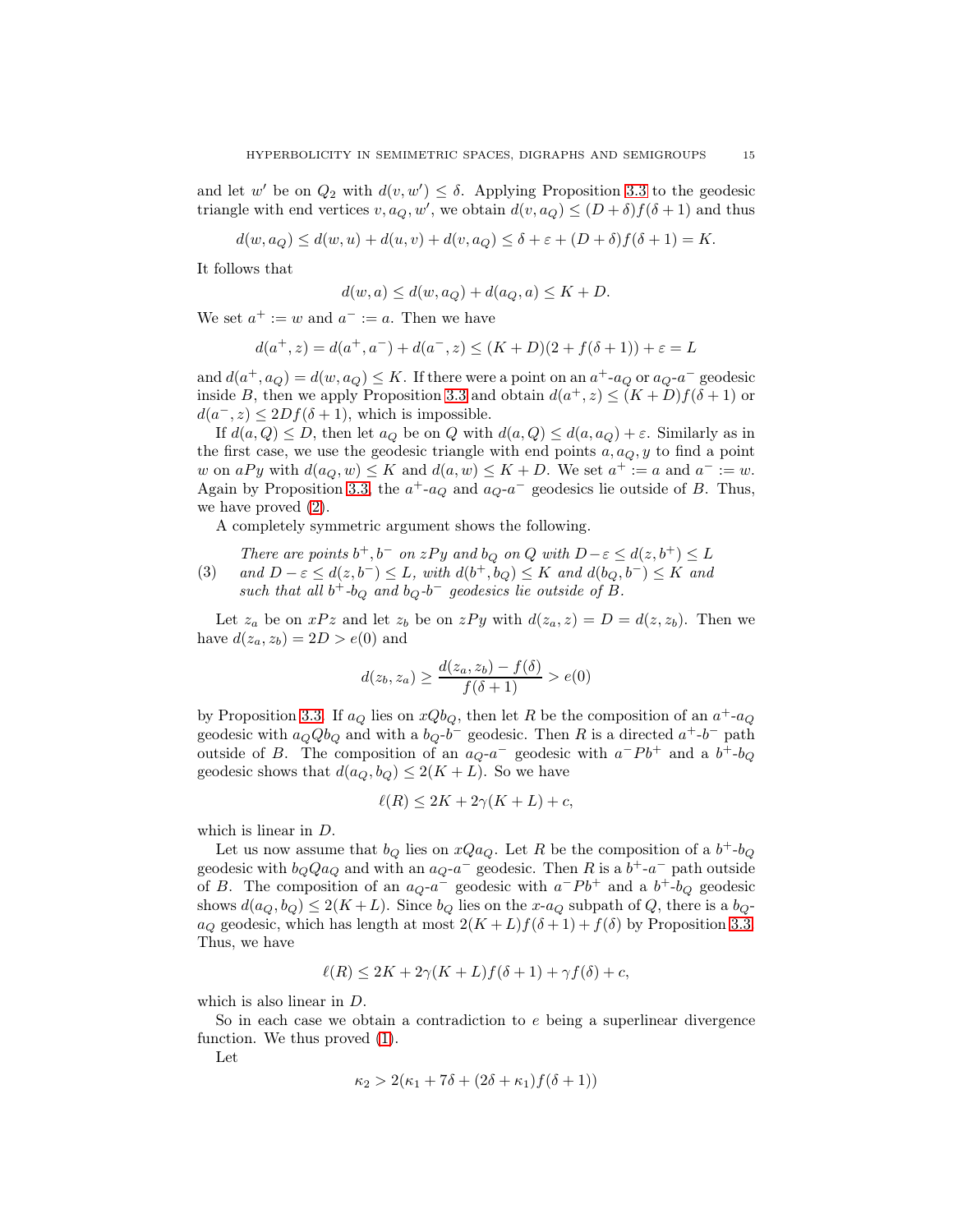and set

$$
\lambda_1 := ((\kappa_2 + \kappa_1) f(\delta + 1) + \kappa_1) f(\delta + 1), \n\lambda_2 := \gamma \lambda_1 + c, \n\kappa_3 := \lambda_2 + 7\delta + 2\delta f(\delta + 1) + \kappa_2/2.
$$

We will prove that the assertion holds for  $\kappa = \kappa_2 + \kappa_3$ .

Let  $x, y \in X$ , let P be an  $x-y$  geodesic and let Q be a  $(\gamma, c)$ -quasi-geodesic from x to y. For all  $0 \leq i$  with  $i\kappa_2 \leq d(x, y)$  let  $x_i$  be the point on P with  $d(x, x_i) = i\kappa_2$ and  $y_i$  be a point on Q with  $d^{\leftrightarrow}(x_i, y_i) \leq \kappa_1$ . We assume  $x_0 = y_0$ . We will show the following.

<span id="page-15-1"></span>(4) *For all*  $i \in \mathbb{N}$  *such that*  $i\kappa_2 \leq d(x, y)$ *, we have*  $d(x_i, Q) \leq \kappa_3$  *and*  $d(Q, x_i) \leq \kappa_3.$ 

Note that the assertion follows for the constant  $\kappa$  from [\(4\)](#page-15-1) directly.

Let  $N \in \mathbb{N}$  be maximum such that  $N\kappa_2 \leq d(x,y)$  and set  $x_{N+1} := y_{N+1} := y$ . For all  $i \in \{0, \ldots, N-1\}$  such that  $y_i$  lies on  $xQy_{i+1}$ , there is either a directed  $y_i-x_{i+1}$  path or a directed  $x_i-y_{i+1}$  path depending on the direction of the shortest path between  $x_i$  and  $y_i$ . Applying Proposition [3.3](#page-7-2) twice to geodesic triangles with end points either  $x_i, y_i, x_{i+1}$  and  $y_i, x_{i+1}, y_{i+1}$  or  $x_i, x_{i+1}, y_{i+1}$  and  $x_i, y_i, y_{i+1}$  we obtain  $d(y_i, y_{i+1}) \leq \lambda_1$ .

Let  $n \in \{1, ..., N\}$  such that  $d(x_n, y_n) \leq \kappa_2$  and let  $i \in \{0, ..., n-1\}$  be largest such that  $y_i$  lies on  $xQy_n$ . Then  $y_i$  lies on  $xQy_{i+1}$  and  $y_n$  lies on  $y_iQy_{i+1}$ . Since  $Q$ is a  $(\gamma, c)$ -quasi-geodesic, the length of the path  $y_iQy_{i+1}$  is at most  $\lambda_2$  and thus we have  $d(y_i, y_n) \leq \lambda_2$ .

We will show  $d(y_i, x_n) \leq \kappa_3$ . This holds trivially, if  $d(y_i, x_i) \leq \kappa_1$ . So let us assume that  $d(x_i, y_i) \leq \kappa_1$ . Note that there is a directed  $x_i$ - $y_n$  path, so we find an  $x_i$ -y<sub>n</sub> geodesic  $R_1$ . Let P' the subpath of P between  $x_i$  and  $x_n$  and let Q' be a  $y_i$ -y<sub>n</sub> geodesic. Let  $R_2$  be a  $x_n$ - $y_n$  geodesic and let  $R_3$  be a geodesic between  $x_i$  and  $y_i$ . We consider two geodesic triangles: one with  $x_i, x_n, y_n$  as its end points and  $P', R_1, R_2$ as its sides and the other with  $x_i, y_i, y_n$  as its end points and  $Q', R_1, R_3$  as its sides. Let u be on P' with  $d(u, x_n) = \kappa_2/2$ . By hyperbolicity, there is either a point v on  $R_1$  with  $d(v, u) \leq \delta$  or a point v' on  $R_2$  with  $d(u, v') \leq \delta$ . The latter case leads to a contradiction since then Proposition [3.3](#page-7-2) implies  $d(u, x_n) \leq (\delta + \kappa_1)f(\delta + 1) < \kappa_2/2$ . So we find a point v on  $R_1$  with  $d(v, u) \leq \delta$ .

Applying Lemma [3.4,](#page-7-3) we find a point w on either  $Q'$  or  $R_3$  with  $d(w, v) \leq$  $6\delta + 2\delta f(\delta + 1)$ . If w is on  $R_3$ , we find a path from  $x_i$  via w and v to u of length at most  $\kappa_1 + 7\delta + 2\delta f(\delta + 1)$ , which contradicts  $d(x_i, u) = \kappa_2/2$ . Thus, w lies on  $Q'$ and hence, the composition of  $y_iQ'w$  with a w-v geodesic, a v-u geodesic and  $uPx_n$ shows

$$
d(y_i, x_n) \leq \lambda_2 + 7\delta + 2\delta f(\delta + 1) + \kappa_2/2 = \kappa_3.
$$

Now let us consider the case that for  $n \in \{1, ..., N\}$  we have  $d(y_n, x_n) \leq \kappa_1$ . We follow a completely symmetric argument as in the previous case with reversed directions. Most importantly, in this case  $x_i$  is chosen so that  $i \in \{n+1, \ldots, N+1\}$ is smallest such that  $y_i$  lies on  $y_nQy$ .

This finishes the proof of [\(4\)](#page-15-1) and thus the proof of our assertion as mentioned earlier.

<span id="page-15-0"></span>Proposition 7.2. *Let* X *be a* δ*-hyperbolic geodesic semimetric space satisfying [\(B1\)](#page-6-0)* and *(B2)* for the function  $f: \mathbb{R} \to \mathbb{R}$ *. Let*  $\gamma \geq 1$  and  $c \geq 0$ *. Then there is a*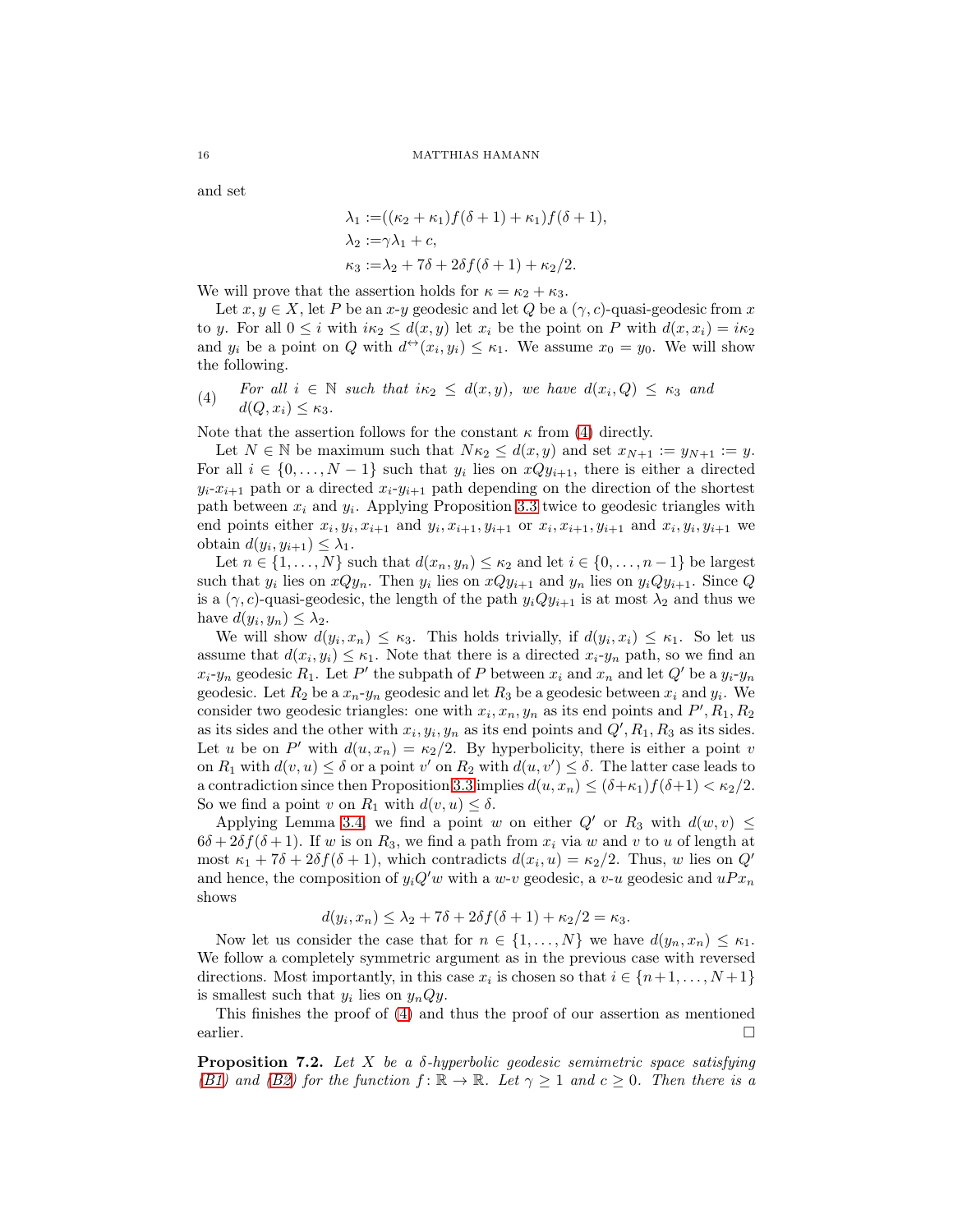*constant*  $\lambda = \lambda(\delta, \gamma, c, f)$  *depending only on*  $\delta, \gamma, c$  *and* f *such that for all*  $x, y \in X$ *every* (γ, c)*-quasi-geodesic from* x *to* y *lies in the* λ*-out-ball and in the* λ*-in-ball of every* x*-*y *geodesic.*

*Proof.* Let  $\kappa$  be the constant from Proposition [7.1.](#page-13-1) Let  $x, y \in X$  and let P be an x-y geodesic and Q be a  $(\gamma, c)$ -quasi-geodesic from x to y. Let z be on Q such that either  $d(z, P) > \kappa$  or  $d(P, z) > \kappa$ . Set  $Q_1 := xQz$  and  $Q_2 := zQy$ . Let  $\varepsilon > 0$  and let u be on P such that there exists w on  $Q_1$  with  $d(u, w) \leq \kappa$  and such that for no point u' on  $uPy$  with  $d(u, u') \geq \varepsilon$  there is w' on  $Q_1$  with  $d(u', w') \leq \kappa$ .

If there is w' on  $Q_2$  with  $d(w', u) \leq \kappa$ , then  $d(w', w) \leq 2\kappa$  and since there is a directed w-w' path, we have  $d(w, w') \leq 2\kappa f(\delta + 1) + f(\delta)$  by Proposition [3.3.](#page-7-2) So the distance from w to w' on Q is at most  $2\gamma \kappa f(\delta + 1) + \gamma f(\delta) + c$  and hence z and u lie on a closed directed walk of length at most  $2\kappa + 2\gamma \kappa f(\delta + 1) + \gamma f(\delta) + c$ .

Let us now assume that there is no w' on  $Q_2$  with  $d(w', u) \leq \kappa$ . In particular, we have  $u \neq y$ . By Proposition [7.1,](#page-13-1) there is a point w' on  $Q_1$  with  $d(w', u) \leq \kappa$ . Let v be on  $uPy$  with  $d(u, v) = \varepsilon$ . By the choice of u, there is a point v' on  $Q_2$  with  $d(v, v') \leq \kappa$ . So we have  $d(w', v') \leq 2\kappa + \varepsilon$  and hence the length of the directed  $w'$ -v' subpath of Q is at most  $\gamma(2\kappa+\varepsilon)+c$ . Note that this directed subpath contains z. We consider the geodesic triangle with end points  $v, v', y$  such that the side  $P'$  between v and y is  $vPy$ , the side  $R_1$  is a v'-y geodesic and the side  $R_2$  is a v-v' geodesic. Then there  $a, b$  on  $R_1$  with a on  $v'R_1b$  and  $d(a, b) \leq \varepsilon$  such that  $d(R_2, a) \leq \delta$  and  $d(b, P') \leq \delta$ . By Proposition [3.3,](#page-7-2) we conclude  $d(v', a) \leq (\kappa + \delta) f(\delta + 1)$ . So we have

$$
d(v', P) \le d(v', a) + d(a, b) + d(b, P) \le (\kappa + \delta) f(\delta + 1) + \varepsilon + \delta
$$

and hence

$$
d(z, P) \le d(z, v') + d(v', P) \le (\kappa + \delta) f(\delta + 1) + \varepsilon + \delta + \gamma (2\kappa + \varepsilon) + c.
$$

With a symmetric argument by considering a geodesic triangle with end vertices  $x, w', u$ , we conclude

$$
d(P, z) \le (\kappa + \delta) f(\delta + 1) + \varepsilon + \delta + \gamma (2\kappa + \varepsilon) + c.
$$

So the assertion follows for

 $\lambda := \max\{2\kappa + 2\gamma\kappa f(\delta + 1) + \gamma f(\delta) + c, (\kappa + \delta)f(\delta + 1) + 1 + \delta + \gamma(2\kappa + 1) + c\}.$ 

We obtain the following corollary directly from Propositions [7.1](#page-13-1) and [7.2](#page-15-0) the following.

<span id="page-16-0"></span>Corollary 7.3. *Every hyperbolic geodesic semimetric space that satisfies [\(B1\)](#page-6-0) and [\(B2\)](#page-6-1) satisfies geodesic stability.*

To compare geodesic stability with divergence of geodesics, we note that exponential divergence of geodesics does not imply geodesic stability as Example [6.2](#page-12-0) shows. The reverse is also false as our next example shows. That example is a digraph that satisfies geodesic stability but whose geodesics do not diverge properly and that is not hyperbolic.

**Example 7.4.** Let  $x_0, x_1, \ldots$  and  $y_0, y_1, \ldots$  be two disjoint sequences of distinct vertices. For every *i*, we add an edge  $x_i y_i$ , a path from  $x_{i+1}$  to  $x_i$  of length  $i+1$ and a path from  $y_i$  to  $y_{i+1}$  of length  $i+1$  such that all these new paths are pairwise disjoint and meet the two sequences only in its end vertices. For  $n \in \mathbb{N}$ , we take two geodesics: one that ends at  $x_0$  and passed through all  $x_i$  for  $i \leq n$  and one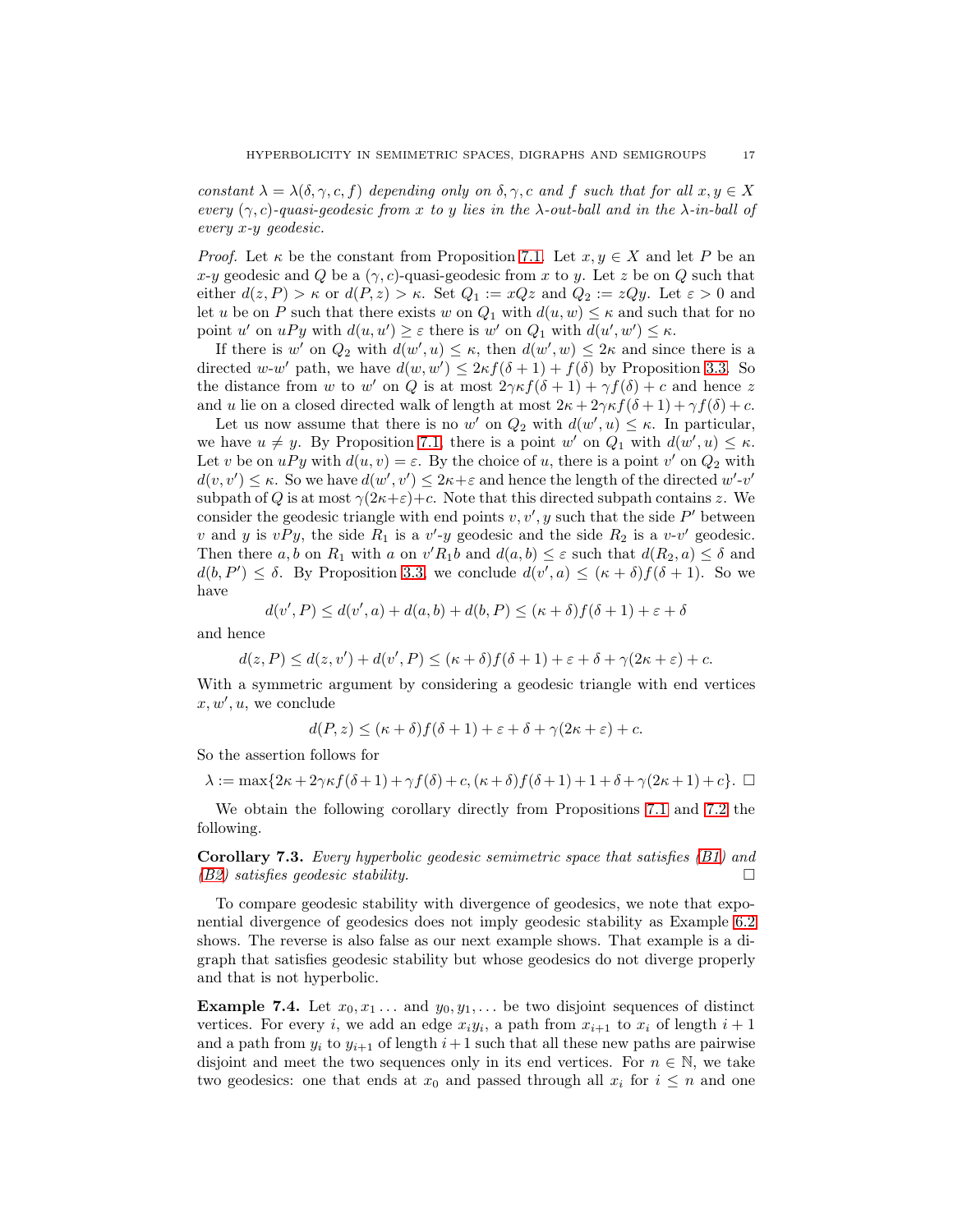that starts at  $x_0$  and passes through all  $y_i$  for  $i \leq n$ . There are vertices on the first geodesic that have distance at least  $n/2$  to the other geodesic, but the edge  $x_n y_n$ shows that these two geodesics do not diverge properly. The geodesic triangles with end vertices  $x_n$ ,  $x_{n+1}$  and  $y_{n+1}$  are not  $(n/2 - 1)$ -thin. So D is not hyperbolic.

Let  $R_1$  be the geodesic anti-ray that passes through all  $x_i$  and ends at  $x_0$  and let  $R_2$  be the geodesic ray that starts at  $y_0$  and passes through all  $y_i$ . Then every directed path that is not a subpath of  $R_1$  or  $R_2$  can be obtained by composing a subpath of  $R_1$  with a path consisting of an edge  $x_iy_i$  and with a subpath of  $R_2$ . Hence, if a geodesic and a  $(\gamma, c)$ -quasi-geodesic have the same first and the same last vertex, then they differ in that an edge  $x_i y_i$  of the geodesic is replaced by  $P = x_i R_1 x_j y_j R_2 y_i$  for some  $j < i$ . Note that we have  $\ell(P) \leq \gamma + c$  as  $d(x_i, y_i) = 1$ . If follows that the distance of points on P from and to the geodesic is at most  $\ell(P)$ and hence bounded by  $\gamma + c$ . Trivially, all points on the geodesic lie within 1 from and to the quasi-geodesic. It follows that the digraph satisfies geodesic stability.

## 8. QUASI-ISOMETRIES

<span id="page-17-0"></span>In this section, we look at quasi-isometries of geodesic semimetric spaces and ask which of our properties are preserved by quasi-isometries. This is motivated by the fact that hyperbolicity of geodesic metric spaces is preserved by quasi-isometries, see e. g. [\[2,](#page-42-1) Theorem III.H.1.9]. We will prove that hyperbolicity (with the additional assumptions of [\(B1\)](#page-6-0) and [\(B2\)](#page-6-1)) and geodesic stability are preserved under quasi-isometries and pose it as open problem what happens for (superlinear/exponential) divergence of geodesics.

## Proposition 8.1. *Geodesic stability is preserved by quasi-isometries.*

*Proof.* Let X and Y be geodesic semimetric spaces such that Y satisfies geodesic stability and let  $f: X \to Y$  be a  $(\lambda, c)$ -quasi-isometry for some  $\gamma \geq 1$  and  $c \geq 0$ . Let  $x_1, x_2 \in X$ , let P be an  $x_1-x_2$  geodesic and let Q be a  $(\lambda, \ell)$ -quasi-geodesic from  $x_1$  to  $x_2$  for some  $\lambda \geq 1$  and  $\ell \geq 0$ . Then there are constants  $\gamma' \geq 1$  and  $c' \geq 0$ such that the images of P and Q under f are  $(\gamma', c')$ -quasi-geodesics, see Gray and Kambites [\[15,](#page-43-11) Proposition 1]. By geodesic stability, there is a constant  $\kappa \geq 0$  such that

$$
f(P) \subseteq \mathcal{B}^+_{\kappa}(f(Q)) \cap \mathcal{B}^-_{\kappa}(f(Q))
$$

and

$$
f(Q) \subseteq \mathcal{B}_{\kappa}^+(f(P)) \cap \mathcal{B}_{\kappa}^-(f(P)).
$$

Since f is a quasi-isometry, there is a constant  $\kappa' \geq 0$  such that

$$
P \subseteq \mathcal{B}_{\kappa'}^+(Q) \cap \mathcal{B}_{\kappa'}^-(Q)
$$

and

$$
Q \subseteq \mathcal{B}_{\kappa'}^+(P) \cap \mathcal{B}_{\kappa'}^-(P). \qquad \qquad \Box
$$

The proof that hyperbolicity is preserved under quasi-isometries relies also on their geodesic stability.

<span id="page-17-1"></span>Proposition 8.2. *Let* X *and* Y *be two geodesic semimetric spaces such that* X *is hyperbolic and satisfies*  $(B1)$  and  $(B2)$ *. If* X *is quasi-isometric to* Y, then Y *is hyperbolic.*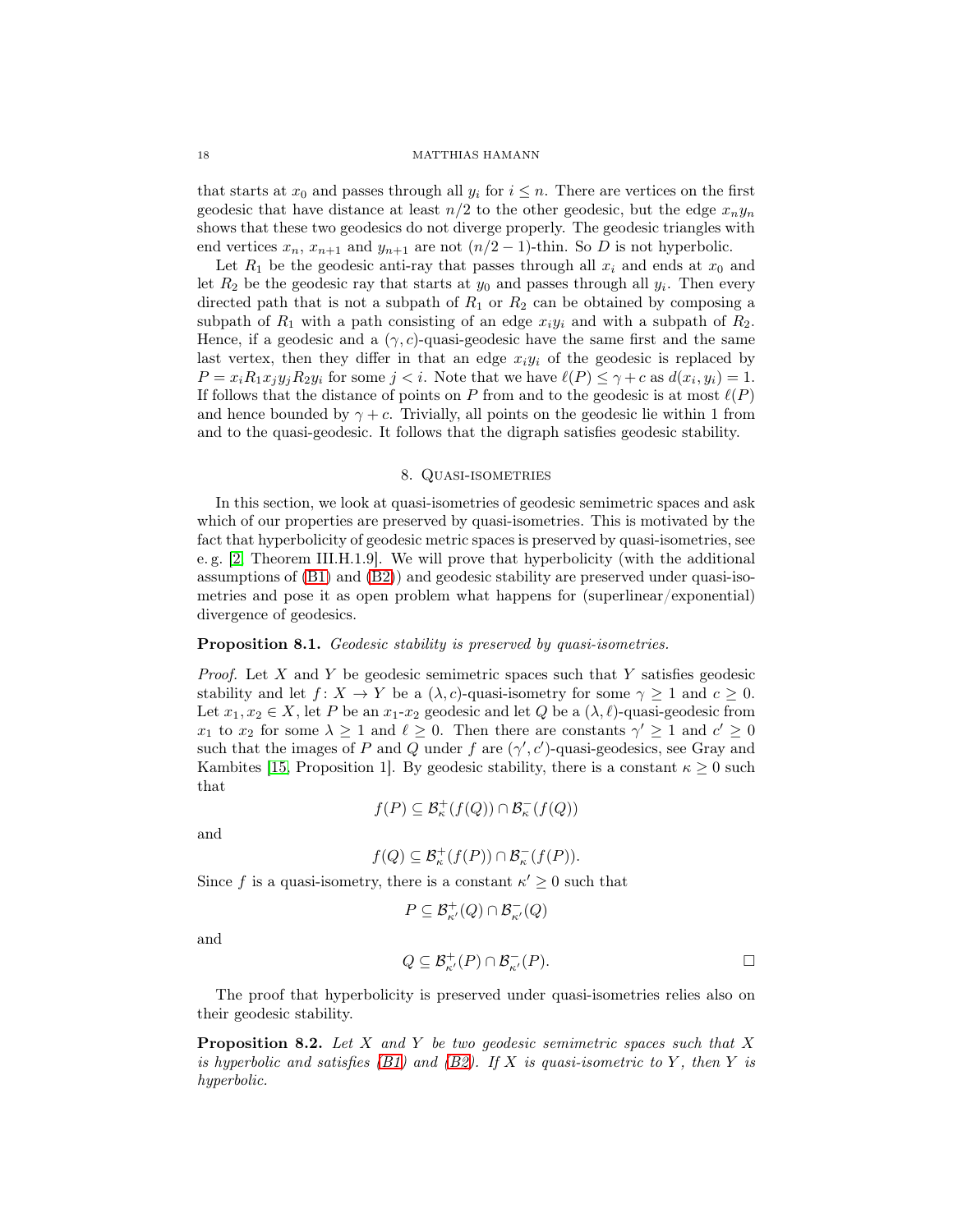*Proof.* Let X be δ-hyperbolic for some  $\delta \geq 0$ . Let  $f: Y \to X$  be a  $(\gamma, c)$ -quasiisometry for some  $\gamma \geq 1$  and  $c \geq 0$ . We consider a geodesic triangle in Y with end points  $x, y, z$  and sides  $P_1, P_2, P_3$ , where  $P_1$  is an  $x-y$  geodesic,  $P_2$  a geodesic between y and z and  $P_3$  are geodesic between x and z. Then the images of the sides are  $(\gamma, c)$ -quasi-geodesics in X. Let  $\kappa$  be a constant such that geodesic stability holds for  $\kappa$  in X with respect to  $(\gamma, c)$ -quasi-geodesics, see Corollary [7.3.](#page-16-0)

Let u be on  $P_1$ . By geodesic stability, we find  $u_1, u_2$  on some  $f(x)$ - $f(y)$  geodesic in X with  $d(u, u_1) \leq \kappa$  and  $d(u_2, u) \leq \kappa$ . As geodesic triangles are  $\delta$ -thin, there are  $v_1, v_2$  on geodesics either from  $f(x)$  to  $f(z)$  or from  $f(y)$  to  $f(z)$  with  $d(u_1, v_1) \leq \delta$ and  $d(v_2, u_2) \leq \delta$ . Applying geodesic stability once more, there are  $w_1, w_2$  on the images under f of  $P_3$  and  $P_2$  with  $d(v_1, w_1) \leq \kappa$  and  $d(w_2, v_2) \leq \kappa$ . So we have  $d(u, w_1) \leq 2\kappa + \delta$  and  $d(w_2, u) \leq 2\kappa + \delta$ . Since f is a quasi-isometry, it follows that there exists  $\delta' \geq 0$ , depending only on  $\kappa, \delta, \gamma$  and c such that the geodesic triangle is  $\delta'$  $\Box$ 

By an analogous proof, we also obtain the following result.

Proposition 8.3. *Let* X *and* Y *be two geodesic semimetric spaces such that* X *is strongly hyperbolic and satisfies [\(B1\)](#page-6-0). If* X *is quasi-isometric to* Y *, then* Y *is strongly hyperbolic.*

We end this section by a stating the corresponding problem for divergence of geodesics.

<span id="page-18-0"></span>Problem 8.4. *Is proper divergence (or superlinar/exponential divergence) of geodesics preserved under quasi-isometries?*

## 9. Geodesic boundary

One possibility to obtain the hyperbolic boundary in case of metric spaces is to consider an equivalence relation of geodesic rays, where two geodesic rays are equivalent if they are eventually close together. We mimic this construction for semimetric spaces that satisfy [\(B1\)](#page-6-0) and [\(B2\)](#page-6-1) and obtain a quasiorder. Then we use this quasiorder to define the geodesic boundary. In the case of locally finite digraphs, we will see that this boundary is preserved by quasi-isometries, see Section [10,](#page-21-0) and that it refines the ends, see Section [11.](#page-23-0)

Let X be a hyperbolic geodesic semimetric space. A ray is a map  $R: [0, \infty) \to X$ that is continuous with respect to the forward and backward topologies and such that for every  $x \in X$  and  $r \geq 0$  there exists  $p \geq 0$  such that  $R([p,\infty)) \cap B_r^+ =$ ∅, i. e. R leaves every out-ball of finite radius eventually. An *anti-ray* is a map  $R: (-\infty, 0] \rightarrow X$  that is continuous with respect to the forward and backward topologies and such that for every  $x \in X$  and  $r \geq 0$  there exists  $p \leq 0$  such that  $R((-\infty, p]) \cap B_r^- = \emptyset$ . For the sake of simplicity, we also denote by  $R(i)$  the point  $R(-i)$  for an anti-ray R and  $i > 0$ . Note that this definition of rays and anti-rays in the case of digraphs canonically corresponds to the one of Section [2.2.](#page-5-3)

For geodesic rays or anti-rays  $R_1$  and  $R_2$ , we write  $R_1 \leq R_2$  if there exists some  $M \geq 0$  such that for every  $r \geq 0$  and every  $x \in X$  there is a directed  $R_1$ - $R_2$  path of length at most M outside of  $\mathcal{B}_r^+(x) \cup \mathcal{B}_r^-(x)$ .

The following lemma is straight forward to see.

<span id="page-18-1"></span>Lemma 9.1. *Let* X *be a geodesic semimetric space.*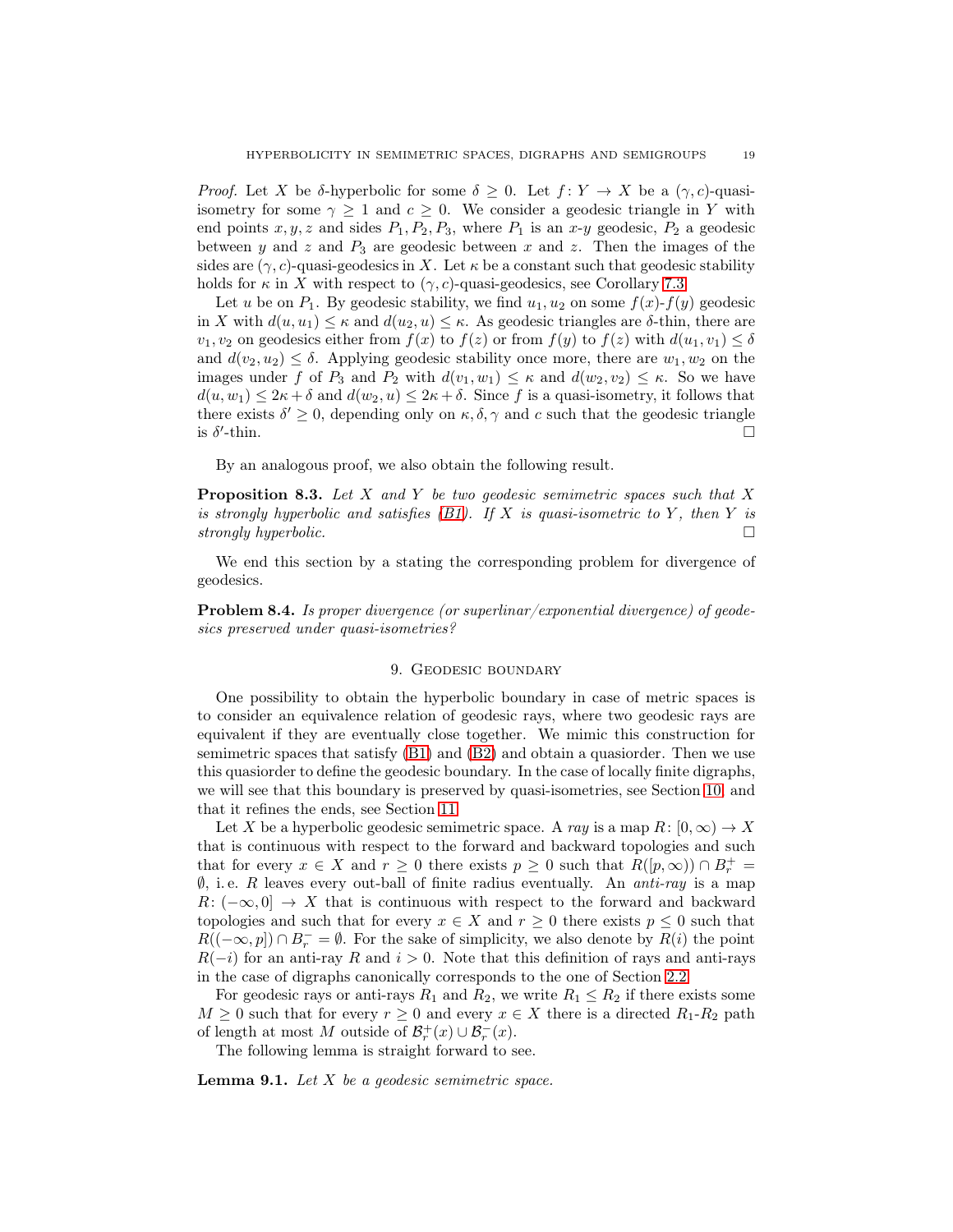- (i) If for all geodesic rays  $R_1$  and  $R_2$  in X with  $R_1 \leq R_2$  there exists  $m \geq 0$  such *that for every*  $r \geq 0$  *and every*  $x \in X$  *there is a directed*  $R_2$ - $R_1$  *paths of length at most m outside of*  $\mathcal{B}_r^+(x) \cup \mathcal{B}_r^-(x)$ *, then*  $\leq$  *is symmetric.*
- <span id="page-19-4"></span>(ii) If for all geodesic rays and anti-rays  $R_1$  and  $R_2$  in X with  $R_1 \leq R_2$  there *exist*  $M \geq 0$  *and a directed subpath* P *of*  $R_1$  *such that*  $d(x, R_2) \leq M$  *for all* x *on*  $R_1$  *that do not lie on*  $P$ *, then*  $\leq$  *is transitive.*

<span id="page-19-3"></span>**Lemma 9.2.** Let X be a  $\delta$ -hyperbolic geodesic semimetric space for some  $\delta \geq 0$ *that satisfies* [\(B1\)](#page-6-0) and [\(B2\)](#page-6-1) for the function  $f: \mathbb{R} \to \mathbb{R}$ . Let  $M \geq 0$  and let  $x_1, x_2, y_1, y_2 \in X$  *such that* 

- (1)  $d(x_1, y_1) \leq M$  *and*  $d(x_2, y_2) \leq M$ ;
- (2)  $d(x_1, x_2) < \infty$ ;
- (3) *either*  $d(y_1, y_2) < \infty$  *or*  $d(y_2, y_1) < \infty$ *.*
- <span id="page-19-0"></span>*Then the following hold.*
- (i) *Every*  $y_1$ - $y_2$  geodesic and every  $y_2$ - $y_1$  geodesic lie in the out-ball of radius  $(2M + 5\delta) + (2M + 2\delta + 1)f(\delta + 1)$  *around any*  $x_1 - x_2$  *geodesic.*
- <span id="page-19-1"></span>(ii) If  $d(y_1, y_2) < \infty$ , then all points a on every  $x_1-x_2$  geodesic but those with

$$
d(x_1, a) \le ((M + 6\delta + 2\delta f(\delta + 1))f(\delta + 1) + \delta)f(\delta + 1)
$$

*or*  $d(a, x_2) \leq (M + \delta) f(\delta + 1)$  *lie in the out-ball of radius*  $7\delta + 2\delta f(\delta + 1)$ *around any* y1*-*y<sup>2</sup> *geodesic.*

<span id="page-19-2"></span>(iii) If X is strongly  $\delta$ -hyperbolic, then all points a on every  $x_1-x_2$  geodesic but *those with*  $d(x_1, a) \leq M + 2\delta$  *or*  $d(a, x_2) \leq (M + \delta) f(\delta + 1)$  *lie in the out-ball of radius* 2δ *around any geodesic between* y<sup>1</sup> *and* y2*.*

*Proof.* By the assumptions, there is a the geodesic triangle with end points  $x_1, x_2$ and  $y_2$  and sides  $P_2, Q$  and R such that  $P_2$  is an  $x_2-y_2$  geodesic, Q is an  $x_1-y_2$ geodesic and R is an  $x_1-x_2$  geodesic. Let  $P_1$  be an  $x_1-y_1$  geodesic, which has length at most  $M$  by our assumption, and let  $S$  be a geodesic between  $y_1$  and  $y_2$ .

In order to prove [\(i\)](#page-19-0), set  $K := (2M + 5\delta) + (2M + 2\delta + 1)f(\delta + 1)$ . If  $d(x_1, y_2) \le$  $M + \delta$ , then Proposition [3.3](#page-7-2) implies

$$
\ell(S) \le Mf(\delta + 1) + (M + \delta)f(\delta + 1) = (2M + \delta)f(\delta + 1).
$$

Hence, S lies in the out-ball of radius  $((2M + \delta) f(\delta + 1) + M + \delta) \leq K$  around  $x_1$ .

Let us now assume that  $d(x_1, y_2) > M + \delta$ . Considering the geodesic triangle with sides R,  $P_2$  and Q, we obtain that Q lies in  $\mathcal{B}_{\delta}^+(R) \cup \mathcal{B}_{\delta}^-(P_2)$ . Since every point in  $\mathcal{B}_{\delta}^{-}(P_2)$  has distance at most  $\delta + M$  to  $y_2$ , we obtain that Q lies in the  $(2\delta + M)$ -out-ball of R.

Let  $v_1, \ldots, v_n$  be points on Q such that  $d(x_1, v_1) = M + \delta + 1$ , such that  $d(v_1, y_2) =$  $(n-1)\delta + j$  for some  $0 \leq j < \delta$ , such that  $d(v_i, v_{i+1}) = \delta$  for all  $i < n-1$  and such that  $v_n = y_2$ . Since Q lies in  $\mathcal{B}_{\delta}^+(P_1) \cup \mathcal{B}_{\delta}^-(S)$  and the length of  $P_1$  is at most  $M$ , there is for every  $i \leq n$  a point  $w_i$  on S with  $d(v_i, w_i) \leq \delta$ . We may assume that  $w_n = y_2$ . For every  $i \leq n$ , let  $A_i$  be a  $v_i-w_i$  geodesic and, for every  $i < n$ , let  $B_i$ be a  $v_i-w_{i+1}$  geodesic, which exists as the composition of  $v_iQv_{i+1}$  and  $A_{i+1}$  is a directed  $v_i-w_{i+1}$  path. Note that  $\ell(B_i) \leq 2\delta$ . If  $w_i$  lies on S before  $w_{i+1}$ , i.e. the preimage of  $w_i$  is smaller than that of  $w_{i+1}$ , then every point on  $w_iSw_{i+1}$  that lies in  $\mathcal{B}_{\delta}^{-}(B_i)$  has distance at most  $3\delta$  to  $w_{i+1}$ . By hyperbolicity, all other points on  $w_iSw_{i+1}$  lie in  $\mathcal{B}_{\delta}^+(A_i)$ . In particular,  $w_iSw_{i+1}$  lies in  $\mathcal{B}_{5\delta}^+(v_i)$ . If  $w_{i+1}$  lies on S before  $w_i$ , then every point on  $w_{i+1}Sw_i$  that lies in  $\mathcal{B}_{\delta}^-(A_i)$  has distance at most  $2\delta$ 

<span id="page-19-5"></span>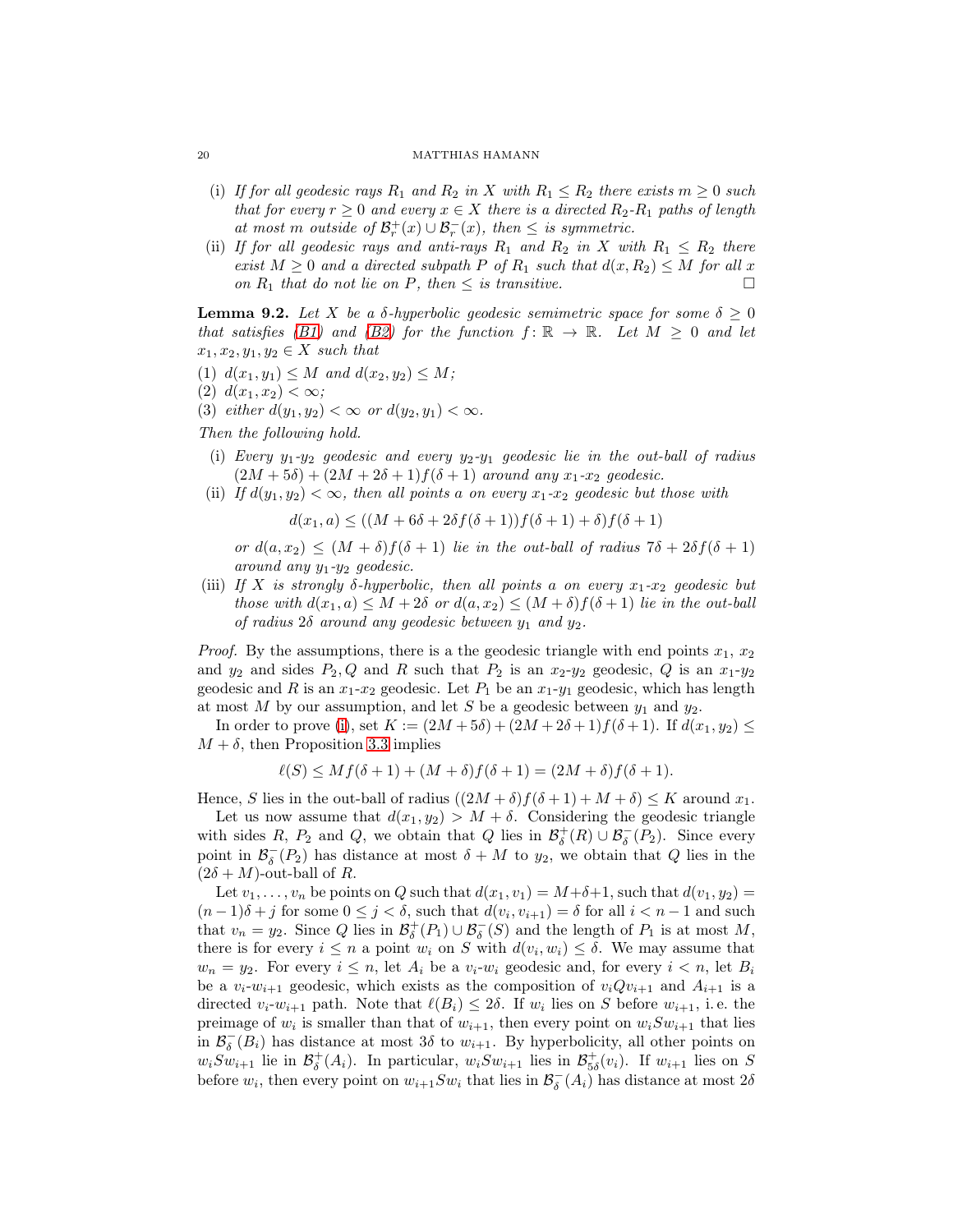to  $w_i$ . By hyperbolicity, all other points on  $w_{i+1}Sw_i$  lie in  $\mathcal{B}^+_{\delta}(B_i)$ . So we also have in this case that  $w_{i+1}Sw_i$  lies in  $\mathcal{B}_{5\delta}^+(v_i)$ . Thus, the directed subpath of S between  $w_1$  and  $y_2$  lies in  $\mathcal{B}^+_{5\delta}(Q)$ .

Let us consider the geodesic triangle with end points  $x_1$ ,  $y_1$  and  $w_1$  with  $P_1$  as one side, the directed subpath of S between  $y_1$  and  $w_1$  as another side and an  $x_1-w_1$ geodesic as third side. Since  $d(x_1, w_1) \leq M + 2\delta + 1$ , we conclude by Proposition [3.3](#page-7-2) that the side between  $y_1$  and  $w_1$  has length at most  $(2M + 2\delta + 1)f(\delta + 1)$ . Thus, S lies in the out-ball of radius

$$
\max\{5\delta, M + (2M + 2\delta + 1)f(\delta + 1), \delta + (2M + 2\delta + 1)f(\delta + 1)\}\
$$
  

$$
\leq (M + 3\delta) + (2M + 2\delta + 1)f(\delta + 1)
$$

around Q. Since we already saw that Q lies in the out-ball of radius  $2\delta + M$ around  $R$  in this case, we obtain that  $S$  lies in the out-ball of radius

$$
(2M+5\delta) + (2M+2\delta+1)f(\delta+1) \leq K
$$

around R. Together with the first case, this proves [\(i\)](#page-19-0).

Now let us assume that  $d(y_1, y_2) < \infty$ . Then Q lies in  $\mathcal{B}_c^+(P_1 \cup S)$  for  $c :=$  $6\delta + 2\delta f(\delta + 1)$  by Lemma [3.4.](#page-7-3) By Proposition [3.3,](#page-7-2) all points b on Q with  $d(x_1, b)$  $(M + c) f(\delta + 1)$  lie in  $\mathcal{B}_c^+(S)$ . By hyperbolicity, R lies in  $\mathcal{B}_\delta^+(Q) \cup \mathcal{B}_\delta^-(P_2)$  and by Proposition [3.3](#page-7-2) all points a on R but those with  $d(a, x_2) \leq (M + \delta) f(\delta + 1)$ lie in  $\mathcal{B}_{\delta}^+(Q)$ . So all points a on R but those with  $d(a, x_2) \leq (M + \delta) f(\delta + 1)$  or  $d(x_1, a) \le ((M + c)f(\delta + 1) + \delta)f(\delta + 1)$  lie in  $\mathcal{B}^+_{c+\delta}(S)$ . This shows [\(ii\)](#page-19-1).

Let us now assume that X is strongly  $\delta$ -hyperbolic. Since the geodesic triangle with sides  $P_1$ , Q and S is  $\delta$ -slim, Q lies in  $\mathcal{B}^+_\delta(P_1 \cup S)$ . Any point on Q that lies in  $\mathcal{B}^+_{\delta}(P_1)$  lies in  $\mathcal{B}^+_{\delta+M}(x_1)$ . So all points a with  $d(x_1, a) > M + \delta$  lie in  $\mathcal{B}^+_{\delta}(S)$ . Now we take the geodesic triangle with sides R, Q and P<sub>2</sub>. Then R lies in  $\mathcal{B}^+(Q \cup P_2)$ . Any vertex a on R that lies in  $\mathcal{B}^+_{\delta}(P_2)$  satisfies  $d(x_2, a) \leq M + \delta$ . Since R is directed towards  $x_2$ , we conclude  $d(a, x_2) \leq (M + \delta) f(\delta + 1)$  by Proposition [5.4.](#page-10-0) All points on R that lie within the out-ball of radius  $\delta$  around points b on Q with  $d(P_1, b) \leq \delta$ , have distance at most  $M + 2\delta$  from  $x_1$ . This proves (iii). have distance at most  $M + 2\delta$  from  $x_1$ . This proves [\(iii\)](#page-19-2).

<span id="page-20-0"></span>Proposition 9.3. *Let* X *be a hyperbolic geodesic semimetric space that satisfies [\(B1\)](#page-6-0)* and *(B2).* Then  $\leq$  *is a quasiorder.* 

*Proof.* Let  $R_1, R_2$  be geodesic rays or anti-rays in X with  $R_1 \leq R_2$  and let  $M \geq 0$  be such that  $R_1 \leq R_2$  holds for this M. Let  $x_0, x_1, \ldots$  be infinitely many points on  $R_1$ such that  $x_{i+1}$  lies between  $x_i$  and  $x_{i+2}$  with  $d(x_i, x_{i+1}) \geq 1$ , such that there is, for every  $i \in \mathbb{N}$ , a directed path from  $x_i$  to some point  $y_i$  on  $R_2$  with  $d(x_i, y_i) \leq M$ and such that all of these paths are pairwise disjoint. We may assume that  $x_0$  and  $y_0$  are the starting or end points of  $R_1$  and  $R_2$ , respectively. Set

$$
K := (2M + 5\delta) + (2M + 2\delta + 1)f(\delta + 1).
$$

If  $R_1$  is directed away from  $x_1$ , then we apply Lemma [9.2](#page-19-3) [\(i\)](#page-19-0) with  $(x_0, x_i, y_0, y_i)$ as  $(x_1, x_2, y_1, y_2)$  for every  $i \in \mathbb{N}$ . If  $R_1$  is directed towards  $x_1$ , then we apply the same lemma with  $(x_i, x_1, y_i, y_1)$  as  $(x_1, x_2, y_1, y_2)$  for every  $i \in \mathbb{N}$ .

In both situations, Lemma [9.2](#page-19-3)(i) implies that  $R_2$  lies in the out-ball of radius K around  $R_1$  and hence Lemma [9.1](#page-18-1) [\(ii\)](#page-19-4) implies the assertion.

Let X be a hyperbolic geodesic semimetric space that satisfies  $(B1)$  and  $(B2)$ . If  $\leq$  is a quasionder on the set of geodesic rays and anti-rays of X, then we write  $R_1 \approx$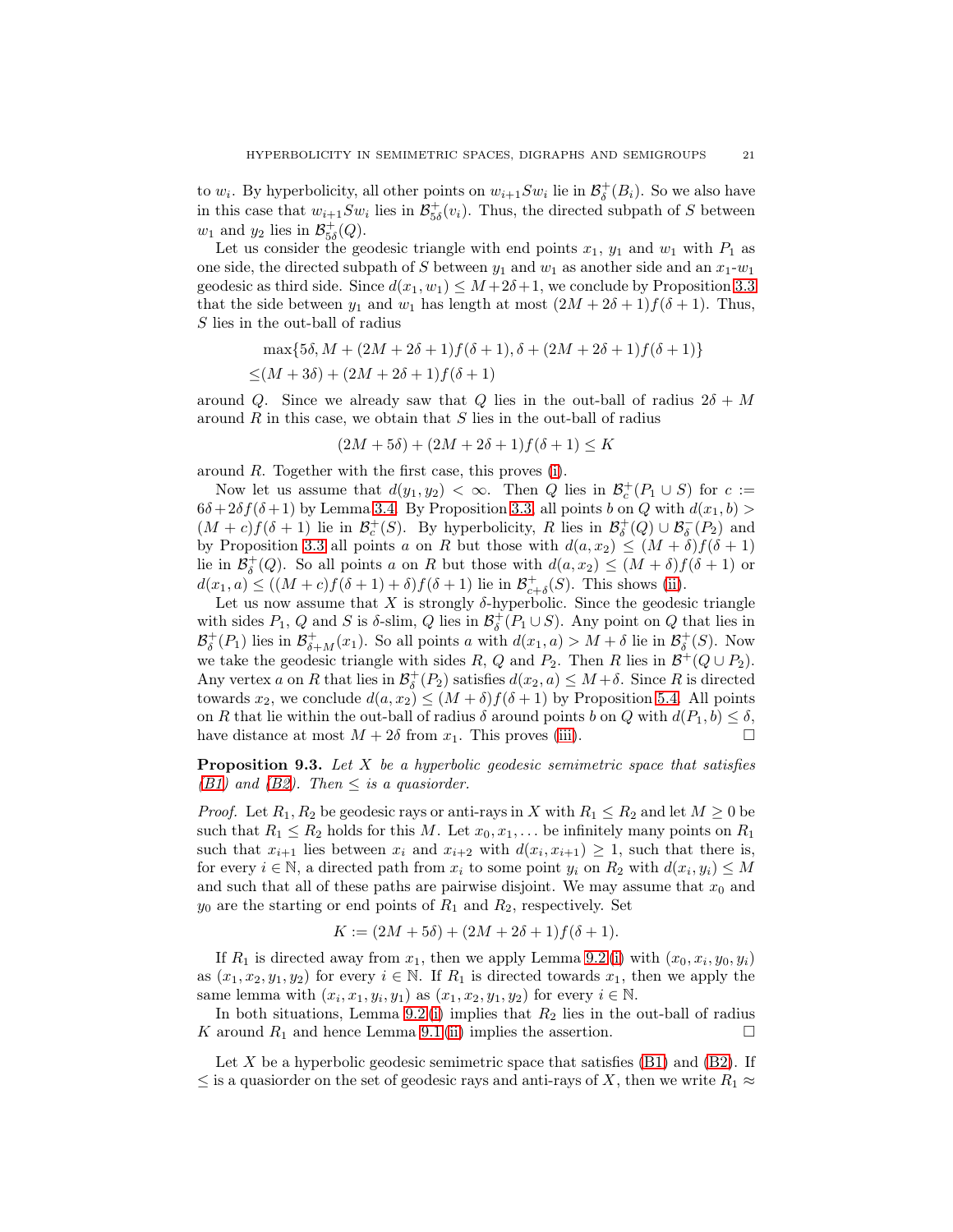$R_2$  if  $R_1 \leq R_2$  and  $R_2 \leq R_1$ . This new relation is an equivalence relation whose equivalence classes form the *geodesic boundary*  $\partial_{geo}X$  of X. We define two related boundaries: the *geodesic f-boundary*  $\partial_{geo}^f X$  consists of the equivalence classes of  $\approx$ restricted to the rays and the *geodesic b-boundary*  $\partial_{geo}^b X$  consists of the equivalence classes of  $\approx$  restricted to the anti-rays. Every geodesic boundary point is the union of at most one geodesic f-boundary point and at most one geodesic b-boundary point.

Note that  $\leq$  extends to an order on the three sets  $\partial_{geo} X$ ,  $\partial_{geo}^f$  and  $\partial_{geo}^b$ . Lemma [9.2](#page-19-3) enables us to prove some order-theoretic results on the geodesic boundary.

<span id="page-21-2"></span>Proposition 9.4. *Let* X *be a hyperbolic geodesic semimetric space that satisfies [\(B1\)](#page-6-0)* and *(B2).* Let  $\eta, \mu \in \partial_{q\epsilon o} X$  with  $\eta < \mu$ . Then either  $\eta$  or  $\mu$  *contains no ray and the other one contains no anti-ray.*

*In particular, there are no chains of length at least* 3 *in*  $\partial_{\alpha} X$ .

*Proof.* Let  $\eta, \mu \in \partial_{\alpha} \in X$  with  $\eta \leq \mu$  and let  $R \in \eta$  and  $Q \in \mu$ . Assume that either both,  $R$  and  $Q$ , are rays or that both are anti-rays. Then we use the method of the proof of Proposition [9.3](#page-20-0) and apply Lemma [9.2](#page-19-3) [\(ii\)](#page-19-1) to conclude  $Q \leq R$ . So we have  $Q \approx R$  and hence  $n = \mu$ .  $Q \approx R$  and hence  $\eta = \mu$ .

If X is strongly hyperbolic, then  $\leq$  is already an equivalence relation as the following result shows.

Proposition 9.5. *Let* X *be a strongly hyperbolic geodesic semimetric space that satisfies* [\(B1\)](#page-6-0) or [\(B2\)](#page-6-1). Then  $\leq$  *is an equivalence relation.* 

*Proof.* We obtain by Proposition [9.3](#page-20-0) that  $\leq$  is a quasioneder. If we use the method in the proof of Proposition [9.3](#page-20-0) but apply it with Proposition [9.2](#page-19-3) [\(iii\)](#page-19-2) instead of [\(i\)](#page-19-0) and use Lemma [9.1](#page-18-1) [\(i\)](#page-19-5), we directly obtain the assertion.  $\Box$ 

Since  $\leq$  is an equivalence relation on the geodesic rays and anti-rays in the case of strong hyperbolicity, we obtain that  $\leq$  and  $\approx$  coincide in this case.

<span id="page-21-0"></span>It would be interesting to know whether divergence of geodesics or geodesic stability is strong enough to give rise to a geodesic boundary.

## 10. Quasi-geodesic boundary

In this section, we define a different boundary that builds upon a quasiorder on the set of quasi-geodesic rays and anti-rays. For hyperbolic digraphs satisfying [\(B1\)](#page-6-0) and [\(B2\)](#page-6-1) this new boundary will coincide with the geodesic boundary, see Proposition [10.4.](#page-23-1) As a corollary we obtain that quasi-isometries preserve the structure of the geodesic boundary, see Theorem [10.5.](#page-23-2)

We extend  $\leq$  to the class of quasi-geodesic rays and anti-rays: for quasi-geodesic rays or anti-rays  $R_1$  and  $R_2$  in a hyperbolic geodesic semimetric space X, we write  $R_1 \leq R_2$  if there exists some  $M \geq 0$  such that for every  $r \geq 0$  and every  $x \in X$ there is a directed  $R_1 - R_2$  path of length at most M outside of  $\mathcal{B}_r^+(x) \cup \mathcal{B}_r^-(x)$ .

<span id="page-21-1"></span>Proposition 10.1. *For every hyperbolic geodesic semimetric space* X *that satisfies*  $(B1)$  and  $(B2)$ *, the relation*  $\leq$  *is a quasiorder on the set of quasi-geodesic rays and anti-rays.*

*Proof.* Let  $f: \mathbb{R} \to \mathbb{R}$  be a function such that D satisfies [\(B1\)](#page-6-0) and [\(B2\)](#page-6-1) for f. Let  $\gamma \geq 1$  and  $c \geq 0$ . Let  $R_1$  and  $R_2$  be  $(\gamma, c)$ -quasi-geodesic rays or anti-rays in D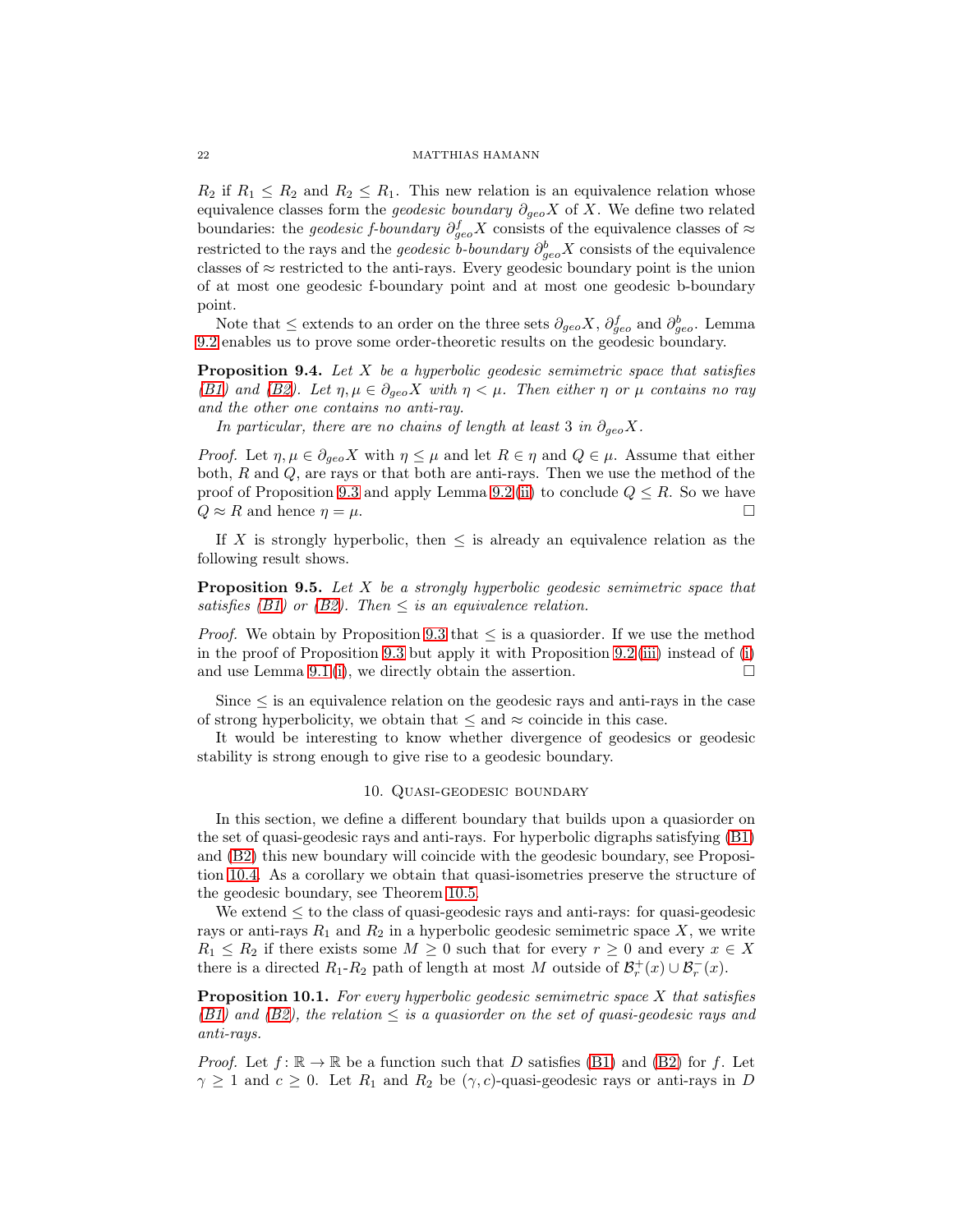such that  $R_1 \leq R_2$ . Let x be the starting or end point of  $R_1$  and y be the starting or end point of  $R_2$ . Let  $M \geq 0$  and let  $x_0, x_1, \ldots$  be points on  $R_1$  and  $y_0, y_1, \ldots$  be points on  $R_2$  such that  $d(x_i, y_i) \leq M$  and  $d^{\leftrightarrow}(x, x_i) \geq i$  and  $d^{\leftrightarrow}(y, y_i) \geq i$  for all  $i \geq 0$ . We may assume  $x = x_0$  and  $y = y_0$ . Let  $\kappa \geq 0$  such that geodesic stability holds for  $(\gamma, c)$ -quasi-geodesics with respect to the value  $\kappa$ , cp. Corollary [7.3.](#page-16-0)

Let  $R_1^i$  be the subpath of  $R_1$  between x and  $x_i$  and let  $R_2^i$  be the subpath of  $R_2$ between y and  $y_i$ . Let  $P_i$  be a geodesic with the same starting point as  $R_1^i$  and the same end point as  $R_1^i$  and let  $Q_i$  be a geodesic with the same starting point as  $R_2^i$  and the same end point as  $R_2^i$ . We apply Lemma [9.2](#page-19-3)(i) for the four points  $x, x_i, y, y_i$  for every  $i \geq 1$  and use geodesic stability to conclude that  $R_2$  lies in the ball of radius

$$
2\kappa + (2M + 5\delta) + (2M + 2\delta + 1)f(\delta + 1)
$$

around  $R_1$ . This shows with an analogue to Lemma [9.1](#page-18-1) [\(ii\)](#page-19-4) for the relation  $\leq$  on quasi-geodesic rays and anti-rays instead of geodesic ones that  $\leq$  is transitive. Since the relation is obviously reflexive the assertion follows the relation is obviously reflexive, the assertion follows.

Using the same method as in the proof of Proposition [10.1,](#page-21-1) but also applying Lemma [9.2](#page-19-3) [\(i\)](#page-19-0) and an analogue of Lemma [9.1](#page-18-1) [\(i\)](#page-19-5), we obtain the following result for strong hyperbolicity.

Proposition 10.2. *For every strongly hyperbolic geodesic semimetric space* X *that satisfies* [\(B1\)](#page-6-0) or [\(B2\)](#page-6-1), the relation  $\leq$  *is an equivalence relation on the set of quasi-*<br>*geodesic rays and anti-rays. geodesic rays and anti-rays.*

Similar to the case of geodesic rays and anti-rays, if  $\leq$  is a quasionder on the set of quasi-geodesic rays and anti-rays, we write  $R_1 \approx R_2$  if  $R_1 \leq R_2$  and  $R_2 \leq R_1$ , where  $R_1$  and  $R_2$  are quasi-geodesic rays or anti-rays in a hyperbolic geodesic semimetric space X that satisfies [\(B1\)](#page-6-0) and [\(B2\)](#page-6-1). Then  $\approx$  is an equivalence relation whose equivalence classes form the *quasi-geodesic boundary* ∂X of the semimetric space. The *quasi-geodesic f-boundary*  $\partial^f X$  are the equivalence classes of  $\approx$  restricted to the quasi-geodesic rays and the *quasi-geodesic* b-boundary  $\partial^{b} X$  are the equivalence classes of  $\approx$  restricted to the quasi-geodesic anti-rays. We also have in this case that every quasi-geodesic boundary point is the union of at most one quasi-geodesic f-boundary point with at most one quasi-geodesic b-boundary point. Note that we can extend the quasiorder  $\leq$  to an order on  $\partial X$ , on  $\partial^f X$  and on  $\partial^b X$ . Analogous to Proposition [9.4,](#page-21-2) we obtain the following result.

<span id="page-22-0"></span>Proposition 10.3. *Let* X *be a hyperbolic geodesic semimetric space that satisfies [\(B1\)](#page-6-0)* and *(B2).* Let  $n, \mu \in \partial X$  with  $n \lt \mu$ . Then either  $n$  or  $\mu$  contains no ray and *the other one contains no anti-ray.*

*In particular, there are no chains of length at least* 3 *in* ∂X.  $\Box$ 

In hyperbolic geodesic spaces, we can apply the Arzelà-Ascoli theorem to prove that every quasi-geodesic ray lies close to and from some geodesic ray, see e. g. [\[2,](#page-42-1) Lemma I.8.28]. Generally, in the case of semimetric spaces an analogue of the Arzelà-Ascoli theorem is false, but gets true with additional strong requirements, see [\[9\]](#page-43-12). Since we do not satisfy these additional requirements in general, we prove the desired result on quasi-geodesic and geodesic rays and anti-rays only in the case of digraphs, where we can apply elementary arguments instead of the Arzelà-Ascoli theorem.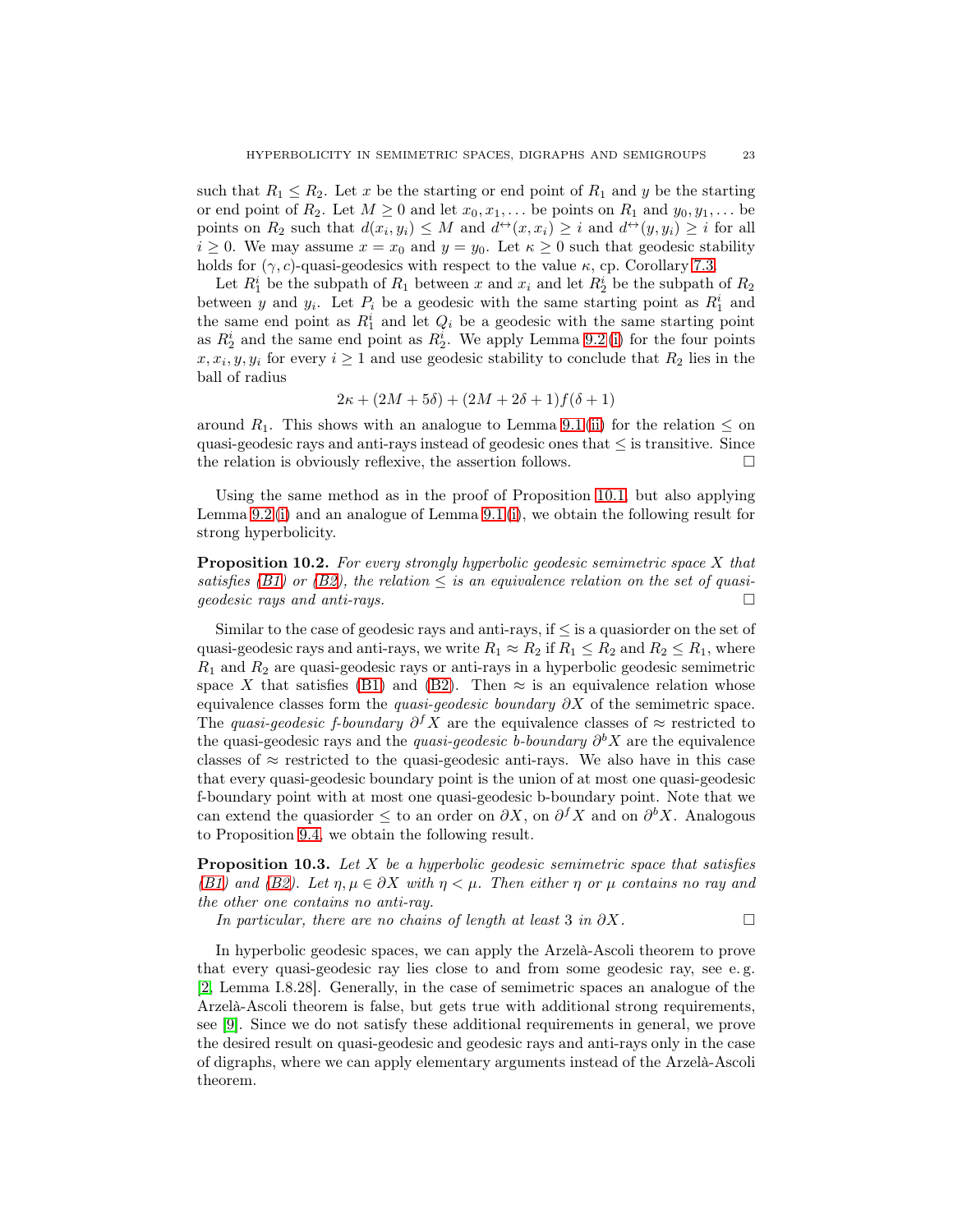<span id="page-23-3"></span><span id="page-23-1"></span>Proposition 10.4. *Let* D *be a hyperbolic digraph satisfying [\(B1\)](#page-6-0) and [\(B2\)](#page-6-1). Then the following hold.*

- (i) *If all vertices of* D *have finite out-degree, then every quasi-geodesic f-boundary point contains a geodesic f-boundary point.*
- <span id="page-23-4"></span>(ii) *If all vertices of* D *have finite in-degree, then every quasi-geodesic b-boundary point contains a geodesic b-boundary point.*
- <span id="page-23-5"></span>(iii) *If* D *is locally finite, then every quasi-geodesic boundary point contains a geodesic boundary point.*

*Proof.* Let us assume that every vertex of D has finite out-degree and let  $Q =$  $x_0x_1...$  be a  $(\gamma, c)$ -quasi-geodesic ray in D for some  $\gamma \geq 1$  and  $c \geq 0$ . For every  $i \in \mathbb{N}$ , let  $P_i$  be an  $x_0$ - $x_i$  geodesic. Since  $x_0$  has finite out-degree, infinitely many  $P_i$  have a common first edge. Similarly, among those there are again infinitely many with a common second edge and so on. This way we obtain a ray  $R$  with starting vertex  $x_0$  and such that every finite directed subpath is geodesic. Hence, R is geodesic as well.

By geodesic stability, see Corollary [7.3,](#page-16-0) there is some  $\kappa \geq 0$  such that every  $P_i$  lies in the out-ball and in-ball of radius  $\kappa$  around  $x_0Qx_i$ . Thus, R lies in the out-ball and in-ball of radius  $\kappa$  around Q. Thus, we have  $Q \leq R$  and  $R \leq Q$ . This shows [\(i\)](#page-23-3).

By a symmetric argument with all directions of the edges reversed, we obtain [\(ii\)](#page-23-4) and [\(iii\)](#page-23-5) follows immediately from [\(i\)](#page-23-3) and [\(ii\)](#page-23-4).  $\Box$ 

The advantage of the quasi-geodesic boundary is that it is preserved by quasi-isometries since quasi-isometries preserve the set of quasi-geodesic rays and anti-rays. In the case of locally finite digraphs, Proposition [10.4](#page-23-1) implies that quasi-isometries also preserve the geodesic boundary. Thus, we immediately have the following results.

<span id="page-23-2"></span>**Theorem 10.5.** *Let*  $f: X_1 \to X_2$  *be a quasi-isometry between hyperbolic geodesic semimetric spaces*  $X_1$  *and*  $X_2$  *that satisfy (B1) and (B2). Then f canonically defines three order-preserving bijective maps: one between the quasi-geodesic fboundaries, one between the quasi-geodesic b-boundaries and one between the quasigeodesic boundaries.*

<span id="page-23-6"></span>**Theorem 10.6.** *Let*  $f: D_1 \rightarrow D_2$  *be a quasi-isometry between hyperbolic digraphs* D<sup>1</sup> *and* D<sup>2</sup> *that satisfy [\(B1\)](#page-6-0) and [\(B2\)](#page-6-1). Then the following hold.*

- (i) If every vertex of  $D_1$  and  $D_2$  has finite out-degree, then  $f$  canonically de*fines an order-preserving bijective map between the geodesic f-boundaries of the digraphs.*
- (ii) If every vertex of  $D_1$  and  $D_2$  has finite in-degree, then f canonically defines *an order-preserving bijective map between the geodesic b-boundaries of the digraphs.*
- <span id="page-23-0"></span>(iii) If  $D_1$  and  $D_2$  are locally finite, then f canonically defines an order-preserving *bijective map between the geodesic boundaries of the digraphs.*

## 11. Ends of digraphs

In this section, we will briefly introduce the notion of ends of digraphs as introduced by Zuther [\[25\]](#page-43-13) and then show that the geodesic boundary of hyperbolic locally finite digraphs is a refinement of the set of ends. We note that Bürger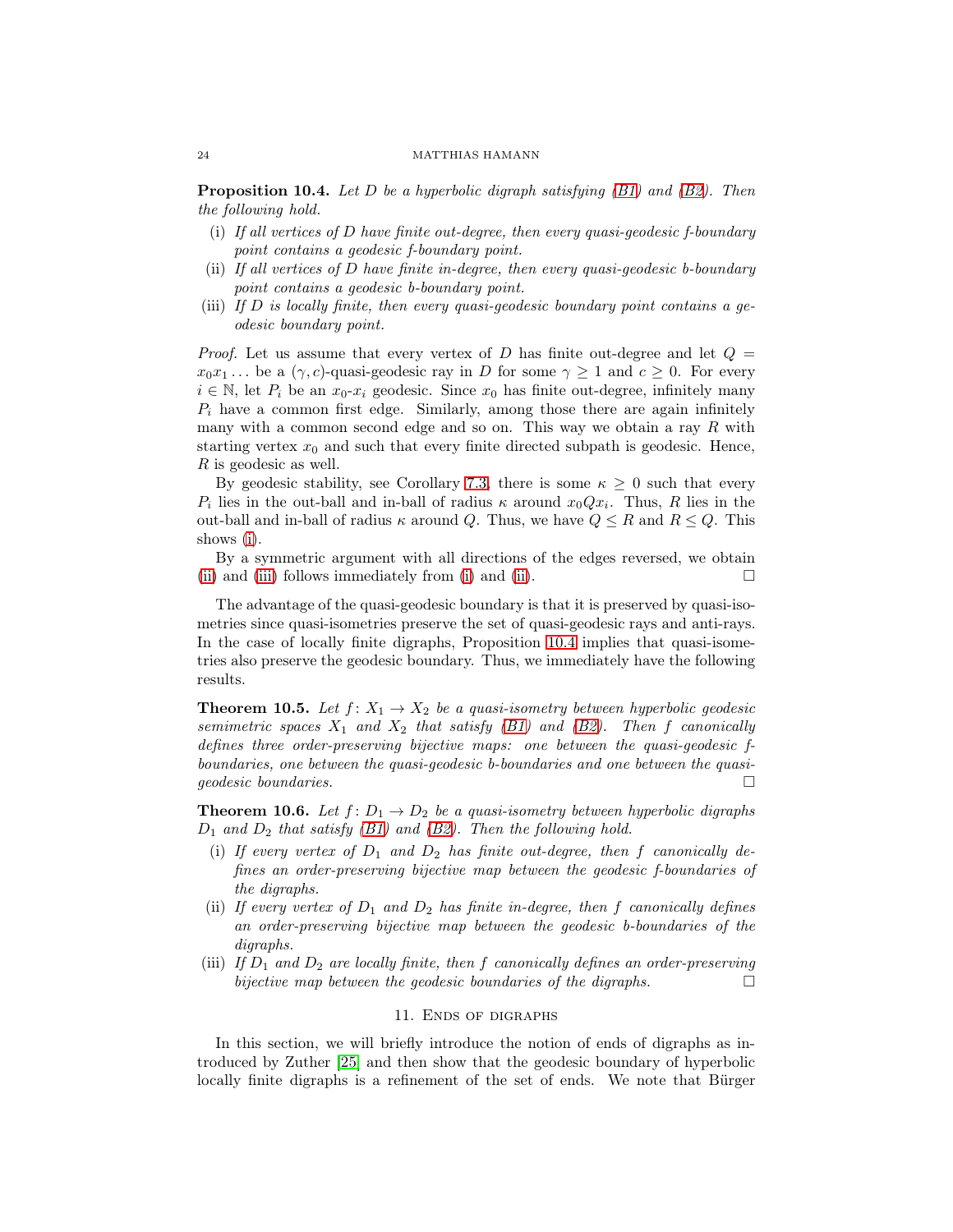and Melcher [\[3,](#page-42-4) [4,](#page-42-5) [5\]](#page-42-6) recently investigated a different notion of ends of digraphs. Roughly speaking, their ends are those ends in Zuther's sense that contain rays and anti-rays. In general, the geodesic boundary is not a refinement of the ends in sense of Bürger and Melcher: while each of their ends still contains a geodesic boundary point, there may be geodesic boundary points no belonging to any of their ends. Jackson and Kilibarda [\[20\]](#page-43-16) used a different notion for ends of semigroups that is based on the ends of the underlying undirected graph of their Cayley digraphs. Gray and Kambites [\[15\]](#page-43-11) proved that the ends in the sense of Jackson and Kilibarda are invariant under quasi-isometries. In this section, we will also show that Zuther's notion of ends of digraphs is preserved by quasi-isometries in the case of locally finite digraphs.

Our main interest in this section is to prove that the geodesic boundary of hyperbolic locally finite digraphs is a refinement of their ends. By reasons addressed in the previous section, we do not obtain this result for semimetric spaces: apart from a notion of ends for semimetric spaces, we would need a suitable notion of the Arzelà-Ascoli theorem.

In order to define the ends of digraphs, we first define a relation on the set  $R$  of all rays and anti-rays in a digraph D. For  $R_1, R_2 \in \mathcal{R}$ , we write  $R_1 \preccurlyeq R_2$  if there are infinitely many pairwise disjoint  $R_1-R_2$  paths in D. Zuther [\[25,](#page-43-13) Proposition 2.2] showed that  $\preccurlyeq$  is a quasionder on R. We write  $R_1 \sim R_2$  if  $R_1 \preccurlyeq R_2$  and  $R_2 \preccurlyeq R_1$ . This is an equivalence relation whose classes are the *ends* of D. We denote this set by  $\Omega D$ . Its restrictions to either the rays or the anti-rays are also equivalence relations whose classes are the *f-ends* or *b-ends*, respectively. Every end is the union of at most one f-end and at most one b-end. Note that  $\preccurlyeq$  extends to an order on the set of ends, of f-ends and of b-ends of D.

In the case of a graph  $G$ , it is easy to see that two rays have infinitely many pairwise disjoint paths between them if and only if for every finite vertex set S those rays have tails that lie in the same component of  $G - S$ . Our next result shows proves an analogous result for digraphs.

<span id="page-24-3"></span><span id="page-24-0"></span>Proposition 11.1. *Let* D *be a digraph.*

- (i) Let every vertex of D have finite out-degree and let  $R_1, R_2$  be two rays in D. *Then*  $R_1 \preccurlyeq R_2$  *if and only if for every*  $x \in V(D)$  *and every*  $R \in \mathbb{N}$  *there is a* directed  $R_1$ - $R_2$  path outside of  $\mathcal{B}_R^+(x)$ .
- <span id="page-24-1"></span>(ii) *Let every vertex of* D *have finite in-degree and let* R1, R<sup>2</sup> *be two anti-rays in* D. Then  $R_1 \preccurlyeq R_2$  *if and only if for every*  $x \in V(D)$  *and every*  $R \in \mathbb{N}$  *there is a directed*  $R_1$ - $R_2$  *path outside of*  $\mathcal{B}_R^- (x)$ *.*
- <span id="page-24-2"></span>(iii) *Let* D *be locally finite and let* R<sup>1</sup> *and* R<sup>2</sup> *be rays or anti-rays in* D*. Then*  $R_1 \preccurlyeq R_2$  *if and only if for every*  $x \in V(D)$  *and every*  $R \in \mathbb{N}$  *there is a directed*  $R_1$ - $R_2$  *path outside of*  $\mathcal{B}_R^+(x) \cup \mathcal{B}_R^-(x)$ *.*

*Proof.* To prove [\(i\)](#page-24-0), let  $x \in V(D)$  and  $r \in \mathbb{N}$ . If  $R_1 \preccurlyeq R_2$ , then we have infinitely many pairwise disjoint directed  $R_1 - R_2$  paths. All but finitely many of them do not meet  $\mathcal{B}_r^+(x)$ , since that is a finite set.

To prove the remaining direction of [\(i\)](#page-24-0), let x be the starting vertex of  $R_1$ . Suppose that there are only finitely many pairwise disjoint directed  $R_1-R_2$  paths. Since for each of those finitely many directed paths  $P$  there is a directed subpath of  $R_1$ from x to the starting vertex of P, there exists  $r \in \mathbb{N}$  such that all of those directed  $R_1 - R_2$  paths lie in  $\mathcal{B}_r^+(x)$ . This is a contradiction to the assumption that there is a directed  $R_1 - R_2$  path outside of  $\mathcal{B}_r^+(x)$ .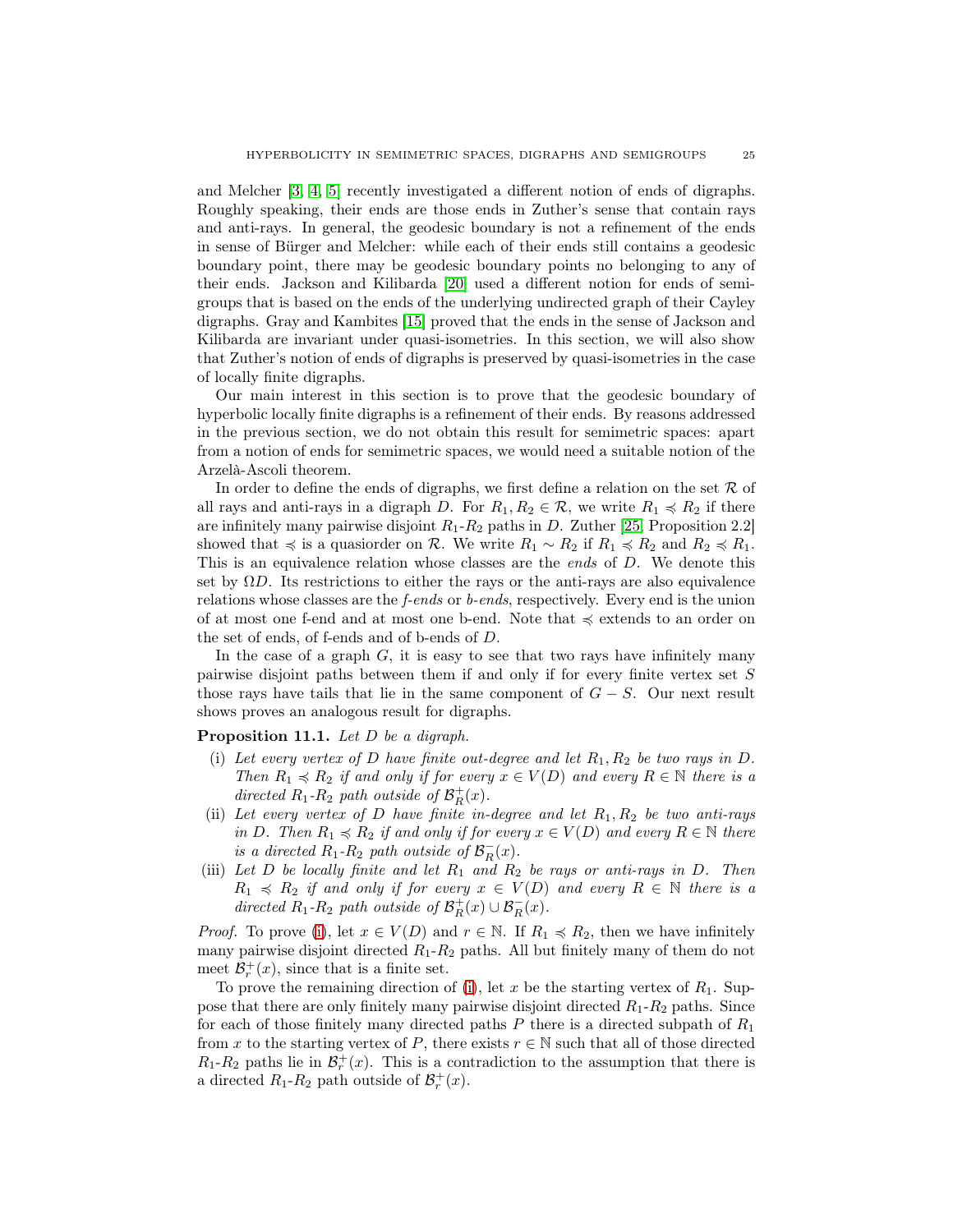With a similar argument but with x being the last vertex of the anti-ray  $R_2$  for the reverse direction, we obtain [\(ii\)](#page-24-1).

Let us prove [\(iii\)](#page-24-2). If there are infinitely many pairwise disjoint directed  $R_1$ - $R_2$  paths, then for every  $x \in V(D)$  and every  $r \in \mathbb{N}$ , there is an  $R_1-R_2$  path outside of the finite set  $\mathcal{B}_r^+(x) \cup \mathcal{B}_r^-(x)$ . To prove the other direction, it suffices to consider the case that  $R_1$  is an anti-ray and  $R_2$  a ray, since we can follow the proof of [\(i\)](#page-24-0) if  $R_1$  is a ray and the proof of [\(ii\)](#page-24-1) if  $R_2$  is an anti-ray. So let us assume that for every  $x \in V(D)$  and every  $r \in \mathbb{N}$  there is a directed  $R_1-R_2$  path outside of  $\mathcal{B}_r^+(x) \cup \mathcal{B}_r^-(x)$ . Let us suppose that there are only finitely many pairwise disjoint directed  $R_1-R_2$  paths  $P_1, \ldots, P_n$ . Let  $x_i$  be the starting vertex of  $P_i$  for all  $1 \leq i \leq n$  and let a be the end vertex of  $R_1$ . Set  $N := \max\{\ell(P_i) | 1 \leq i \leq n\}$  and  $r := N + \max\{d(x_i, a) \mid 1 \leq i \leq n\}.$  Let  $x \in \{x_1, \ldots, x_n\}$  with  $d(x, a) = r - N.$ Then  $P_1, \ldots, P_n$  lie in  $\mathcal{B}_r^+(x)$ . By assumption, we find an  $R_1-R_2$  path P outside of  $\mathcal{B}_r^+(x) \cup \mathcal{B}_r^-(x)$ . This is disjoint to all paths  $P_i$  by its choice. This contradiction shows  $R_1 \preccurlyeq R_2$ .

Craik et al. [\[11,](#page-43-17) Corollary 2.3] proved that Zuther's definition of ends of digraphs extends to a notion of ends of finitely generated semigroups that is preserved under changing the finite generating set. More precisely, for a finitely generated semigroup every right Cayley digraph has the same isomorphism type (as a partially ordered set) of their ends. We prove a similar result for quasi-isometries of digraphs.

## <span id="page-25-0"></span>Theorem 11.2.

- (i) *Quasi-isometries between digraphs all of whose vertices have finite out-degree extend canonically to bijective maps between their f-ends that preserve the order*  $\preccurlyeq$ *.*
- <span id="page-25-1"></span>(ii) *Quasi-isometries between digraphs all of whose vertices have finite in-degree extend canonically to bijective maps between their b-ends that preserve the order*  $\preccurlyeq$ *.*
- <span id="page-25-2"></span>(iii) *Quasi-isometries between locally finite digraphs extend canonically to bijective maps between their ends that preserve the order*  $\leq$ .

*Proof.* Let  $D_1$  and  $D_2$  be digraphs and let  $f: D_1 \to D_2$  be a  $(\gamma, c)$ -quasi-isometry for some  $\gamma \geq 1$  and  $c \geq 0$ . Let  $R_1 = x_1 x_2 ...$  be a ray in  $D_1$ . Then there is a directed  $f(x_i)$ - $f(x_{i+1})$  path  $P_i^1$  of length at most  $\gamma + c$  in  $D_2$ . Concatenating all these directed paths leads to a one-way infinite directed path  $W_1$ . This contains a ray  $Q_1$ . Note that there are infinitely many pairwise disjoint  $Q_1$ -{ $f(x_i) | i \in \mathbb{N}$ } paths and infinitely many pairwise disjoint  $\{f(x_i) | i \in \mathbb{N}\}\text{-}Q_1$  paths. So all possible rays obtained the same way as  $Q_1$  lie in the same f-end. In the same way, we obtain for a second ray  $R_2 = y_1 y_2 \dots$  in  $D_1$  paths  $P_i^2$  from  $f(y_i)$  to  $f(y_{i+1})$  of length at most  $\gamma + c$  and a one-way infinite directed path  $W_2$  and a ray  $Q_2$  in  $W_2$ .

Let us assume that  $R_1 \preccurlyeq R_2$  and that all vertices of  $D_1$  and  $D_2$  have finite out-degree. Let  $x \in V(D_2)$  and  $n \in \mathbb{N}$ . Then  $W_1, W_2, Q_1$  and  $Q_2$  have all but finitely many of their vertices outside of  $\mathcal{B}_n^+(x)$ . Let  $Q'_1$  and  $Q'_2$  be tails of  $Q_1$  and  $Q_2$ , respectively, such that  $Q'_1$  and  $Q'_2$  do not meet  $\mathcal{B}_n^+(x)$ . Let  $N \in \mathbb{N}$  such that for all  $i \geq N$  there is a  $Q'_1$ - $f(x_i)$  path and an  $f(y_i)$ - $Q'_2$  path outside of  $\mathcal{B}_n^+(x)$ . Let  $y \in V(D_1)$  such that  $d(f(y), x) \leq c$  and  $d(x, f(y)) \leq c$ . There exists a directed  $R_1$ - $R_2$  path P outside of  $\mathcal{B}^+_{(\gamma+c)(n+1)+c}(y)$  by Proposition [11.1.](#page-24-3) We may assume that it is from  $x_i$  to  $y_j$  for some  $i, j \geq N$ . Its f-image induces a directed  $f(x_i)$ - $f(y_j)$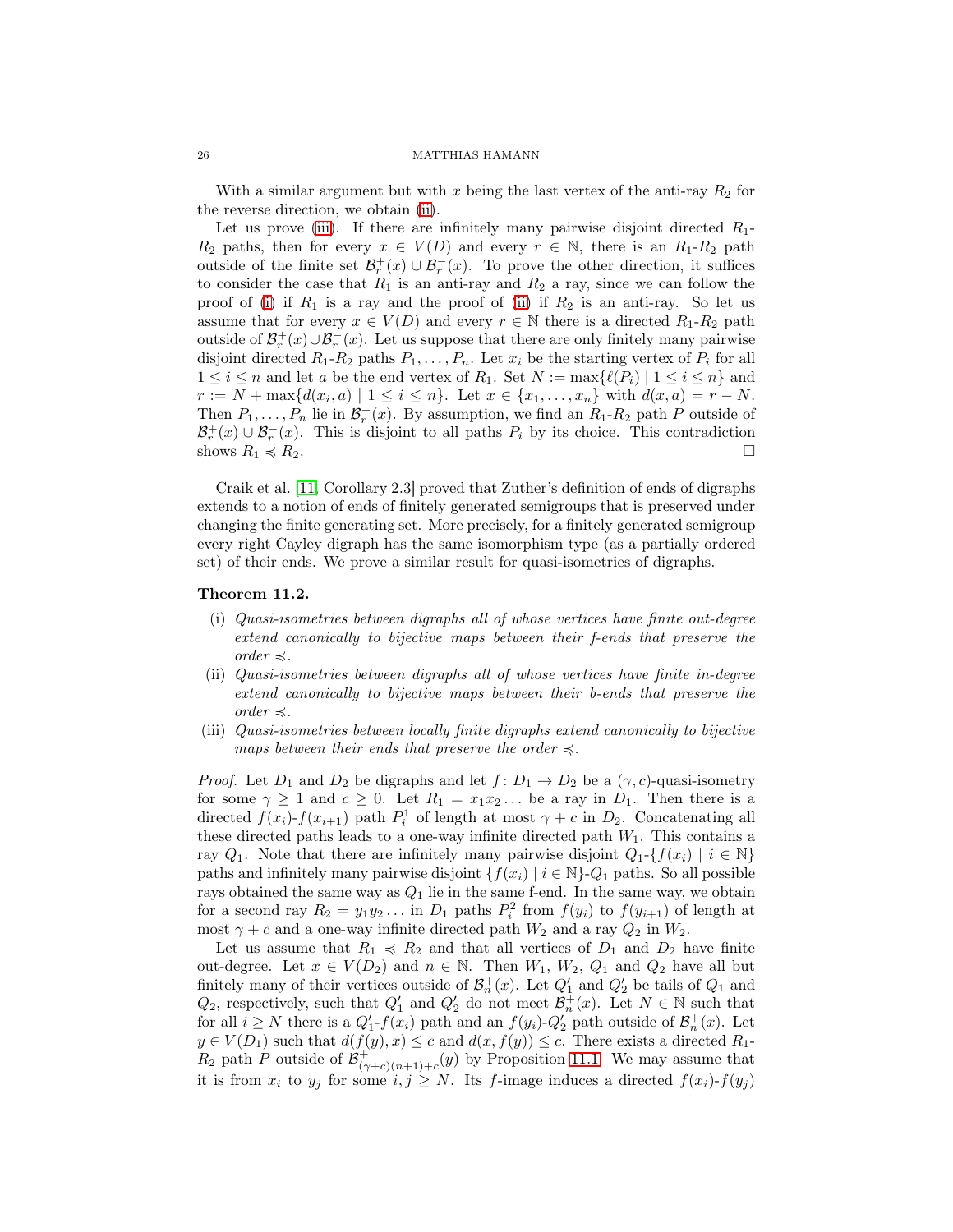path outside of  $\mathcal{B}_n^+(x)$ . By the choice of i and j, we find a  $Q'_1 - Q'_2$  path outside of  $\mathcal{B}_n^+(x)$ . This shows  $Q_1 \preccurlyeq Q_2$ .

Note that there is a quasi-isometry  $g: D_2 \to D_1$  such that  $g \circ f$  is almost the identity: that there exists some  $\ell \geq 0$  with  $d(u, g(f(u))) \leq \ell$  for all  $u \in V(D_1)$ and  $d(v, f(g(v))) \leq \ell$  for all  $v \in V(D_2)$ . This implies that  $R_1 \preccurlyeq R_2$  if and only if  $Q_1 \preccurlyeq Q_2$  and finishes the proof of [\(i\)](#page-25-0).

To prove [\(ii\)](#page-25-1), we essentially follow the proof of [\(i\)](#page-25-0) with reversed directions of the edges. So e.g. the paths  $P_i^1$  go from  $f(x_{i+1})$  to  $f(x_i)$  and the distances are measured towards x instead of from x. Also, the proof of [\(iii\)](#page-25-2) is essentially the same.

Let us now prove that the geodesic boundary is a refinement of the ends.

<span id="page-26-3"></span>Proposition 11.3. *For every hyperbolic digraph* D *that satifies [\(B1\)](#page-6-0) and [\(B2\)](#page-6-1) the following hold.*

- <span id="page-26-0"></span>(i) *If every vertex of* D *has finite out-degree, then the geodesic f-boundary is a refinement of the f-ends.*
- <span id="page-26-1"></span>(ii) *If every vertex of* D *has finite in-degree, then the geodesic b-boundary is a refinement of the b-ends.*
- <span id="page-26-2"></span>(iii) *If* D *is locally finite, then the geodesic boundary is a refinement of the ends.*

*Proof.* Let us assume that every vertex has finite out-degree and let  $f: \mathbb{R} \to \mathbb{R}$  such that  $(B1)$  and  $(B2)$  are satisfied for the function f.

Let  $R = x_0 x_1 \dots$  be a ray in D. For every  $i \in \mathbb{N}$ , let  $P_i$  be an  $x_0$ - $x_i$  geodesic. These paths give rise to a ray in that infinitely many directed paths  $P_i$  have a common first edge since  $x_0$  has finite out-degree, among which there are again infinitely many  $P_i$  that also share a common second edge and so on. The obtained ray  $Q = y_0 y_1 \ldots$  with  $x_0 = y_0$  is geodesic since each finite directed subpath is contained in some  $P_i$ . Obviously, we have  $Q \preccurlyeq R$ .

Let  $k \in \mathbb{N}$  and set  $i_k := d(x_0, x_k)$ . Let  $\ell \in \mathbb{N}$  such that  $y_0Qy_{i_k+2\delta+1}$  is a subpath of  $P_\ell$ . Let us consider the geodesic triangle with sides  $P_k$ ,  $P_\ell$  and an  $x_k$ - $x_\ell$ geodesic P. Let v be the last vertex of P in  $\mathcal{B}^+_{\delta}(P_k)$  and let w be its out-neighbour on P. By δ-hyperbolicity, we know that w lies in  $\mathcal{B}_{\delta}(u_k)$  for some  $u_k$  on  $P_{\ell}$ . It follows that  $d(x_0, u_k) \leq i_k + 2\delta + 1$ , so  $u_k$  lies on Q. Thus, the concatenation of  $x_k P w$  with a w-u<sub>k</sub> geodesic shows the existence of an  $x_k$ -u<sub>k</sub> geodesic  $Q_k$ . So we find infinitely many directed  $R-Q$  paths. It remains to show that we can find infinitely many pairwise disjoint ones.

Let  $P$  be a maximal set of these directed paths  $Q_i$  that are pairwise disjoint. Suppose that  $\mathcal P$  is finite. Let i be the maximum distance from  $x_0$  to vertices on elements of P and set  $n := (\delta + i)f(\delta + 1) + 1$ . Let  $k \in \mathbb{N}$  such that  $y_0Qy_n$  is a subpath of  $P_k$ . Considering the geodesic triangle with sides  $y_nP_kx_k$ ,  $Q_k$  and  $y_nQu_k$ , we get by  $\delta$ -hyperbolicity that  $Q_k$  lies in  $\mathcal{B}^+_{\delta}(y_n P_k x_k) \cup \mathcal{B}^-_{\delta}(y_n Q u_k)$ . Let us suppose that  $Q_k$  had a vertex v in  $\mathcal{B}_i^+(x_0)$ . If  $v \in \mathcal{B}_\delta^+(y_nP_kx_k)$ , then for  $w \in V(y_nP_kx_k)$  with  $d(w, v) \leq \delta$ , Proposition [3.3](#page-7-2) implies  $d(x_0, w) \leq (\delta + i) f(\delta + 1)$ , which contradicts that  $P_k$  is a geodesic and thus  $d(x_0, w) \ge (\delta + i) f(\delta + 1) + 1$ . So v lies in  $\mathcal{B}_{\delta}(u)$  for some  $u \in V(y_nQu_k)$ . But then  $d(x_0, u) \leq i + \delta$ , which is also a contradiction. Thus,  $Q_k$  is disjoint to every element of  $P$ , which contradicts the maximality of  $P$ . Thus, there are infinitely many pairwise disjoint R-Q paths and hence we have  $R \preccurlyeq Q$ . So  $R$  and  $Q$  lie in the same f-end of  $D$ . This shows [\(i\)](#page-26-0).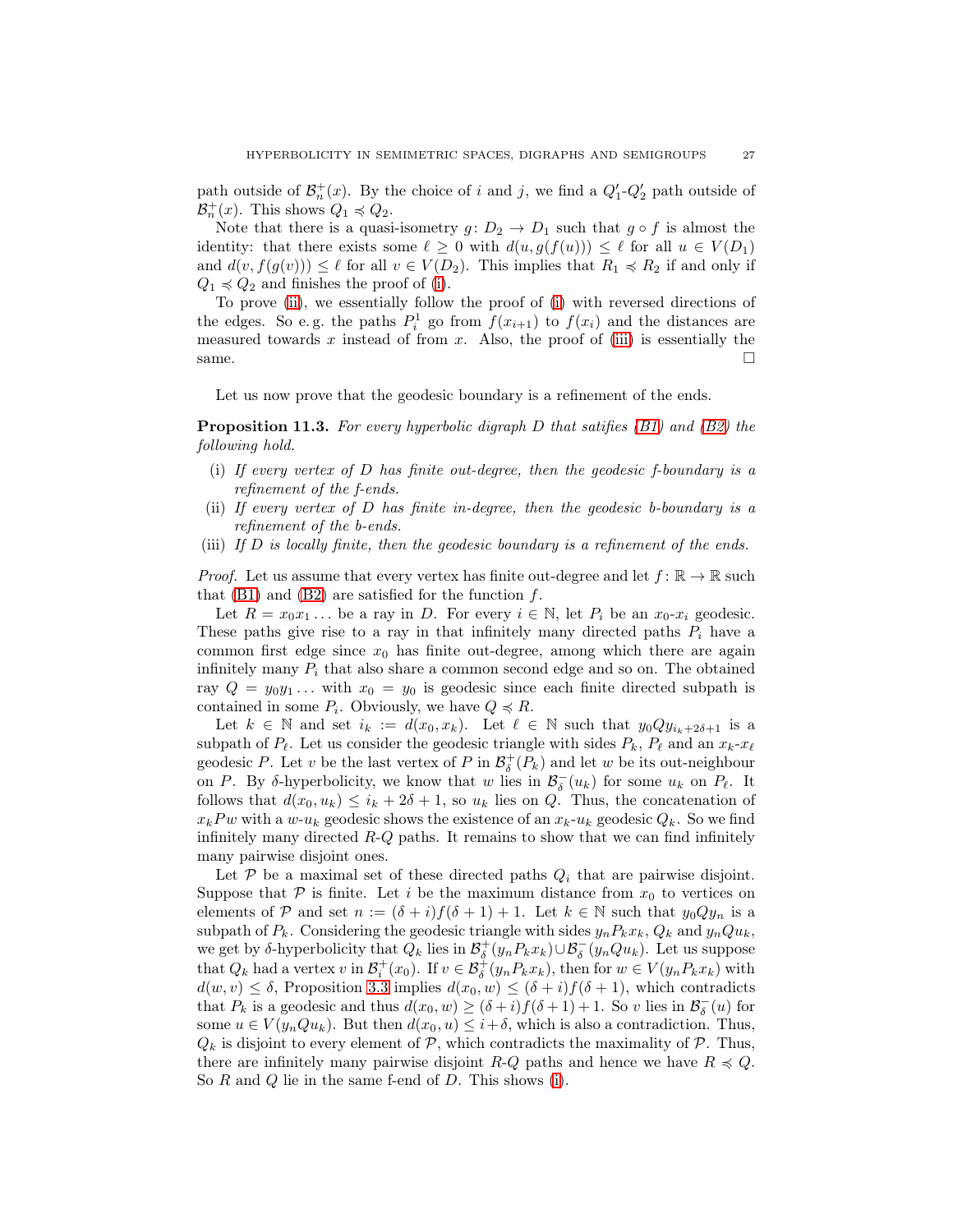Analogously with the directions of the edges reversed, we obtain [\(ii\)](#page-26-1). Finally, [\(iii\)](#page-26-2) is an immediate consequence of [\(i\)](#page-26-0) and [\(ii\)](#page-26-1).  $\Box$ 

<span id="page-27-0"></span>We will use the map of Proposition [11.3](#page-26-3) [\(iii\)](#page-26-2) in Section [15](#page-37-0) to understand the connection between the ends and the (quasi-)geodesic boundary in more detail.

## 12. Topologies for the quasi-geodesic boundary

In this section, we extend the two topologies  $\mathcal{O}_f$  and  $\mathcal{O}_b$  to the boundary of hyperbolic geodesic semimetric spaces and show that quasi-isometries extend to homeomorphisms with respect to both topologies on the boundaries. Let X be a hyperbolic geodesic semimetric space that satisfies [\(B1\)](#page-6-0) and [\(B2\)](#page-6-1). Let  $x \in X$ , let  $r \geq 0$  and let  $\omega \in \partial^f X$ . We set

 $C^-(\omega, x, r) := \{ y \in X \mid \exists R \in \omega \,\,\forall z \text{ on } R \,\,\exists y\text{-}z \text{ geodesic outside of } \mathcal{B}_r^+(x) \cup \mathcal{B}_r^-(x) \}.$ Analogously, if  $\eta \in \partial^b X$ , then we set

 $C^+(\eta, x, r) := \{ y \in X \mid \exists R \in \omega \; \forall z \text{ on } R \exists z \text{-}y \text{ geodesic outside of } \mathcal{B}_r^+(x) \cup \mathcal{B}_r^-(x) \}.$ 

For  $\mu \in \partial X$  with  $\mu = \mu_1 \cup \mu_2$  for  $\mu_1 \in \partial^f X$  and  $\mu_2 \in \partial^b X$ , we set

$$
C^-(\mu, x, r) := C^-(\mu_1, x, r)
$$

and

$$
C^+(\mu, x, r) := C^+(\mu_2, x, r).
$$

We say that an element  $\mu'$  of  $\partial X \cup \partial^f X \cup \partial^b X$  *lives in*  $C^-(\mu, x, r)$  or  $C^+(\mu, x, r)$ if an element of  $\mu'$  lies in  $C^-(\mu,x,r)$  or  $C^+(\mu,x,r)$ , respectively. We denote by  $C_{\partial}^{-}(\mu, x, r)$  and  $C_{\partial}^{+}(\mu, x, r)$  the sets  $C^{-}(\mu, x, r)$  and  $C^{+}(\mu, x, r)$  together with the quasi-geodesic boundary points living in them.

Generally, not all quasi-geodesic boundary points that live in  $C^-(\omega, x, r)$  or  $C^+(\omega, x, r)$  have the property that each of their elements contains a subray or antisubray that is contained in  $C^-(\omega, x, r)$  or  $C^+(\omega, x, r)$ , respectively. However, we shall show that this is true up to small changes on the constant  $r$ .

Lemma 12.1. *Let* X *be a hyperbolic geodesic semimetric spaces that satisfies [\(B1\)](#page-6-0) and* [\(B2\)](#page-6-1)*.* Let  $x \in X$ *, let*  $r \geq 0$  *and let*  $\omega \in \partial^f X \cup \partial^b X$ *. Set*  $\kappa := 6\delta + 2\delta f(\delta + 1)$ *. Then the following hold.*

- <span id="page-27-1"></span>(i) If  $\omega \in \partial^f X$  and R is a quasi-geodesic ray or anti-ray in  $C^-(\omega, x, r)$ , then every *quasi-geodesic ray or anti-ray*  $Q \approx R$  *lies in*  $C^-(\omega, x, r - \kappa)$  eventually, *i.e. there is at most a directed subpath of*  $Q$  *of finite length outside of*  $C^-(\omega, x, r-\omega)$ κ)*.*
- (ii) *If*  $\omega \in \partial^b X$  *and R is a quasi-geodesic ray or anti-ray in*  $C^+(\omega, x, r)$ *, then every quasi-geodesic ray or anti-ray*  $Q \approx R$  *lies in*  $C^+(\omega, x, r - \kappa)$  *eventually.*

*Proof.* By symmetry, it suffices to prove [\(i\)](#page-27-1). By [\(B1\)](#page-6-0), we know that at most some directed subpath of finite length of Q has its starting and end point in  $\mathcal{B}_r^+(x) \cup$  $\mathcal{B}_r^-(x)$ . So we may assume that Q lies outside of  $\mathcal{B}_r^+(x) \cup \mathcal{B}_r^-(x)$ . Let  $M \geq 0$  such that  $Q \preccurlyeq R$  holds with respect to the constant M. If a  $Q-R$  geodesic P of length at most M contains a point of  $\mathcal{B}_r^+(x) \cup \mathcal{B}_r^-(x)$ , then either its end point lies in  $\mathcal{B}_{r+M}^+(x)$ or its starting point lies in  $\mathcal{B}_{r+M}^- (x)$ . Since there is at most a directed subpath of R of finite length with its starting and end point in  $\mathcal{B}_{r+M}^{-}(x)$  by [\(B1\)](#page-6-0), we may replace R by a subray or anti-subray that lies outside of  $\mathcal{B}^+_{r+M}(x) \cup \mathcal{B}^-_{r+M}(x)$  and hence the first case does not happen. Analogously, we may replace Q by a subray or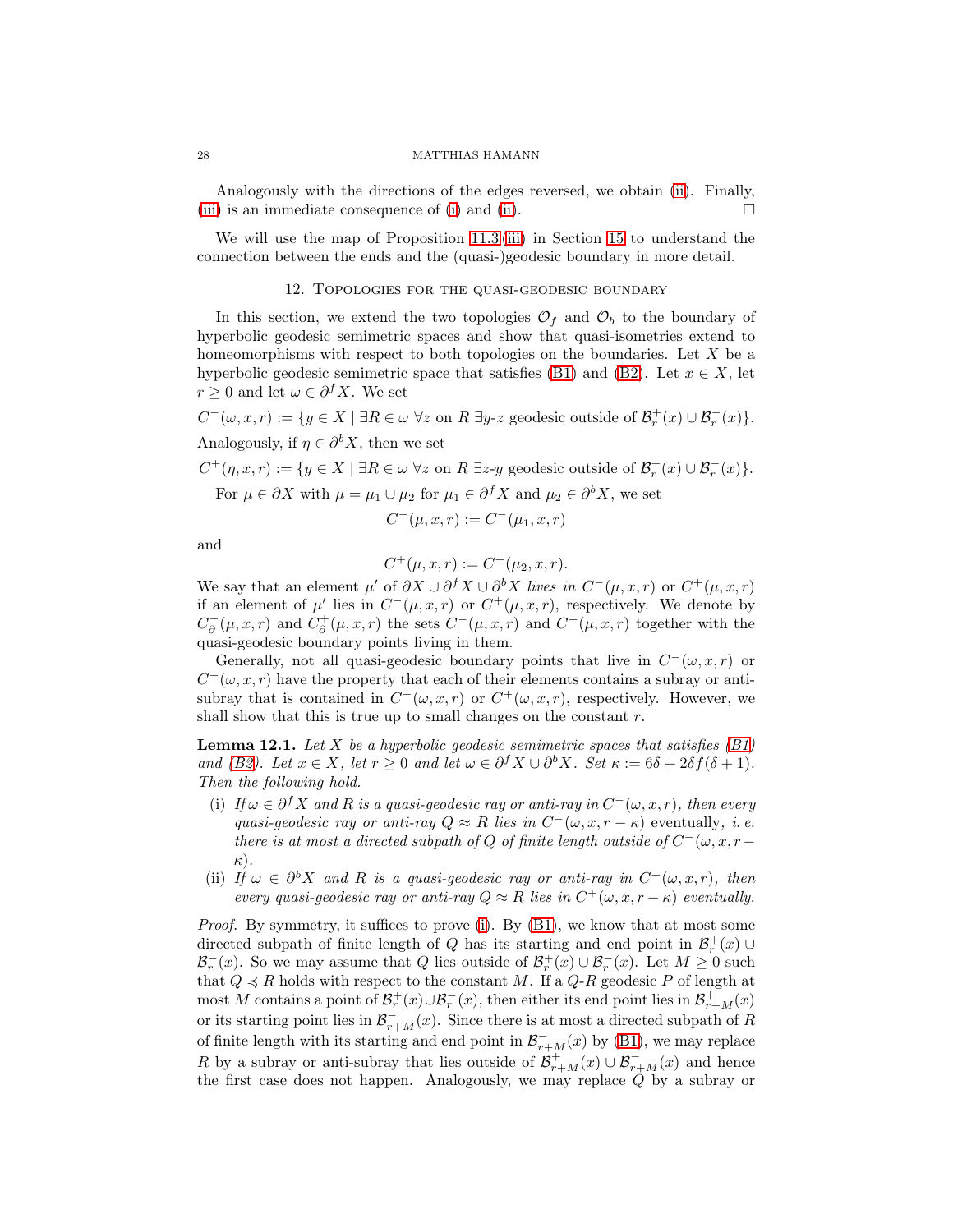anti-subray of Q that avoids  $\mathcal{B}_{r+M}^+(x) \cup \mathcal{B}_{r+M}^-(x)$  by [\(B2\)](#page-6-1). Thus, no Q-R geodesic intersects  $\mathcal{B}_r^+(x) \cup \mathcal{B}_r^-(x)$ . Applying Lemma [3.4](#page-7-3) shows that if two composable geodesics lie outside of  $\mathcal{B}_r^+(x) \cup \mathcal{B}_r^-(x)$ , then any geodesic that is parallel to the composition lies outside of  $\mathcal{B}_{r-\kappa}^+(x) \cup \mathcal{B}_{r-\kappa}^-(x)$ . This shows [\(i\)](#page-27-1).

Now we are able to define a base for the topologies on  $X \cup \partial X$ . Let  $\omega \in \partial X$ . We set

$$
C^f_\partial(\omega, x, r) := \bigcup_{\mu \in \partial X, \omega \leq \mu} C^+_\partial(\mu, x, r)
$$

for all  $x \in X$  and  $r \geq 0$ . Then we declare all sets  $C_{\partial}^{f}(\omega, x, r)$  as open. These sets together with the open balls  $\mathring{\mathcal{B}}_r^+(x)$  form a base for the topology  $\mathcal{O}_f$  of  $X \cup \partial X$ . Analogously, we set

$$
C^b_\partial(\omega, x, r):=\bigcup_{\mu\in \partial X, \mu\leq \omega}C^-_\partial(\mu, x, r)
$$

for all  $x \in X$  and  $r \geq 0$  and obtain a base for the topology  $\mathcal{O}_b$  of  $X \cup \partial X$  if we declare the sets  $C^b_{\partial}(\omega, x, r)$  as open and take them together with the open balls  $\mathring{\mathcal{B}}_r^-(x)$ .

We denote by  $\partial^+(\omega)$ , by  $\partial^-(\omega)$ , the elements  $\eta$  of  $\partial X$  with  $\omega \leq \eta$ , with  $\eta \leq \omega$ , respectively. It immediately follows from the above definition that every f-neighbourhood of  $\omega$  contains  $\partial^+(\omega)$  and every b-neighbourhood of  $\omega$  contains  $\partial^-(\omega)$ .

Let us illustrate the definition of the topologies via the following example.

<span id="page-28-0"></span>**Example 12.2.** Let D be the digraph with distinct vertices  $u_i, v_i, w_i, x_i, y_i$  for all  $i \in \mathbb{N}$ . The edges are the following:

- for every  $i \in \mathbb{N}$  we have the edges  $u_i v_i$ ,  $v_i w_i$ ,  $w_i x_i$  and  $x_i$ ,  $y_i$ ,
- for every  $i \in \mathbb{N}$  there is an edge  $v_i v_{i+1}$  and
- for every  $i \in \mathbb{N}$  there is an edge  $x_{i+1}x_i$ .

Then D is hyperbolic with one quasi-geodesic boundary point  $\eta$  being the equivalence class of the ray  $v_0v_1 \ldots$  and the only other quasi-geodesic boundary point  $\mu$  being the equivalence class of the anti-ray ...  $x_1x_0$ . Then the typical open bneighbourhood of  $\eta$  that lies in the defined base consists of  $\eta$  and the vertices  $u_i$ and  $v_i$  for all  $i \geq i_0$  for some  $i_0 \in \mathbb{N}$ . The (typical) open f-neighbourhoods of  $\eta$  in the base consist of  $\eta$  and  $\mu$  and the vertices  $x_i$  and  $y_i$  for all  $i \geq i_0$  for some  $i_0 \in \mathbb{N}$ . The neighbourhoods of  $\mu$  are obtained symmetrically with  $u_i$  swapped with  $y_i$  and  $v_i$  swapped with  $x_i$ . At first, it may be surprising that none of the vertices  $w_i$  lie in these typical neighbourhoods, but intuitively, there are no directed  $w_i$ - $\eta$  or  $\mu$ - $w_i$ paths.

<span id="page-28-1"></span>**Theorem 12.3.** *Let*  $f: X_1 \to X_2$  *be a quasi-isometry between hyperbolic geodesic semimetric spaces that satisfy [\(B1\)](#page-6-0) and [\(B2\)](#page-6-1). Then* f *canonically defines a map*  $\widehat{f}: \partial X_1 \to \partial X_2$  *that is a homeomorphism with respect to*  $\mathcal{O}_f$  *and*  $\mathcal{O}_b$ *.* 

*Proof.* Let  $\gamma \geq 1$  and  $c \geq 0$  such that f is  $(\gamma, c)$ -quasi-geodesic. Theorem [10.5](#page-23-2) implies that f canonically defines an order-preserving bijective map  $\hat{f}: \partial X_1 \to \partial X_2$ . Let us consider a non-trivial set  $C^+(\eta, x, r)$  with  $\eta \in \partial X$ ,  $x \in X$  and  $r \geq 0$ . Then

$$
f(C^+(\eta, x, r)) \subseteq C^+(\widehat{f}(\eta), f(x), \frac{r}{\gamma} - c).
$$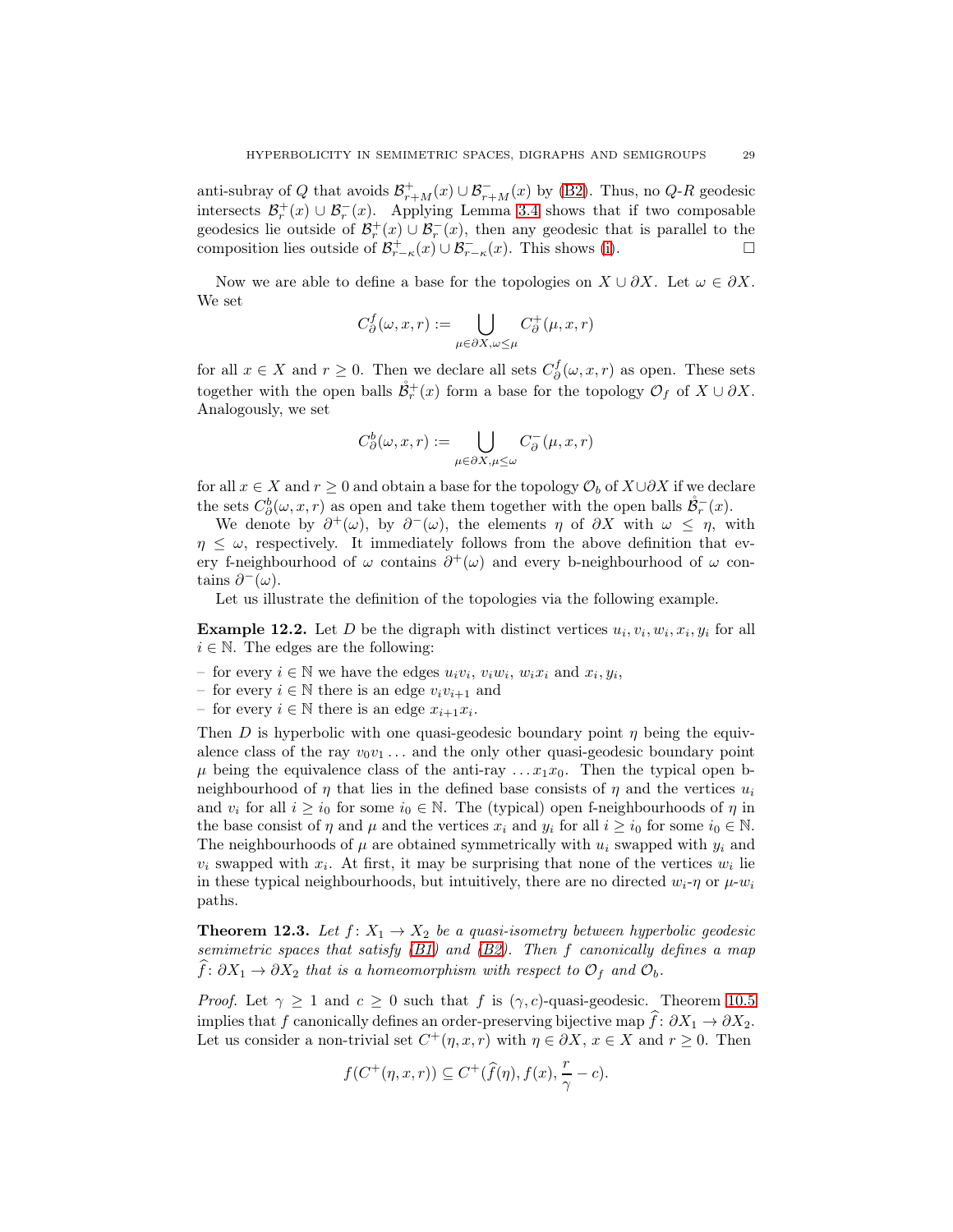Similarly, we have

$$
f(C^-(\eta, x, r)) \subseteq C^-(\widehat{f}(\eta), f(x), \frac{r}{\gamma} - c)
$$

for non-trivial sets  $C^-(\eta, x, r)$ . Furthermore, every boundary point that lives in  $C^+(\eta, x, r)$  or  $C^-(\eta, x, r)$  is mapped by  $\widehat{f}$  to a boundary point that lives in  $C^+(\widehat{f}(\eta), f(x), \frac{r}{\gamma} - c)$  or  $C^-(\widehat{f}(\eta), f(x), \frac{r}{\gamma} - c)$ , respectively. Thus,  $\widehat{f}$  is continuous with respect to both topologies.

Since f is a quasi-isometry, there exists a quasi-isometry  $g: X_2 \to X_1$ . Let  $\hat{g}$ be the bijection  $\partial X_2 \to \partial X_1$  that is canonically defined by g, which exists due to Theorem [10.5.](#page-23-2) It is easy to see that  $\hat{g} \circ \hat{f}$  is the identity on  $\partial X_1$ . So we have  $\widehat{g} = \widehat{f}^{-1}$ . As  $\widehat{g}$  is continuous with respect to both topologies,  $\widehat{f}$  is a homeomorphism with respect to both topologies.

## 13. A PSEUDO-SEMIMETRIC FOR  $X \cup \partial X$

<span id="page-29-0"></span>A subset S of a semimetric space X is a *base* of X if for every  $x \in X$  there exists  $s \in S$  with  $d^{\leftrightarrow}(x, s) < \infty$ . We call X *finitely based* if it has a finite base. For the following definition, recall that we set  $R(i) := R(-i)$  if R is an anti-ray and  $i > 0$ .

Let  $(X, d)$  be a finitely based hyperbolic geodesic semimetric space that satisfies [\(B1\)](#page-6-0) and [\(B2\)](#page-6-1). Let S be a finite base of X. Let  $\eta, \mu \in X \cup \partial X$  and let  $s \in S$ . If  $\eta, \mu \in \partial X$ , set

$$
\rho_s(\eta,\mu) := \sup_{R \in \eta, Q \in \mu} \{ \liminf \{ d^{\leftrightarrow}(s,P) \mid i,j \to \infty, \ P \text{ is an } R(i)\text{-}Q(j) \text{ geodesic} \} \}.
$$

If  $\eta \in X$  and  $\mu \in \partial X$ , set

$$
\rho_s(\eta,\mu) := \sup_{Q \in \mu} \{ \liminf \{ d^{\leftrightarrow}(s,P) \mid i \to \infty, \ P \text{ is an } \eta \text{-} Q(i) \text{ geodesic} \} \}
$$

and

$$
\rho_s(\mu,\eta):=\sup_{Q\in\mu}\{\liminf\{d^{\leftrightarrow}(s,P)\mid i\rightarrow\infty,\ P\text{ is a }Q(i)\text{-}\eta\text{ geodesic}\}\}.
$$

If  $\eta, \mu \in X$ , set

$$
\rho_s(\eta,\mu) := \liminf \{ d^{\leftrightarrow}(s,P) \mid P \text{ is an } \eta \text{-} \mu \text{ geodesic} \}.
$$

Set

$$
\rho_S(\eta,\mu) := \min\{\rho_s(\eta,\mu) \mid s \in S\}
$$

for all  $\eta, \mu \in X \cup \partial X$ .

We will see later that that we may have  $\rho_S(\eta, \mu) = \infty$  for distinct  $\eta, \mu \in \partial X$ . If we now follow the usual approach for hyperbolic geodesic metric spaces, we would define  $\rho_S^{\varepsilon}(\eta,\mu) := e^{-\varepsilon \rho_S(\eta,\mu)}$ . However, this is then undefined if  $\rho_S(\eta,\mu) =$  $\infty$ . Thus, we need the following slightly different definition in that we switch the supremum with the exponent.

Let  $\varepsilon > 0$ . For all  $\eta, \mu \in \partial X$ , we set

$$
\rho_s^{\varepsilon}(\eta,\mu):=\inf_{R\in\eta,Q\in\mu}\bigl\{e^{-\varepsilon\liminf\{d^{\leftrightarrow}(s,P)|i,j\to\infty,\;P\;\text{is an}\;R(i)-Q(j)\;\text{geodesic}}}\bigr\}.
$$

For all  $\eta \in X$  and  $\mu \in \partial X$ , we set

$$
\rho_s^\varepsilon(\eta,\mu):=\inf_{Q\in\mu}\big\{e^{-\varepsilon\liminf\{d^{\leftrightarrow}(s,P)|i\to\infty,\;P\;\text{is an}\;\eta\text{-}Q(i)\;\text{geodesic}}\big\}}
$$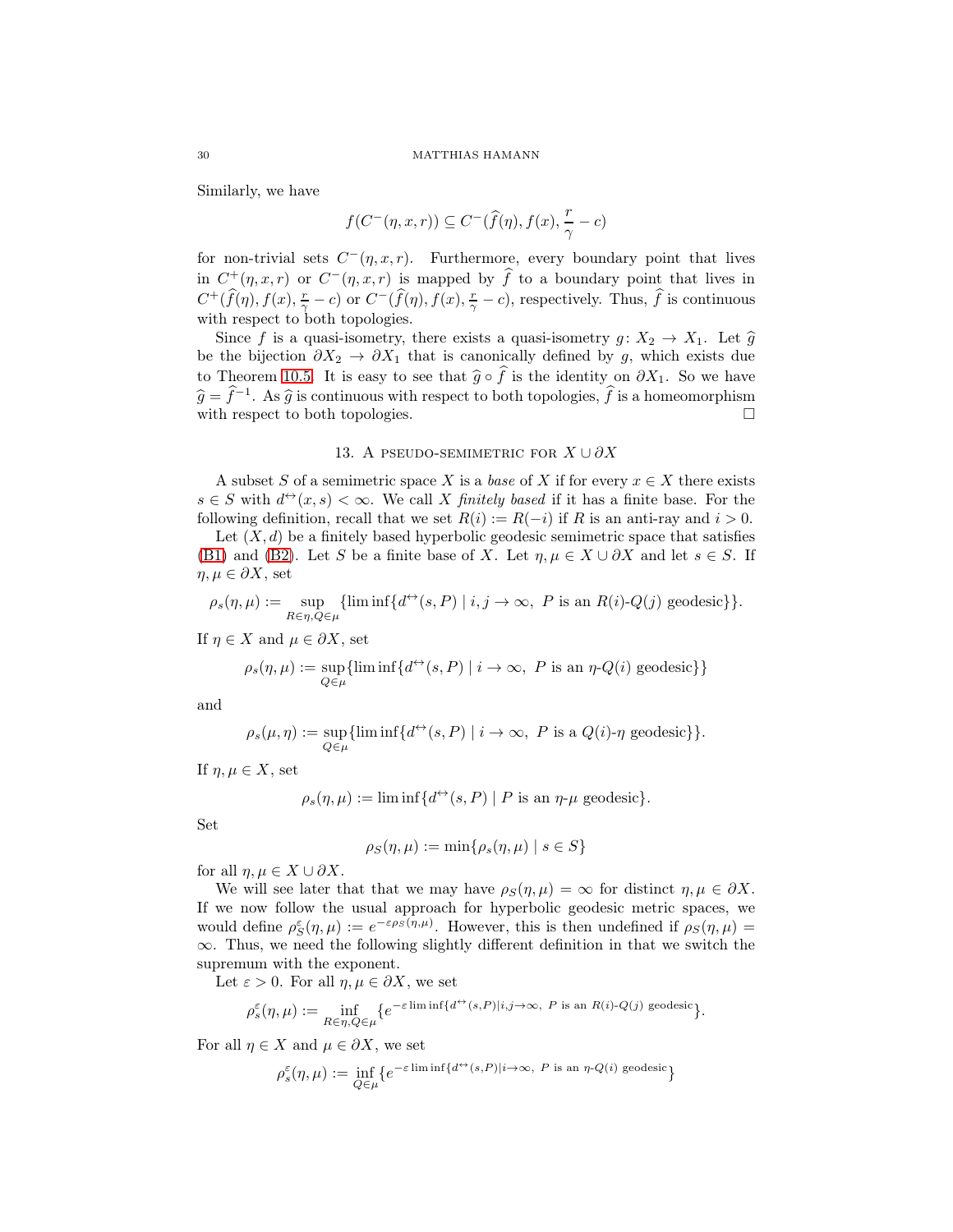and

$$
\rho_s^{\varepsilon}(\eta,\mu):=\inf_{Q\in\mu}\big\{e^{-\varepsilon\liminf\{d^{\leftrightarrow}(s,P)|i\to\infty,\;P\;\text{is a }Q(i)\text{-}\eta\;\text{geodesic}}\big\}.
$$

For all  $\eta, \mu \in X$ , we set

$$
\rho_s^{\varepsilon}(\eta,\mu) := \inf_{R \in \eta, Q \in \mu} \{e^{-\varepsilon \liminf \{d^{\leftrightarrow}(s,P) \mid P \text{ is an } \eta \text{-} \mu \text{ geodesic}}\}}.
$$

Set

$$
\rho_S^{\varepsilon}(\eta,\mu) := \max \{ \rho_s^{\varepsilon}(\eta,\mu) \mid s \in S \}
$$

for all  $\eta, \mu \in X \cup \partial X$ .

Finally, we set

$$
d_{S,\varepsilon}(\eta,\mu):=\inf\{\sum_{i=0}^{n-1}\rho_S^{\varepsilon}(\eta_i,\eta_{i+1})\mid n\in\mathbb{N},\eta=\eta_0,\eta_1,\ldots,\eta_n=\mu\in X\cup\partial X\}.
$$

for all  $\eta, \mu \in X \cup \partial X$ .

<span id="page-30-0"></span>**Lemma 13.1.** Let  $\delta \geq 0$  and let X be a  $\delta$ -hyperbolic geodesic semimetric space *with finite base*  $S \subseteq X$  *that satisfies (B1)* and *(B2)* for the function  $f : \mathbb{R} \to \mathbb{R}$ *. Let*  $\varepsilon > 0$  and set  $\varepsilon' := e^{2\varepsilon(6\delta + 2\delta f(\delta + 1))}$ . Then

 $\rho_S^{\varepsilon}(\eta_1, \eta_2) \leq \varepsilon' \max\{\rho_S^{\varepsilon}(\eta_1, \eta_3), \rho_S^{\varepsilon}(\eta_3, \eta_2)\}\$ 

*holds for all*  $\eta_1, \eta_2, \eta_3 \in X \cup \partial X$ .

*Proof.* We assume that  $\eta_1, \eta_2, \eta_3 \in \partial X$ : the case that some of them lie in X is dealt with in the same way but a bit simpler. Let  $R_1 \in \eta_1$ ,  $R_2 \in \eta_2$  and  $R_3$ ,  $R_4 \in \eta_3$ . Let  $s \in S$  such that  $\rho_s^{\varepsilon}(\eta_1, \eta_3) = \rho_S^{\varepsilon}(\eta_1, \eta_3)$ . Set  $c := 6\delta + 2\delta f(\delta + 1)$ . We consider four points  $R_1(i)$ ,  $R_2(j)$ ,  $R_3(i')$  and  $R_4(j')$  for  $i, j, i', j' \in \mathbb{R}$  such that

$$
d(R_1(i), R_3(i')) < \infty,
$$
  
\n
$$
d(R_3(i'), R_4(j')) < \infty \text{ and }
$$
  
\n
$$
d(R_4(j'), R_2(j)) < \infty.
$$

Let  $P_{12}$  be an  $R_1(i)$ - $R_2(j)$  geodesic,  $P_{13}$  be an  $R_1(i)$ - $R_3(i')$  geodesic,  $P_{14}$  be an  $R_1(i)$ - $R_4(j')$  geodesic,  $P_{34}$  be an  $R_3(i')$ - $R_4(j')$  geodesic and  $P_{42}$  be an  $R_4(j')$ - $R_2(j)$ geodesic. Applying Lemma [3.4](#page-7-3) twice, once to a geodesic triangle with sides  $P_{12}$ ,  $P_{14}$  and  $P_{42}$  and once to a geodesic triangle with sides  $P_{13}$ ,  $P_{34}$  and  $P_{14}$ , we obtain that  $P_{12}$  lies in the out- and in-ball of radius 2c around  $P_{13} \cup P_{34} \cup P_{42}$ . Thus, we obtain

$$
d^{\leftrightarrow}(s, P_{12}) + 2c \ge \min\{d^{\leftrightarrow}(s, P_{13}), d^{\leftrightarrow}(s, P_{34}), d^{\leftrightarrow}(s, P_{42})\}.
$$

Since  $R_3$  and  $R_4$  both lie in  $\eta_3$ , we have

$$
\liminf \{ d^{\leftrightarrow}(s, P) \mid k, \ell \to \infty, P \text{ is an } R_3(k) \text{-} R_4(\ell) \text{ geodesic} \} = \infty.
$$

Thus, we obtain

$$
\rho_s(\eta_1, \eta_2) + 2c \ge \min\{\rho_s(\eta_1, \eta_3), \rho_s(\eta_3, \eta_3), \rho_s(\eta_3, \eta_2)\}
$$
  
=  $\min\{\rho_s(\eta_1, \eta_3), \rho_s(\eta_3, \eta_2)\}$ 

and hence

$$
\rho_S(\eta_1, \eta_2) + 2c = \rho_s(\eta_1, \eta_2) + 2c
$$
  
\n
$$
\geq \min\{\rho_s(\eta_1, \eta_3), \rho_s(\eta_3, \eta_2)\}
$$
  
\n
$$
\geq \min\{\rho_S(\eta_1, \eta_3), \rho_S(\eta_3, \eta_2)\}.
$$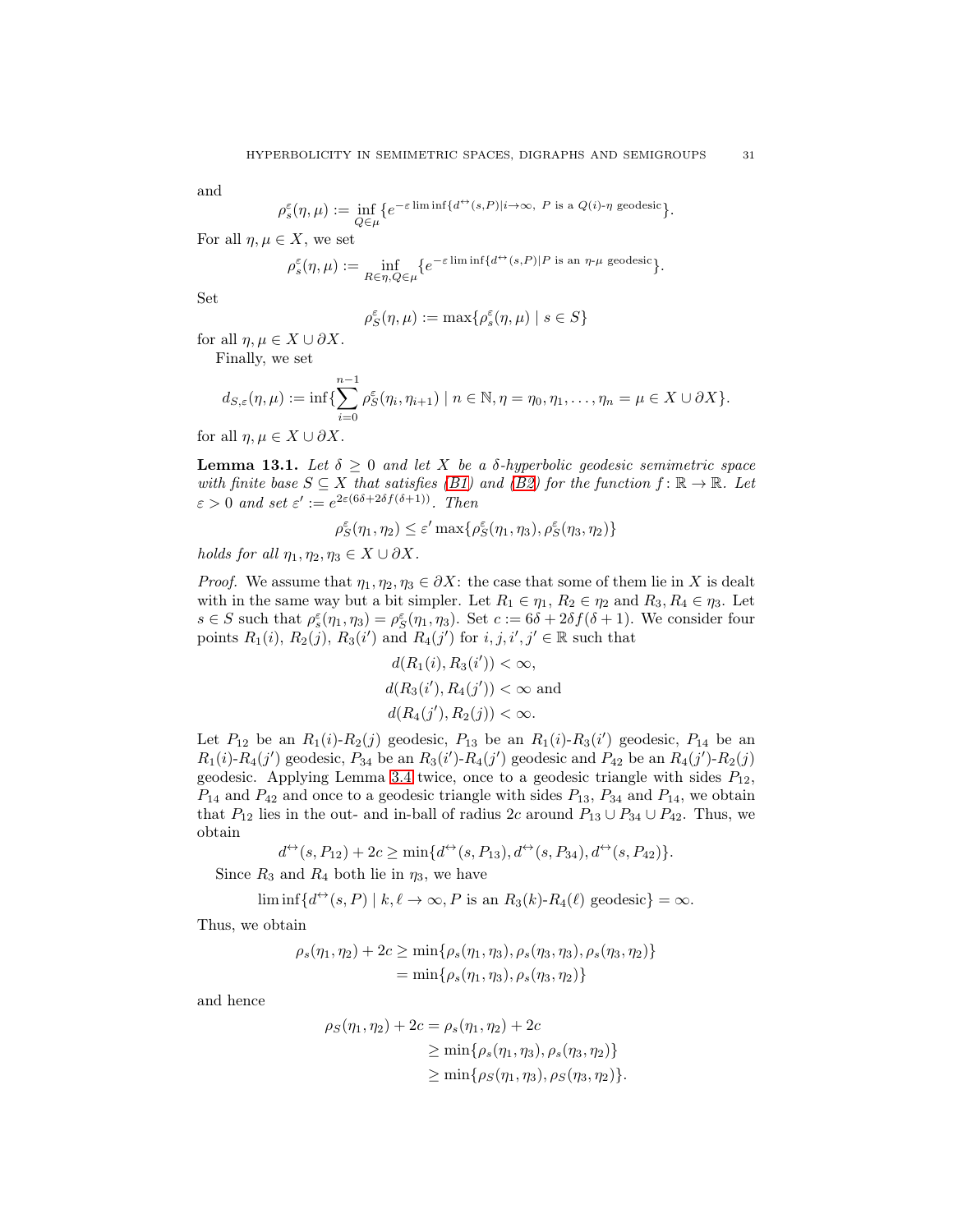The assertion now follows from the definition of  $\rho_S^\varepsilon$ 

A (pseudo-)semimetric  $d_a$  on  $X \cup \partial X$  is a *visual (pseudo-)semimetric* with parameter  $a > 1$  if there is  $C > 0$  such that

$$
\frac{1}{C}a^{-\rho_S(\eta,\mu)} \le d_a(\eta,\mu) \le Ca^{-\rho_S(\eta,\mu)}
$$

for all  $\eta, \mu \in X \cup \partial X$ .

Now we prove that  $d_{S,\varepsilon}$  is a visual pseudo-semimetric. This proof is almost verbatim the same as for the case of metric spaces as in e. g. [\[2,](#page-42-1) Proposition III.H.3.21].

<span id="page-31-1"></span>**Theorem 13.2.** Let  $\delta \geq 0$  and let X be a  $\delta$ -hyperbolic geodesic semimetric space *with finite base*  $S \subseteq X$  *that satisfies [\(B1\)](#page-6-0)* and *(B2). Let*  $\varepsilon > 0$  *such that*  $\varepsilon' < \sqrt{2}$ *holds for*  $\varepsilon' := e^{2\varepsilon(6\delta + 2\delta f(\delta + 1))}$ *. Then*  $d_{S,\varepsilon}$  *is a visual pseudo-semimetric on*  $X \cup \partial X$ *that satisfies*

$$
(3-2\varepsilon')\rho_S^{\varepsilon}(\eta,\mu) \leq d_{S,\varepsilon}(\eta,\mu) \leq \rho_S^{\varepsilon}(\eta,\mu)
$$

*for all*  $\eta, \mu \in X \cup \partial X$ *.* 

*Furthermore, if* X *is strongly hyperbolic, then*  $d_{S,\varepsilon}$  *is a visual semimetric on*  $X \cup \partial X$ .

*Proof.* First, we note that the inequality  $d_{S,\varepsilon}(\eta,\mu) \leq \rho_S^{\varepsilon}(\eta,\mu)$  holds trivially for all  $\eta, \mu \in X \cup \partial X$  and that the definition of  $d_{S,\varepsilon}$  implies directly that it is a pseudosemimetric. We prove by induction on the length of chains  $(\eta_0, \ldots, \eta_n)$  that

(5) 
$$
(3 - 2\varepsilon')\rho_S^{\varepsilon}(\eta_0, \eta_n) \leq \sum_{i=0}^{n-1} \rho_S^{\varepsilon}(\eta_i, \eta_{i+1}).
$$

We set

<span id="page-31-0"></span>
$$
S(m) := \sum_{i=0}^{m-1} \rho_S^{\varepsilon}(\eta_i, \eta_{i+1}).
$$

Since  $\varepsilon' > 1$ , we note that [\(5\)](#page-31-0) holds trivially if  $n = 1$  or  $S(n) \geq 3 - 2\varepsilon'$ . So let us assume that  $n \geq 2$  and  $S(n) < 3 - 2\varepsilon'$ . Let  $m \leq n$  be largest such that  $S(m) \leq S(n)/2$ . Then we have

$$
\sum_{i=m+1}^{n-1} \rho_S^{\varepsilon}(\eta_i, \eta_{i+1}) = S(n) - S(m+1) < S(n)/2.
$$

By induction we have

$$
\rho_S^{\varepsilon}(\eta_0, \eta_m) \le \frac{S(n)}{2(3 - 2\varepsilon')} \quad \text{and} \quad \rho_S^{\varepsilon}(\eta_{m+1}, \eta_n) \le \frac{S(n)}{2(3 - 2\varepsilon')}
$$

Trivially, we also have  $\rho_S^{\varepsilon}(\eta_m, \eta_{m+1}) \leq S(n)$ . Lemma [13.1](#page-30-0) applied twice implies

$$
\rho_S^{\varepsilon}(\eta_0, \eta_n) \le (\varepsilon')^2 \max \{ \rho_S^{\varepsilon}(\eta_0, \eta_m), \rho_S^{\varepsilon}(\eta_m, \eta_{m+1}), \rho_S^{\varepsilon}(\eta_{m+1}, \eta_n) \}
$$
  

$$
\le (\varepsilon')^2 S(n) \max \{ 1, \frac{1}{2(3 - 2\varepsilon')} \}.
$$

Since  $(\varepsilon')^2/2 \leq 1$  and  $(\varepsilon')^2(3-2\varepsilon') \leq 1$  holds for all  $1 \leq \varepsilon' \leq \sqrt{2}$ , we immediately obtain [\(5\)](#page-31-0). Thus, we proved the inequality in the assertion and hence  $d_{S,\varepsilon}$  is a visual pseudo-semimetric.

Now let X be strongly hyperbolic. It suffices to show  $d_{S,\varepsilon}(\eta,\mu) \neq 0$  for all distinct  $\eta, \mu \in \partial X$ . This follows immediately, if we prove  $\rho_S(\eta, \mu) \neq \infty$ . So let  $R \in \eta$  and  $Q \in \mu$ . These are  $(\gamma, c)$ -quasi-geodesics for some  $\gamma \geq 1$  and  $c \geq 0$ .

.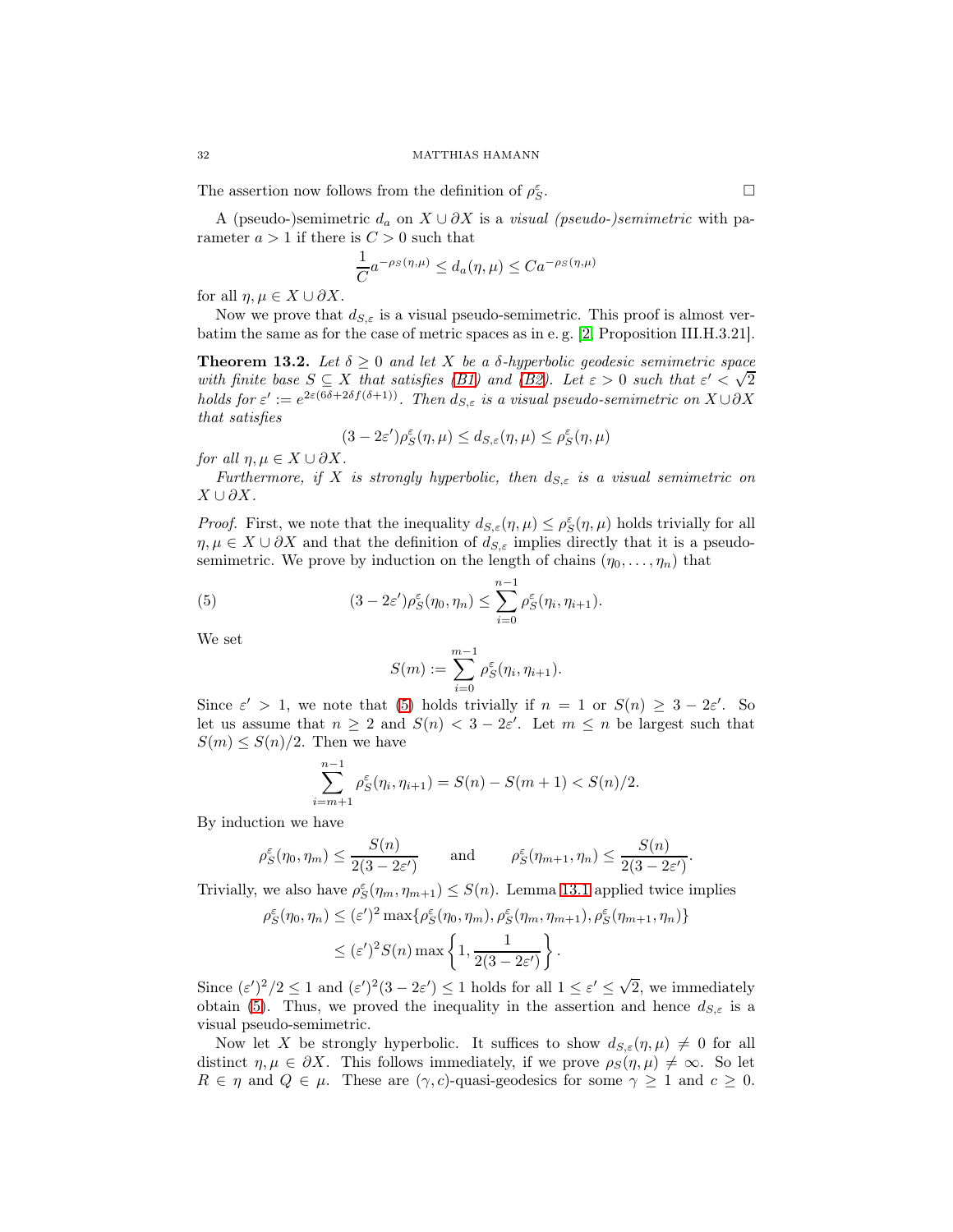Let  $f: \mathbb{R} \to \mathbb{R}$  be such that X satisfies [\(B1\)](#page-6-0) and [\(B2\)](#page-6-1) for this function. Let  $\kappa$ be the constant such that geodesic stability holds with respect to this constant for  $(\gamma, c)$ -quasi-geodesics, cp. Corollary [7.3.](#page-16-0) Let  $P_1$  be an R-Q geodesic. Let  $x_1$  be its starting point and  $y_1$  be its end point. Let  $P_2$  be another  $R-Q$  geodesic and let  $x_2$ be its starting point and  $y_2$  be its end point. Let  $Q'$  be the directed subpath of Q between  $y_1$  and  $y_2$ . Let  $R_1$  be the directed subpath of R between  $x_1$  and  $x_2$  and let  $R<sub>2</sub>$  be a geodesic with the same starting and end points. By strong hyperbolicity and geodesic stability, Q' lies in the out-ball and in the in-ball of radius  $2\delta + \kappa$ around  $P_1$ ,  $P_2$  and  $R_2$ .

Let  $k \geq 0$  such that  $P_1$  lies in  $\mathcal{B}_k^+(S) \cup \mathcal{B}_k^-(S)$ . Let a be on  $Q'$  outside of  $\mathcal{B}_{k+C}^+(S) \cup \mathcal{B}_{k+C}^-(S)$  with  $C := (2\delta + \kappa)f(\delta + 1) + f(\delta)$ . Then a does not lie in  $\mathcal{B}^+_{2\delta+\kappa}(P_1) \cup \mathcal{B}^-_{2\delta+\kappa}(P_1)$  by Proposition [5.4](#page-10-0) [\(ii\)](#page-10-2). Set

$$
\ell := \max(\{d(a, s) \mid s \in S, d(a, s) < \infty\} \cup \{d(s, a) \mid s \in S, d(s, a) < \infty\}).
$$

If  $P_2$  was chosen outside of  $\mathcal{B}^+_{\ell+C}(S) \cup \mathcal{B}^-_{\ell+C}(S)$ , then a lies neither in  $\mathcal{B}^+_{2\delta+\kappa}(P_2)$ nor in  $\mathcal{B}_{2\delta+\kappa}^-(P_2)$ . So a lies in  $\mathcal{B}_{2\delta+\kappa}^+(R_2) \cap \mathcal{B}_{2\delta+\kappa}^-(R_2)$  and hence in  $\mathcal{B}_{2\delta+2\kappa}^+(R_1) \cap$  $\mathcal{B}_{2\delta+2\kappa}^{-}(R_1)$ . Thus, we have  $Q \approx R$  and  $\eta = \mu$ . Hence,  $d_{S,\varepsilon}$  is a semimetric in this  $\Box$ 

We note that the digraph of Example [12.2](#page-28-0) shows that, in the case of hyperbolicity, we cannot expect  $d_{S,\varepsilon}$  to be a semimetric. However, we will prove that in the special case that X is a one-ended locally finite digraph, we will prove that the pseudosemimetric is in fact a semimetric (Proposition [15.6\)](#page-40-0). We will look more closely to the situation that  $d_{S,\varepsilon}(\eta,\mu) = 0$  for distinct quasi-geodesic boundary points  $\eta$ and  $\mu$  in Proposition [14.1.](#page-34-1)

Let us now relate the topologies that we obtain from the pseudo-semimetric  $d_{S,\varepsilon}$ with the topologies from Section [12](#page-27-0) in various situations. For that, we call a subset Y of a semimetric space X *independent* if  $d(y, z) = \infty$  for all  $y, z \in Z$ .

<span id="page-32-2"></span>**Proposition 13.3.** Let  $\delta \geq 0$  and let X be a  $\delta$ -hyperbolic geodesic semimetric space *with finite base*  $S \subseteq V(D)$  *that satisfies [\(B1\)](#page-6-0) and [\(B2\)](#page-6-1) such that either* 

- <span id="page-32-1"></span><span id="page-32-0"></span> $(i)$   $|S| = 1$  *or*
- (ii) *for no*  $r \in \mathbb{R}$  *and*  $x \in X$  *the balls*  $\mathcal{B}_r^+(x)$  *and*  $\mathcal{B}_r^-(x)$  *contain an infinite independent point set.*

Let  $\varepsilon > 0$  such that  $\varepsilon' < \sqrt{2}$  holds for  $\varepsilon' := e^{2\varepsilon(6\delta + 2\delta f(\delta + 1))}$ . Then the forward and *backward topologies induced by*  $d_{S,\varepsilon}$  *coincide with those of Section [12.](#page-27-0)* 

*Proof.* It suffices to prove that the neighbourhoods around quasi-geodesic boundary points  $\omega$  coincide. Furthermore, both types of topology can be treated analogously; so we just consider the forward topologies.

Let  $f: \mathbb{R} \to \mathbb{R}$  such that X satisfies [\(B1\)](#page-6-0) and [\(B2\)](#page-6-1) for that function. For  $\gamma \geq 1$ and  $c \geq 0$ , let  $\kappa(\delta, \gamma, c, f) \geq 0$  be the constant for geodesic stability, cp. Corol-lary [7.3.](#page-16-0) Let  $D > 0$  and let  $r \geq 0$  such that

$$
\varepsilon r > \ln \frac{3 - 2\varepsilon'}{D}.
$$

Let  $y \in C^+(\eta, s, r)$  for some  $\eta \in \partial^+(\omega)$  and  $s \in S$ . Then there is a quasi-geodesic  $R \in \omega$  such that for all x on R there is an x-y geodesic outside of  $\mathcal{B}_r^+(s) \cup \mathcal{B}_r^-(s)$ and hence  $\rho_s(\eta, y) \geq r$ . Now if we take the finite intersection

$$
C := \bigcap \{ C^+(\omega, s, r) \mid s \in S \},
$$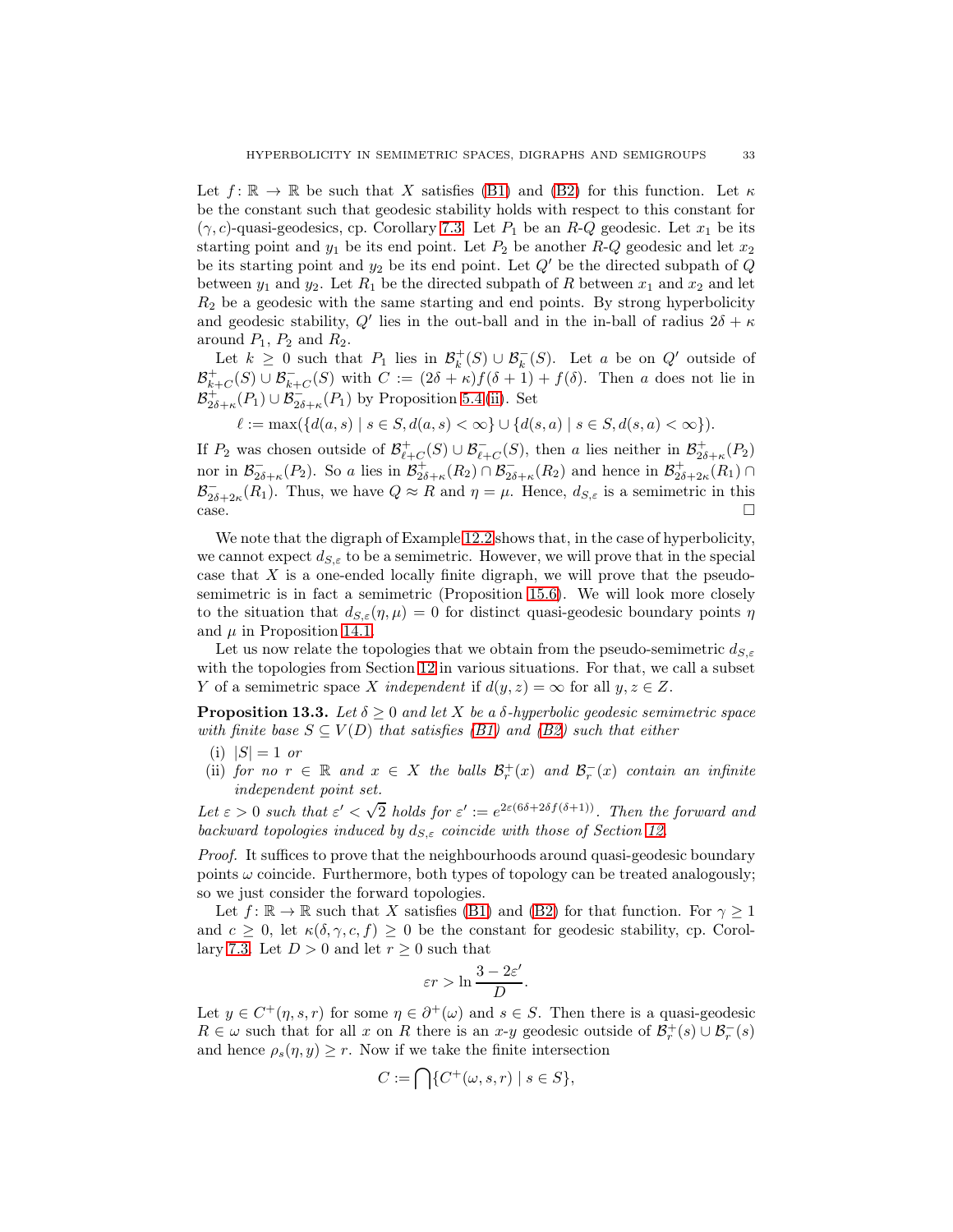then we obtain  $\rho_S(\omega, y) \ge r$  for all  $y \in C$ . So Theorem [13.2](#page-31-1) implies

$$
(3 - 2\varepsilon')\rho_S^{\varepsilon}(\eta, y) \le (3 - 2\varepsilon')e^{-\varepsilon r} < D.
$$

Hence the out-ball of radius D around  $\omega$  with respect to the pseudo-semimetric  $d_{S,\varepsilon}$  contains C and thus also

$$
\bigcap\{C_\partial^+(\omega,s,r)\mid s\in S\}.
$$

Since this is true for every  $\omega$ , this out-ball contains an f-neighbourhood with respect to the topology of Section [12.](#page-27-0)

To show that every  $C^+_{\partial}(\omega, x, r)$  such that  $\omega$  contains an anti-ray contains some forward neighbourhood of  $\omega$  with respect to  $d_{S,\varepsilon}$  it suffices to show that there exists some  $k \in \mathbb{R}$  with

$$
\mathcal{B}_r^+(x) \cup \mathcal{B}_r^-(x) \subseteq \mathcal{B}_k^+(S) \cup \mathcal{B}_k^-(S).
$$

Let us suppose that this is false. Since S is a base, there is  $s \in S$  with  $d^{\leftrightarrow}(s, x) < \infty$ . We may assume  $d(s, x) < \infty$ ; the other case follows with a symmetric argument. So we have  $\mathcal{B}_r^+(x) \subseteq \mathcal{B}_{r+d(s,x)}^+(s)$ . For every  $i \in \mathbb{N}$ , let  $y_i \in \mathcal{B}_r^-(x)$  with  $d^{\leftrightarrow}(S, y_i) \geq i$ . By the pigeonhole principle, there is some  $s' \in S$  with either  $d(s', y_i) < \infty$  or  $d(y_i, s) < \infty$  for infinitely many  $i \in \mathbb{N}$ . If there were infinitely many  $i \in \mathbb{N}$  with  $d(s', y_i) < \infty$ , then we can consider a geodesic triangle with x,  $y_i$  and s' as end points and apply Proposition [3.3](#page-7-2)(i) to bound  $d(s', y_i)$  in terms of  $d(y_i, x)$  and  $d(s',x)$ . This contradicts  $d^{\leftrightarrow}(S, y_i) \geq i$ . Hence, we may assume that  $d(y_i, s) < \infty$ for infinitely many  $i \in \mathbb{N}$ . Throwing all other out of the sequence, we may assume that  $d(y_i, s) < \infty$  holds for all  $i \in \mathbb{N}$ .

In the case that [\(i\)](#page-32-0) holds, we directly obtain a contradiction to the choice of the points  $y_i$ : by applying Proposition [3.3](#page-7-2)(i) to geodesic triangles with x, s and  $y_i$  as end points we can bound  $d(y_i, s)$  in terms of  $d(s, x)$ ,  $d(y_i, x)$  and f, but we also know  $d^{\leftrightarrow}(y_i, s) \leq d(y_i, s) \rightarrow \infty$  for  $i \rightarrow \infty$ . This is not possible. So let us now assume  $|S| > 1$  and hence that [\(ii\)](#page-32-1) holds.

Applying Proposition [3.3](#page-7-2) [\(i\)](#page-7-0) to geodesic triangles with x,  $y_i$  and  $y_j$  as end points shows that  $d \leftrightarrow (y_i, y_j)$  is bounded by  $2rf(\delta+1)$  if it is not  $\infty$ . If  $d \leftrightarrow (y_i, y_j) \neq \infty$ , then a geodesic triangle with end points  $s'$ ,  $y_i$  and  $y_j$  shows that for fixed  $i \in \mathbb{N}$  we obtain that  $d(s', y_j)$  is bounded in terms of  $d(s', y_i)$ ,  $d \rightarrow (y_i, y_j)$  and f by Proposition [3.3](#page-7-2) [\(i\)](#page-7-0). Thus, for fixed  $i \in \mathbb{N}$  there are only finitely many  $j \in \mathbb{N}$  with  $d^{\leftrightarrow}(y_i, y_j) < \infty$ . Now we can easily find an infinite independent subset of  $\{y_i \mid i \in \mathbb{N}\}\$  which contradicts [\(ii\)](#page-32-1).

Note that it follows from Proposition [13.3](#page-32-2) that the forward and backward topologies induced by  $d_{S,\varepsilon}$  do not depend on the particular base for those semimetric spaces satisfying the assumptions of that proposition. These assumptions are satisfied by some natural classes of semimetric spaces, e. g. hyperbolic digraphs of bounded degree and hence right cancellative hyperbolic semigroups, cp. Section [16:](#page-41-0) they satisfy [\(ii\)](#page-32-1) of Proposition [13.3.](#page-32-2) On the other side, hyperbolic monoids that have a finite generating set whose Cayley digraph satisfies [\(B2\)](#page-6-1) satisfy [\(i\)](#page-32-0) of Proposition [13.3.](#page-32-2)

Let us briefly discuss the situation that the hyperbolic geodesic semimetric space is not finitely based. It is natural if we just replace in the definition of  $\rho_S$  the minimum by the infimum over an infinite base. Then it is easy to verify that  $d_{S,\varepsilon}$  is a pseudo-semimetric, too. However, the topologies defined by  $d_{S,\varepsilon}$  do not coincide with the topologies from Section [12](#page-27-0) as the following example shows.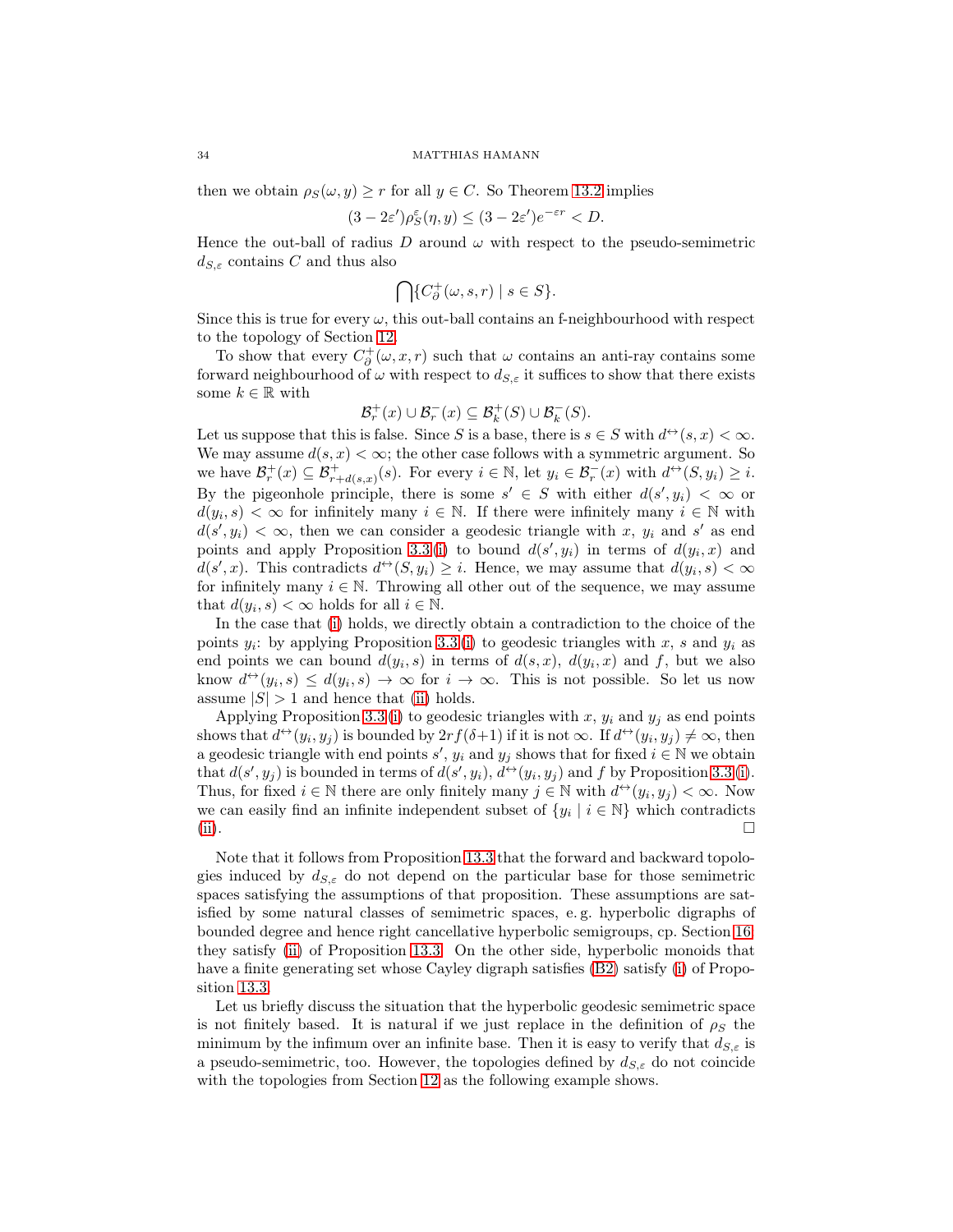**Example 13.4.** Let G be a 3-regular tree and let  $R = \ldots x_{-1}x_0x_1\ldots$  be a double ray in G, i. e. all  $x_i$  are different vertices and  $x_i$  and  $x_{i+1}$  are adjacent for all  $i \in \mathbb{Z}$ . We orient the edges on R from  $x_i$  to  $x_{i+1}$  and the other edges incident with vertices on R away from R, i. e. if y is a neighbour of  $x_i$ , we orient the edge from  $x_i$  to y. All other edges will be replaced by two oppositely directed edges, i. e. an edge between  $y, z$  that do not lie on R will be replaced by one edge directed from y to z and one edge directed from  $z$  to  $y$ . The resulting digraph  $D$  is clearly hyperbolic and it is easy to see that it has no finite base.

The vertex set  $S := \{x_i \mid i \leq 0\}$  is an infinite base of D. Let us consider the semimetric  $d_{S,\varepsilon}$  where we replaced the definition of  $\rho_S$  by

$$
\rho_S(\eta,\mu) := \inf \{ \rho_s(\eta,\mu) \mid s \in S \}.
$$

Let  $\omega \in \partial D$  such that  $\dots x_{-1}x_0 \in \omega$ . Then it follows that  $\rho_S(\omega, \eta) = 0$  for all  $\eta \in X \cup \partial X$  with  $\eta \neq \omega$ . So we have  $d_{S,\varepsilon}(\omega, \eta) = 1$ . Thus,  $\omega$  has a trivial fneighbourhood, while the topology  $\mathcal{O}_f$  from Section [12](#page-27-0) has no trivial neighbourhood of  $\omega$ .

## 14. PROPERTIES OF  $X \cup \partial X$

<span id="page-34-0"></span>In the situation of hyperbolic geodesic spaces, the boundaries are complete metric spaces and if the spaces are proper, the boundaries are compact, see e.g.  $[2,$ Proposition III.H.3.7]. In the situation of semimetric spaces, we get at least for digraph that local finiteness implies f- and b-completeness, see Theorem [14.4.](#page-36-0) But before we proceed to that result, we first discuss situations with  $d_{S,\varepsilon}(\eta,\mu) = 0$  and then we prove the existence of geodesic rays, anti-rays and double rays with almost prescribed starting and end points.

We have already seen in Example [12.2](#page-28-0) that  $d_{S,\varepsilon}(\eta,\mu) = 0$  is possible, see the discussion after Theorem [13.2.](#page-31-1) Let us discuss this situation in a bit more detail.

<span id="page-34-1"></span>**Proposition 14.1.** *Let*  $\delta \geq 0$  *and let* X *be a*  $\delta$ -*hyperbolic geodesic semimetric space with finite base*  $S \subseteq X$  *that satisfies (B1)* and *(B2). Let*  $\varepsilon > 0$  *such that*  $\varepsilon' < \sqrt{2}$ *holds for*  $\varepsilon' := e^{2\varepsilon(6\delta + 2\delta f(\delta + 1))}$ *. Let*  $\eta, \mu, \omega \in X \cup \partial X$ *. Then the following hold.* 

- <span id="page-34-3"></span><span id="page-34-2"></span>(i) If  $d_{S,\varepsilon}(\eta,\mu) = 0$  and  $\eta \neq \mu$ , then  $\eta, \mu \in \partial X$  and  $\eta \leq \mu$ .
- <span id="page-34-4"></span>(ii) If  $d_{S,\varepsilon}(\eta,\mu) = 0 = d_{S,\varepsilon}(\mu,\eta)$ , then  $\eta = \mu$ .
- (iii) *If*  $d_{S,\varepsilon}(\eta,\mu) = 0$  *and*  $\eta \neq \mu$ , then either  $\eta$  *contains only rays and*  $\mu$  *contains only anti-rays or* η *contains only anti-rays and* µ *contains only rays.*
- <span id="page-34-5"></span>(iv) *If*  $d_{S,\varepsilon}(\eta,\mu) = 0$  *and*  $d_{S,\varepsilon}(\mu,\omega) = 0$ *, then we have either*  $\eta = \mu$  *or*  $\mu = \omega$ *.*

*Proof.* Let  $\eta, \mu \in X \cup \partial X$  with  $d_{S,\varepsilon}(\eta,\mu) = 0$ . By definition of  $d_{S,\varepsilon}$ , it is only possible to have  $d_{S,\varepsilon}(\eta,\mu) = 0$  if  $\eta$  and  $\mu$  lie in  $\partial X$ . Let  $R \in \eta$  and  $Q \in \mu$ . They are  $(\gamma, c)$ -quasi-geodesics for some  $\gamma \geq 1$  and  $c \geq 0$ . Let X satisfy [\(B1\)](#page-6-0) and [\(B2\)](#page-6-1) for the function  $f: \mathbb{R} \to \mathbb{R}$ . Let  $\kappa$  be the constant for geodesic stability with respect to  $\delta$ ,  $\gamma$ , c and f, cp. Corollary [7.3.](#page-16-0) Let  $P_1, P_2$  be two R-Q geodesics with starting points  $x_1, x_2$  and end points  $y_1, y_2$ , respectively. Let  $R_1$  be the directed subpath of R between  $x_1$  and  $x_2$  and let  $R_2$  be geodesic with the same starting and end points. Let  $Q_1$  be the directed subpath of  $Q$  between  $y_1$  and  $y_2$  and let  $Q_2$  be geodesic with the same starting and end points. Let  $i \neq j \in \{1,2\}$  such that  $x_i$ is the starting point of  $R_1$  and  $x_j$  is its end point. Then there exists an  $x_i-y_j$ geodesic P. By Lemma [3.4,](#page-7-3) we know that P lies in the out- and in-balls of radius  $K := 6\delta + 2\delta f(\delta + 1)$  around  $R_2 \cup P_i$ .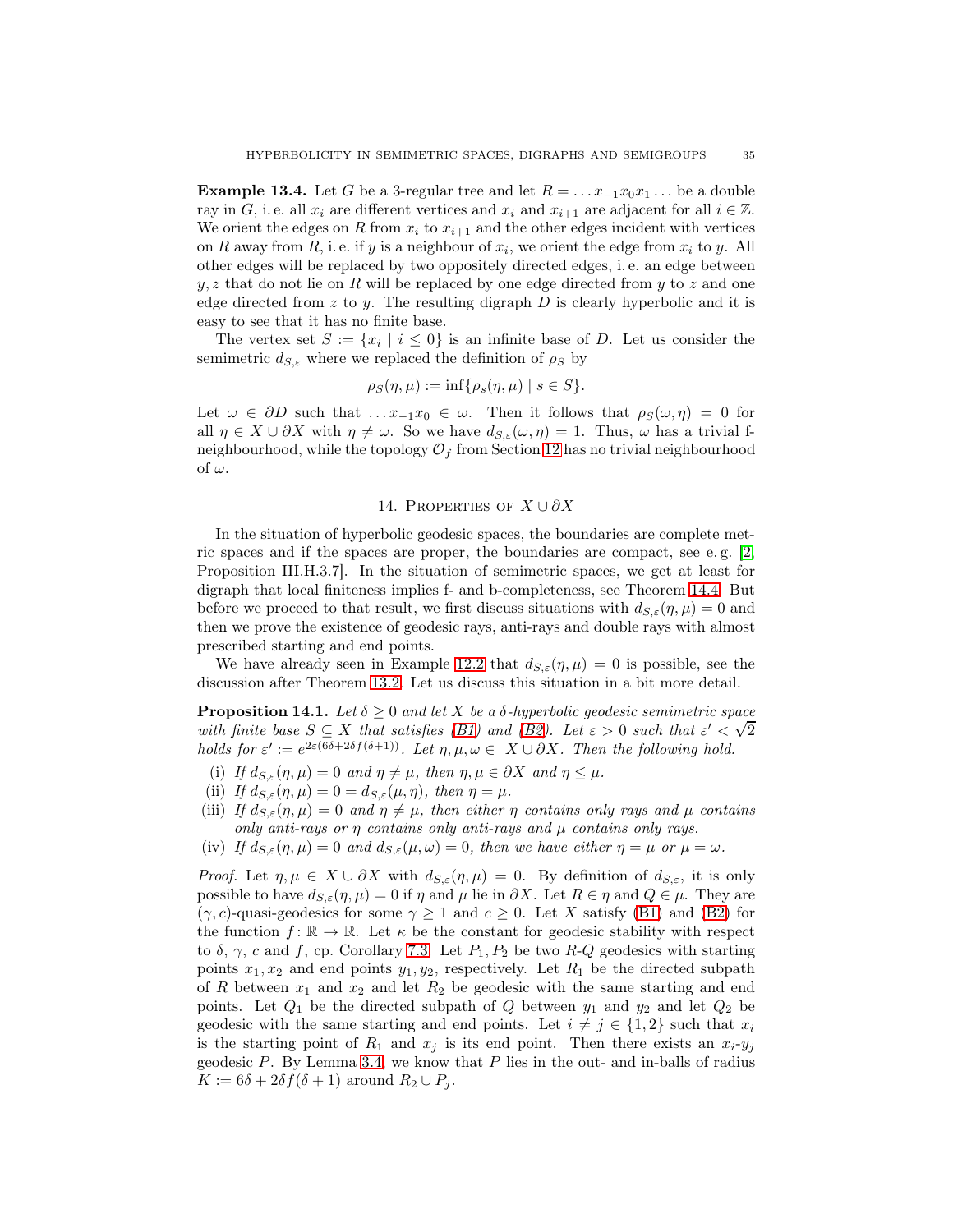Let us first consider the case that  $y_i$  is the starting point and  $y_j$  is the end point of  $Q_2$ . Then P lies in the out- and in-ball of radius K around  $P_i \cup Q$  by Lemma [3.4.](#page-7-3) Since  $d_{S,\varepsilon}(\eta,\mu) = 0$ , we may assume that we have chosen  $P_2$  such that there is some point a on P with  $d^{\leftrightarrow}(P_1, a) > K$  and  $d^{\leftrightarrow}(P_2, a) > K$ . Applying geodesic stability, there exists  $b_R$  on  $R_1$  and  $b_Q$  on  $Q_1$  with  $d(b_R, b_Q) \leq 2\kappa + 2K$ . Since  $d_{S,\varepsilon}(\eta, \mu) = 0$ , we may choose, for every  $k \in \mathbb{N}$ , the directed paths R, Q,  $P_1$  and  $P_2$  such that  $P_1$ ,  $P_2$ ,  $R_1$  and  $Q_1$  lie outside of  $\mathcal{B}_k^+(S) \cup \mathcal{B}_k^-(S)$ . Let  $T_k$  be an  $R_1$ - $Q_1$  geodesic. Let us suppose that there exists  $\ell \in \mathbb{N}$  such that  $\mathcal{B}_{\ell}^+(x) \cup \mathcal{B}_{\ell}^-(x)$  meets all  $T_k$ . Then either  $\mathcal{B}_{\ell+2K+2\kappa}^+(x)$  or  $\mathcal{B}_{\ell+2K+2\kappa}^-(x)$  contains a point of the directed subpaths  $Q_1$  or  $R_1$ of Q or R that we used for the existence of  $T_k$ , which is a contradiction to [\(B1\)](#page-6-0) or [\(B2\)](#page-6-1). Thus, we have  $R \leq Q$  and hence  $\eta \leq \mu$  in this case.

Let us now consider the case that  $y_j$  is the starting point and  $y_i$  is the end point of  $Q_2$ . Then  $Q_1$  lies in

$$
\mathcal{B}_{K+\delta+\kappa}^+(R_2\cup P_j)\cup \mathcal{B}_{\delta+\kappa}^-(P_1).
$$

So if we choose  $P_2$  and a on  $Q_1$  with  $d^{\leftrightarrow}(P_1, a) \geq \kappa + \delta$  and  $d(P_2, a) > K + \delta + \kappa$ , then there is a directed  $R_1$ - $Q_1$  path of length at most  $2\kappa + K + \delta$ . As in the previous case, we obtain  $R \leq Q$  and  $\eta \leq \mu$ . This finishes the proof of [\(i\)](#page-34-2).

Finally, [\(ii\)](#page-34-3) is an immediate consequence of [\(i\)](#page-34-2) and [\(iii\)](#page-34-4) and [\(iv\)](#page-34-5) directly follow from [\(i\)](#page-34-2) and Proposition [10.3.](#page-22-0)  $\Box$ 

We note that there may be three distinct quasi-geodesic boundary points  $\eta$ ,  $\mu$ ,  $\omega$ with  $d_{S,\varepsilon}(\omega,\eta) = 0$  and  $d_{S,\varepsilon}(\omega,\mu) = 0$  as the following short example shows.

**Example 14.2.** Let D be the digraph that consists of a ray  $R = x_0 x_1 \dots$  and two anti-rays  $Q_1 = \ldots y_{-1}y_0$  and  $Q_2 \ldots z_{-1}z_0$  with edges from  $x_i$  to  $y_i$  and  $z_i$  for all  $i \in \mathbb{N}$ . The resulting digraph D is hyperbolic and R,  $Q_1$  and  $Q_2$  lies in distinct quasi-geodesic boundary points  $\omega$ ,  $\eta$  and  $\mu$ , respectively. The vertex  $x_0$  is a base of D. Since  $\omega \leq \eta$  and  $\omega \leq \mu$ , we have  $d_{\{x_0\},\varepsilon}(\omega,\eta) = 0$  and  $d_{\{x_0\},\varepsilon}(\omega,\mu) = 0$ .

In a digraph D, we call  $\dots x_{-1}x_0x_1\dots$  a *double ray* if  $x_ix_{i+1}$  is an edge of D. It is *geodesic* if every finite directed subpath is geodesic.

<span id="page-35-3"></span>**Proposition 14.3.** *Let*  $\delta \geq 0$  *and let* D *be a*  $\delta$ *-hyperbolic digraph that satisfies* [\(B1\)](#page-6-0) and [\(B2\)](#page-6-1) with finite base S. Let  $\varepsilon > 0$  such that  $e^{2\varepsilon(6\delta + 2\delta f(\delta+1))} < \sqrt{2}$ . Then *the following hold.*

- <span id="page-35-0"></span>(i) If every vertex of D has finite out-degree, then for every  $x \in V(D)$  and  $\eta \in \partial D$ *with*  $d_{S,\varepsilon}(x,\eta) < \infty$ , then there is a geodesic ray R starting at x such that  $R \in \mu$  *for some*  $\mu \in \partial D$  *with*  $\mu \leq \eta$ *.*
- <span id="page-35-1"></span>(ii) *If every vertex of* D *has finite in-degree, then for every*  $x \in V(D)$  *and*  $\eta \in \partial D$ *with*  $d_{S,\varepsilon}(\eta,x) < \infty$ , then there is a geodesic anti-ray R ending at x such that  $R \in \mu$  *for some*  $\mu \in \partial D$  *with*  $\eta \leq \mu$ *.*
- <span id="page-35-2"></span>(iii) *If D* is locally finite, then for all  $\eta, \mu \in \partial D$  with  $0 < d_{S,\varepsilon}(\eta, \mu) < \infty$  there *exists*  $\eta', \mu' \in \partial D$  *with*  $\eta \leq \eta'$  *and*  $\mu' \leq \mu$  *such that there is a geodesic*  $\eta' \cdot \mu'$ *double ray.*

*Proof.* Let us prove [\(i\)](#page-35-0). By definition of  $d_{S,\varepsilon}$ , there exists  $Q \in \eta$  such that for every y on Q there is an x-y geodesic in D. Let  $Q = y_0y_1 \dots$  if Q is a ray and  $Q = \dots y_1y_0$ if  $Q$  is an anti-ray. Then there is a geodesic ray  $R$  starting at  $x$  such that each of its finite directed subpaths starting at x lie in infinitely many of these  $x-y_i$  geodesics. Using thin geodesic triangles with end vertices  $x, y_0$  and  $y_i$  we obtain for large i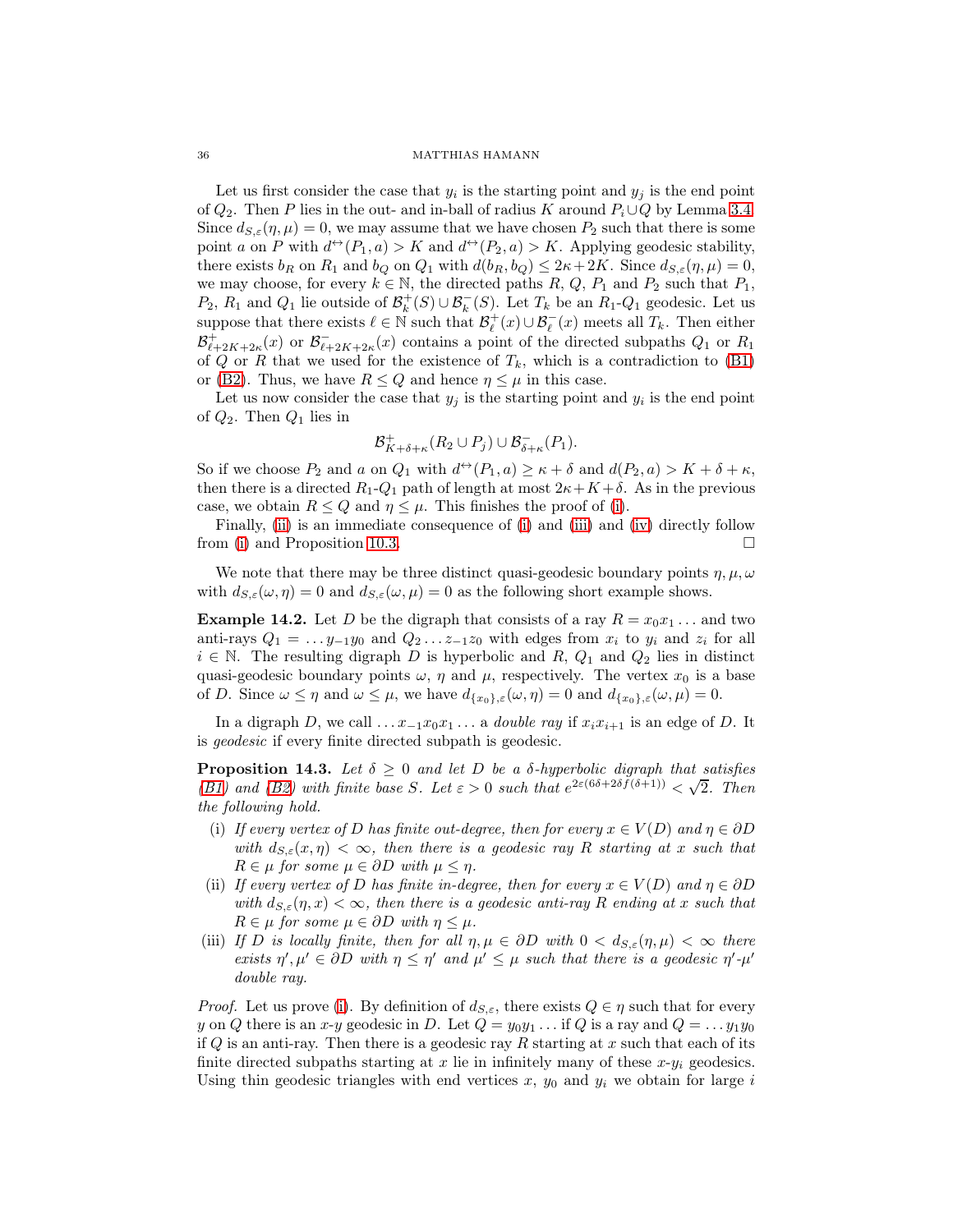that almost all of the directed subpath of  $Q$  between  $y_0$  and  $y_i$  lies in the out-ball of radius  $\delta$  around the x-y<sub>i</sub> geodesic. Thus, all but a finite directed subpath of Q lies in the out-ball of radius  $\delta$  around R. This shows [\(i\)](#page-35-0).

With a completely symmetric argument, we obtain [\(ii\)](#page-35-1).

To prove [\(iii\)](#page-35-2), let  $R \in \eta$  and  $Q \in \mu$  such that either  $R = x_0 x_1 \dots$  or  $R = \dots x_1 x_0$ and either  $Q = y_0y_1 \ldots$  or  $Q = \ldots y_1y_0$ . By Theorem [13.2](#page-31-1) and using hyperbolicity, there exists  $M \geq 0$  such that for  $i, j \to \infty$  all  $x_i-y_j$  geodesics have a vertex of  $\mathcal{B}_M^+(S) \cup \mathcal{B}_M^-(S)$ . Similar as before, we obtain a geodesic double ray P such that each of its inner directed subpaths lies in infinitely many of these  $x_i-y_j$  geodesics with the property that neither the involved indices  $i$  nor the involved indices  $j$  are bounded. Let  $P_1$  be an anti-ray and  $P_2$  be a ray in P. Then hyperbolicity implies  $R \leq P_1$  and  $P_2 \leq Q$ , which implies the assertion.

Now we are ready to prove the main result of this section.

<span id="page-36-0"></span>**Theorem 14.4.** Let  $\delta \geq 0$  and let D be a  $\delta$ -hyperbolic digraph that satisfies [\(B1\)](#page-6-0) *and* [\(B2\)](#page-6-1) for the function  $f: \mathbb{R} \to \mathbb{R}$  with finite base S. Let  $\varepsilon > 0$  such that  $e^{2\varepsilon(6\delta+2\delta f(\delta+1))} < \sqrt{2}$ . Then the following hold.

- (i) If every vertex of D has finite out-degree, then  $D \cup \partial D$  is sequentially f*compact.*
- <span id="page-36-1"></span>(ii) *If every vertex of* D *has finite in-degree, then* D∪∂D *is sequentially b-compact.*

*Proof.* Let every vertex of D have finite out-degree and let  $(x_i)_{i\in\mathbb{N}}$  be a sequence in  $V(D) \cup \partial D$  with  $d_{S,\varepsilon}(x_i, x_j) < \infty$  for all  $i < j$ . If  $x_0 \in \partial D$ , then by definition of  $d_{S,\varepsilon}$ , there exists a vertex  $x'_0$  on an element of  $x_0$  with  $d_{S,\varepsilon}(x'_0,x_1) < \infty$ . Thus, we have  $d_{S,\varepsilon}(x_0', x_i) < \infty$  for all  $i \in \mathbb{N}$  with  $i \neq 0$ . Since b-convergence of sequences does not depend on the first element of the sequence, we may assume that  $x_0$  is a vertex of D.

For every  $i \in \mathbb{N}$ , if  $x_i \in V(D)$ , then let  $P_i$  be an  $x_0$ - $x_i$  geodesic. If  $x_i \in \partial D$ , then there exists a geodesic ray  $P_i$  starting at  $x_0$  that lies in some  $x'_i \in \partial D$  with  $x'_i \leq x_i$  by Proposition [14.3](#page-35-3)(i). These directed paths and rays define a geodesic ray  $R = v_0v_1 \dots$  such that infinitely many  $P_i$  share the first edge of R among which infinitely many share the next edge of  $R$  and so on. By switching to a subsequence of  $(x_i)_{i\in\mathbb{N}}$ , if necessary, we may assume that  $P_i$  and R have their first i edges in common. Let  $\eta \in \partial D$  with  $R \in \eta$ . We shall show that  $(x_i)_{i \in \mathbb{N}}$  b-converges to  $\eta$ .

For each  $i \in \mathbb{N}$ , let  $u_i$  be the first vertex of  $P_i$  such that the next vertex on  $P_i$ does not lie in  $\mathcal{B}_{\delta}^+(R)$ , if it exists, and, if  $P_i \subseteq \mathcal{B}_{\delta}^+(R)$ , let  $u_i = x_i$  if  $x_i \in V(D)$  and let  $u_i$  be on  $P_i$  with  $d(x_0, u_i) \geq i$ , otherwise. Let  $u'_i$  be on  $R$  with  $d(u'_i, u_i) \leq \delta$ . If  $x_i$  is a vertex, set  $y_i := x_i$ . If  $x_i \in \partial D$ , then let  $y_i$  be a vertex on  $u_i P_i x_i$ . Then we have

$$
d_{S,\varepsilon}(y_i, x_j) \le d_{S,\varepsilon}(y_i, x_i) + d_{S,\varepsilon}(x_i, x_j) < \infty
$$

for all  $j > i$ . Hence there is a  $y_i-x_j$  geodesic  $P_{ij}$  if  $x_j$  is a vertex. If  $x_j \in \partial D$ , then there is a geodesic ray with starting vertex  $y_i$  that lies in a quasi-geodesic boundary point  $x'_j \leq x_j$  by Proposition [14.3](#page-35-3) and hence we may assume that we have chosen  $y_j$  such that there is a  $y_i-y_j$  geodesic  $P_{ij}$ .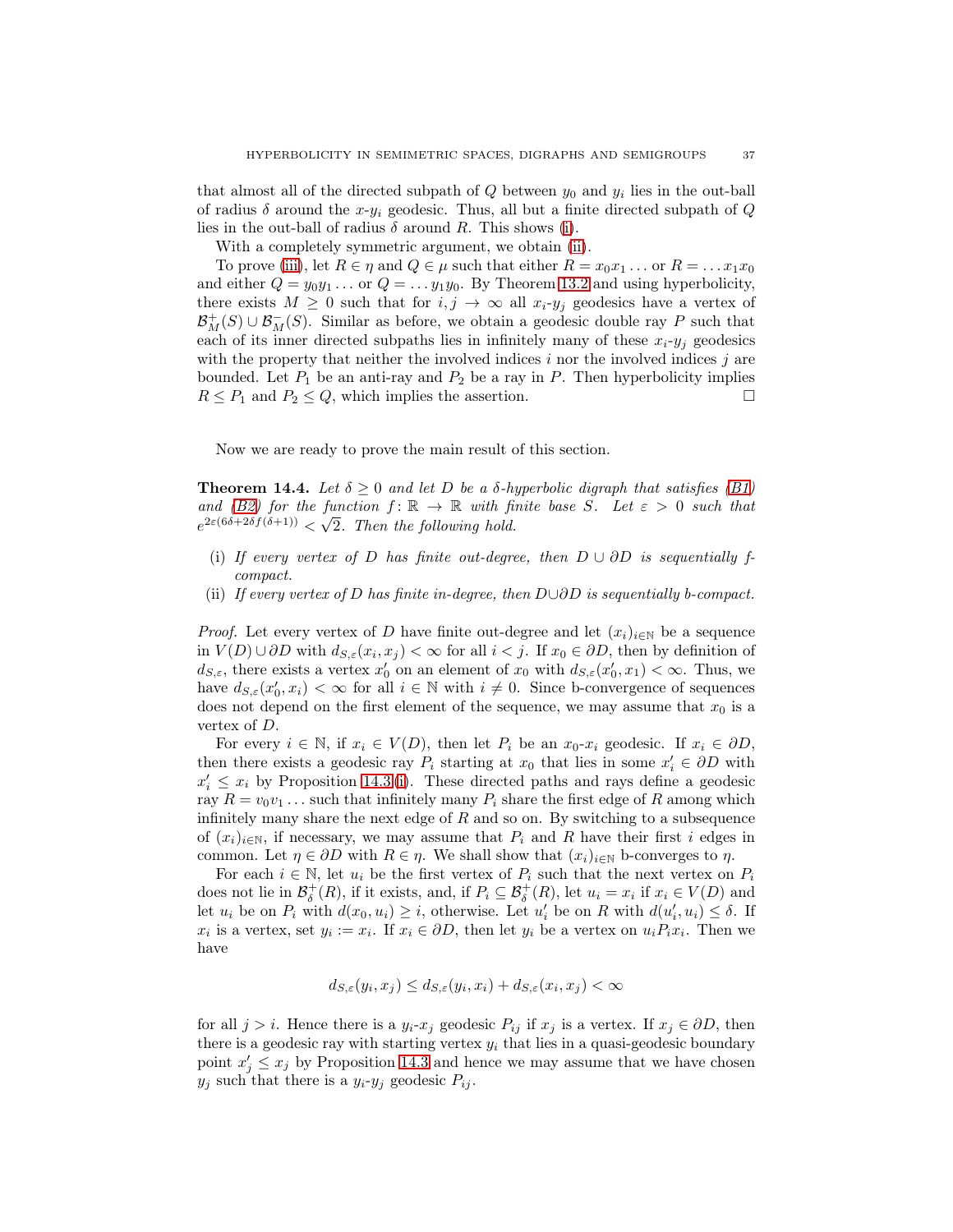Let  $r > 0$ . We consider the set  $C_{\partial}^{-}(\eta, x_0, r)$ . Set

$$
k := 6\delta + 2\delta f(\delta + 1),
$$
  
\n
$$
\ell_1 := f(\delta + 1)r + f(\delta),
$$
  
\n
$$
\ell_2 := (\ell_1 + \delta) f(\delta + 1)
$$
  
\n
$$
\ell_3 := \ell_2 + k.
$$

Let  $i \in \mathbb{N}$  such that  $d(x_0, u_i) > \ell_3 + \delta$  and set  $m := d(x_0, y_i) + 3\delta + 1$ . Let  $j \in \mathbb{N}$ such that

$$
d(x_0, u_j) > d(x_0, y_i) + \delta + 2
$$

and  $x_0 R v_m$  lies in  $\mathcal{B}_{\delta}^+(P_j)$ . Note that this holds for all but finitely many j by the choice of our sequence and the choices of  $u_j$  and  $y_j$ . Let  $z_1$  be on  $P_{ij}$  with

$$
d(x_0, z_1) = d(x_0, y_i) + \delta + 1.
$$

By hyperbolicity for the geodesic triangle with end vertices  $x_0$ ,  $y_i$  and  $y_j$  and sides  $P_i y_i$ ,  $P_{ij}$  and  $P_j y_j$ , there exists a vertex  $z_2$  on  $P_j$  with  $d(z_1, z_2) \leq \delta$ . By the choice of  $z_1$ , of j and of m, we know that  $d(z_2P_j, v_m) \leq \delta$  and in particular  $d(z_2, v_m) < \infty$ .

Let x on  $v_m R$ . Then there is a  $y_i$ -x geodesic P. Let  $Q_1$  be a  $u'_i$ - $u_i$  geodesic and  $Q_2$  a  $u'_i \cdot y_i$  geodesic. We shall show that P lies in  $C_{\partial}^-(\eta, x_0, r)$ .

Since  $d(x_0, u_i) > \ell_3 + \delta$ , we have  $d(x_0, Q_1) > \ell_3$ . If  $d(x_0, Q_2) \leq \ell_2$ , then the vertex verifying this distance lies in  $\mathcal{B}_k^-(Q_1 \cup u_i P_i y_i)$  by Lemma [3.4](#page-7-3) and thus, we find a vertex on  $Q_1$  or  $u_i P_i y_i$  that has distance at most  $\ell_2 + k = \ell_3$  from  $x_0$ . Since this is impossible, we have  $d(x_0, Q_2) > \ell_2$ . Let z be on P. Then there exists a vertex y either on  $Q_2$  with  $d(y, z) \leq \delta$  or on  $u'_iRx$  with  $d(z, y) \leq \delta$ . In the latter case, we directly obtain  $d(x_0, z) > \ell_1$  and in the first case, we apply Proposition [3.3](#page-7-2) [\(i\)](#page-7-0) and obtain  $d(x_0, z) > \ell_1$  as well. So P lies outside of  $\mathcal{B}^+_{\ell_1}(x_0)$ . Finally, Proposition [3.3](#page-7-2) [\(ii\)](#page-7-1) implies  $d(P, x_0) > r$  and thus we have shown that P lies in  $C_{\partial}^-(\eta, x_0, r)$ . This implies that  $(x_i)_{i \in \mathbb{N}}$  b-converges to  $\eta$ .

By an analogous argument, we obtain [\(ii\)](#page-36-1).

$$
\Box
$$

If  $D \cup \partial D$  in Theorem [14.4](#page-36-0) is a semimetric space, then we obtain the following corollary of Theorem [14.4](#page-36-0) by using Proposition [2.1.](#page-4-1)

**Corollary 14.5.** Let  $\delta \geq 0$  and let D be a  $\delta$ -hyperbolic digraph that satisfies [\(B1\)](#page-6-0) *and* [\(B2\)](#page-6-1) for the function  $f: \mathbb{R} \to \mathbb{R}$  and that has a finite base S. Let  $\varepsilon > 0$  such *that*  $e^{2\varepsilon(6\delta+2\delta f(\delta+1))} < \sqrt{2}$ . Then the following hold.

- (i) *If every vertex of* D *has finite out-degree and* D ∪ ∂D *is a semimetric space, then*  $D \cup \partial D$  *is f-complete.*
- <span id="page-37-0"></span>(ii) *If every vertex of* D *has finite in-degree and*  $D \cup \partial D$  *is a semimetric space,*<br>then  $D \cup \partial D$  *is b-complete. then*  $D \cup \partial D$  *is b-complete.*

## 15. The size of the boundary

In the case of hyperbolic spaces, those hyperbolic boundary points that belong to a common end of the space form a connected set, see e. g. [\[14,](#page-43-2) Proposition 7.5.17], which immediately implies that an end with at least two hyperbolic boundary points contains continuum many of them. We restrict ourselves to the case of digraphs here, since we defined ends only for them and not for general semimetric spaces. We cannot hope to prove that the quasi-geodesic boundary is connected, since our two topologies make if very hard to ask for this: even a digraph is far from being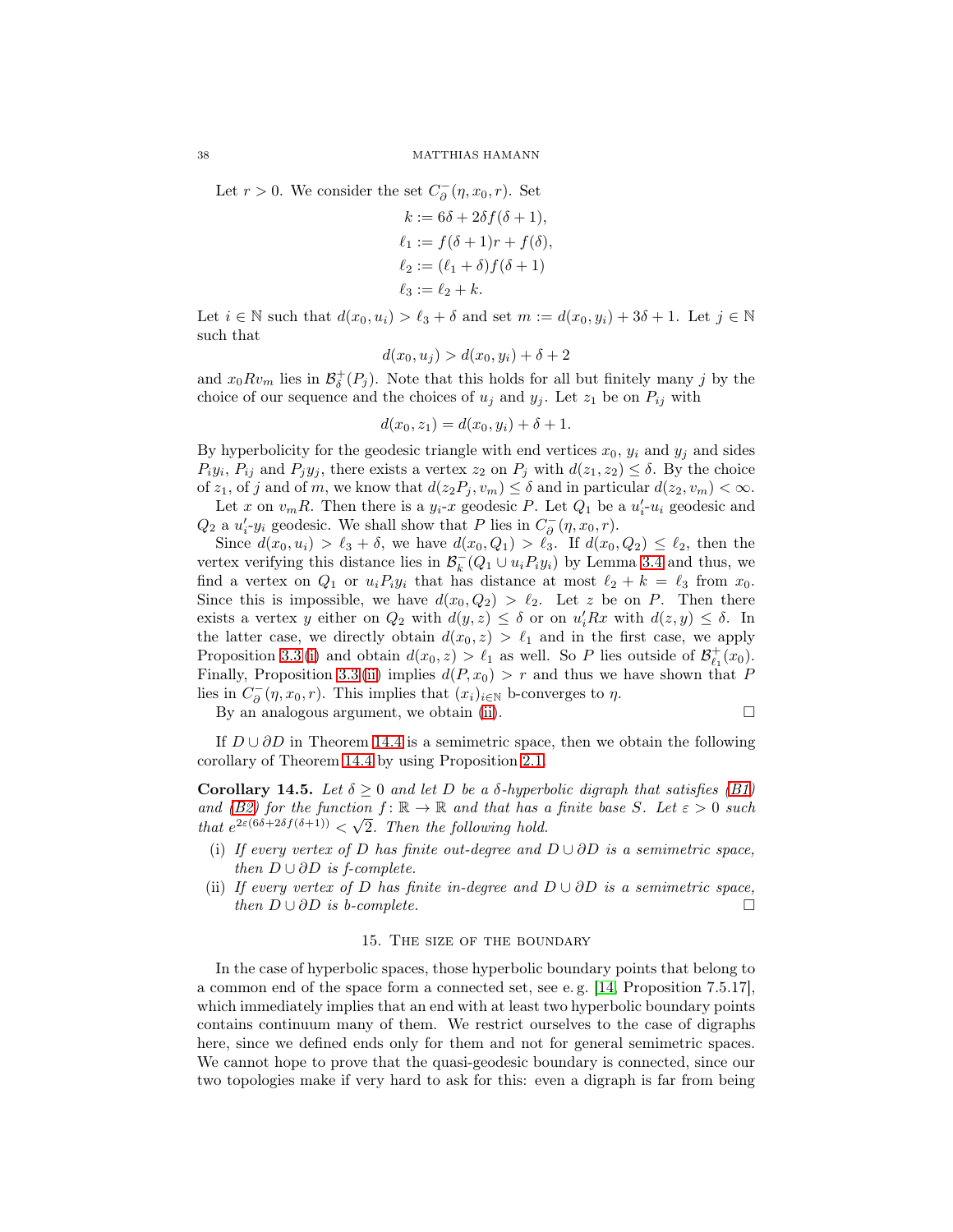connected in the topological sense, since e. g. a digraph on two vertices with a unique edge has the following partition into two open sets: one set is the end vertex of the edge and the other set consists of the starting vertex of the edge and the inner points of the edge. Thus, we consider a different notion in our situation, which we will call semiconnectednes and that basically asks that the sets shall satisfy the connectedness condition with respect to both topologies simultaneously; see below for details.

As a first step in understanding the relations between the geodesic boundary and the ends better, we prove the following result.

<span id="page-38-0"></span>**Proposition 15.1.** Let  $\delta \geq 0$  and let D be a locally finite  $\delta$ -hyperbolic digraph that *satisfies* [\(B1\)](#page-6-0) and [\(B2\)](#page-6-1) and that has a finite base S. Let  $\varepsilon > 0$  such that  $\varepsilon' < \sqrt{2}$ *holds for*  $\varepsilon' := e^{2\varepsilon(6\delta + 2\delta f(\delta + 1))}$ *. Let*  $\omega_1$  *and*  $\omega_2$  *be ends of* D *with*  $\omega_1 \preccurlyeq \omega_2$  *and let*  $\eta, \mu \in \partial D$  *with*  $\eta \subseteq \omega_1$  *and*  $\mu \subseteq \omega_2$ *. Then we have*  $d_{S,\varepsilon}(\eta, \mu) < \infty$ *.* 

*In particular, if*  $\omega_1 = \omega_2$ *, then we have*  $d_{S,\varepsilon}(\eta,\mu) < \infty$  *and*  $d_{S,\varepsilon}(\mu,\eta) < \infty$ *.* 

*Proof.* Let  $R \in \eta$  and  $Q \in \mu$ . For every  $n \in \mathbb{N}$  there exists a directed R-Q path  $P_n$  outside of  $\mathcal{B}_n^+(S) \cup \mathcal{B}_n^-(S)$  by Proposition [11.1.](#page-24-3) Let  $P'_n$  be a geodesic with the same starting and end vertex as  $P_n$ . It follows from the definition of  $d_{S,\varepsilon}$  that  $d_{S,\varepsilon}(\eta,\mu)<\infty.$ 

The additional statement follows trivially, since  $\omega_1 = \omega_2$  implies  $\omega_2 \preccurlyeq \omega_1$ .

We call a pseudo-semimetric space X *semiconnected* if there is no partition  $\{U, V\}$  of X such that U and V are open with respect to  $\mathcal{O}_b$  and  $\mathcal{O}_f$ . A *semiconnected component* is a maximal semiconnected subset of X. It is easy to see that distinct semiconnected components are disjoint and hence the semiconnected components form a partition of the pseudo-semimetric space.

<span id="page-38-1"></span>**Lemma 15.2.** Let  $\delta \geq 0$  and let D be a locally finite  $\delta$ -hyperbolic digraph that **satisfies** [\(B1\)](#page-6-0) and [\(B2\)](#page-6-1) and that has a finite base S. Let  $\varepsilon > 0$  such that  $\varepsilon' < \sqrt{2}$ *holds for*  $\varepsilon' := e^{2\varepsilon(6\delta + 2\delta f(\delta + 1))}$ *. Let*  $\varphi: \partial D \to \Omega D$  *be the canonical map with*  $\eta \subseteq \varphi(\eta)$  *for all*  $\eta \in \partial D$ *. Let*  $\omega \in \Omega D$  *and let* A, B *be two subsets of*  $\partial D$  *with*  $\varphi^{-1}(\omega) \subseteq A \cup B$  and  $A \cap B \cap \varphi^{-1}(\omega) = \emptyset$  such that A is closed in  $\mathcal{O}_f$  and B is *closed in*  $\mathcal{O}_b$ *. If*  $(D \cup \partial D, d_{S,\varepsilon})$  *is a semimetric space, then* 

$$
d_{S,\varepsilon}(A\cap\varphi^{-1}(\omega),B\cap\varphi^{-1}(\omega))>0.
$$

*Proof.* Let us suppose that  $d_{S,\varepsilon}(A \cap \varphi^{-1}(\omega), B \cap \varphi^{-1}(\omega)) = 0$ . By Proposition [15.1](#page-38-0) we know that  $d_{S,\varepsilon}(a_i,a_j) < \infty$  and  $d_{S,\varepsilon}(b_i,b_j) < \infty$  for all  $i,j \in \mathbb{N}$ . Then there are sequences  $(a_i)_{i\in\mathbb{N}}$ ,  $(b_i)_{i\in\mathbb{N}}$  in  $A \cap \varphi^{-1}(\omega)$ , in  $B \cap \varphi^{-1}(\omega)$ , respectively, such that  $d_{S,\varepsilon}(a_i,b_i) \to 0$  for  $i \to \infty$ . By Theorem [14.4,](#page-36-0) there exists  $a \in \partial D$  such that  $(a_i)_{i \in \mathbb{N}}$ has a subsequence that f-converges to a. By replacing  $(a_i)_{i\in\mathbb{N}}$  by this subsequence, we may assume that  $(a_i)_{i\in\mathbb{N}}$  f-converges to a. But then we also replace  $(b_i)_{i\in\mathbb{N}}$ by a subsequence such that  $d_{S,\varepsilon}(a_i, b_i) \to 0$  for  $i \to \infty$  is still satisfied. Applying Theorem [14.4](#page-36-0) once more, there is a subsequence of  $(b_i)i \in \mathbb{N}$  that b-converges to some  $b \in \partial D$ . Again, we switch to subsequences to obtain that  $(b_i)_{i \in \mathbb{N}}$  b-converges to b and that  $d_{S,\varepsilon}(a_i, b_i) \to 0$  for  $i \to \infty$ . Thus, we obtain

$$
d_{S,\varepsilon}(a,b) \leq d_{S,\varepsilon}(a,a_i) + d_{S,\varepsilon}(a_i,b_i) + d_{S,\varepsilon}(b_i,b) \to 0 \text{ for } i \to \infty.
$$

Since  $d_{S,\varepsilon}$  is a semimetric, we conclude  $a = b$ . We have  $a \in A$  and  $b \in B$  since A is closed in  $\mathcal{O}_f$  and B is closed in  $\mathcal{O}_b$ . Thus,  $A \cap B$  is not empty, which contradicts the assumptions. Thus, the assertion follows. the assumptions. Thus, the assertion follows.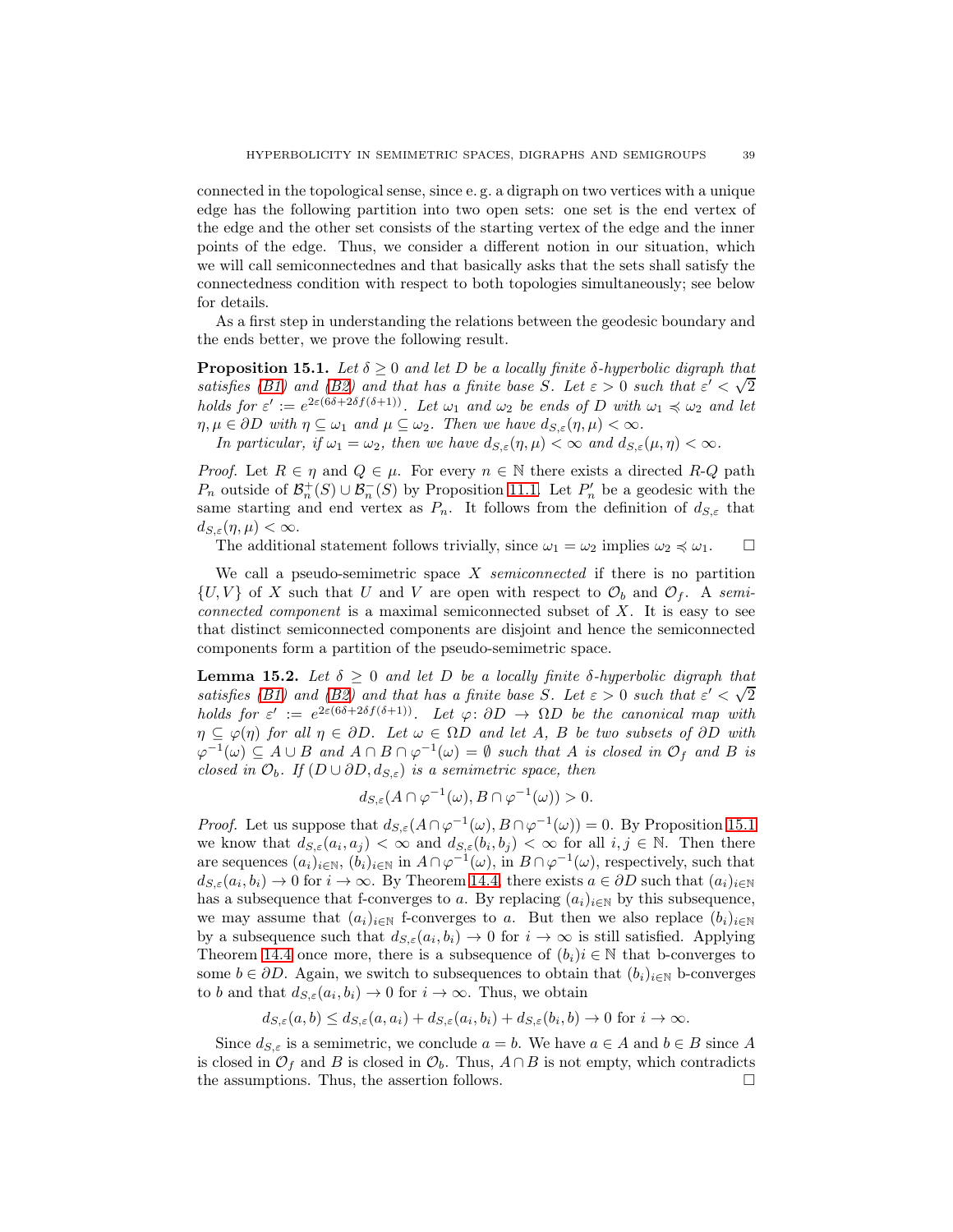<span id="page-39-0"></span>**Theorem 15.3.** Let  $\delta \geq 0$  and let D be a locally finite  $\delta$ -hyperbolic digraph that *satisfies* [\(B1\)](#page-6-0) and [\(B2\)](#page-6-1) and that has a finite base S. Let  $\varepsilon > 0$  such that  $\varepsilon' < \sqrt{2}$ *holds for*  $\varepsilon' := e^{2\varepsilon(6\delta + 2\delta f(\delta + 1))}$ *. Let*  $\varphi: \partial D \to \Omega D$  *be the canonical map with*  $\eta \subseteq \varphi(\eta)$  *for all*  $\eta \in \partial D$ *. If*  $(D \cup \partial D, d_{S,\varepsilon})$  *is a semimetric space, then there is, for every*  $\omega \in \Omega_D$ , a unique semiconnected component containing  $\varphi^{-1}(\omega)$ .

*Proof.* Let  $\omega \in \Omega D$  and suppose that  $\varphi^{-1}(\omega)$  does not lie in a unique semiconnected component. Let  $X \subseteq \partial D$  be the union of all semiconnected components that meet  $\varphi^{-1}(\omega)$ . Since X is not semiconnected, there is a partition  $\{A', B'\}$  of X such that both A' and B' are open in  $\mathcal{O}_f$  and in  $\mathcal{O}_b$ . Then their complements A and B in  $\partial D$  are closed with respect to both topologies, cover  $\varphi^{-1}(\omega)$  and are disjoint inside  $\varphi^{-1}(\omega)$ . Thus, we can apply Lemma [15.2](#page-38-1) and obtain

(6) 
$$
d_{S,\varepsilon}(A \cap \varphi^{-1}(\omega), B \cap \varphi^{-1}(\omega)) > 0.
$$

Let  $\eta \in A \cap \varphi^{-1}(\omega)$  and  $\mu \in B \cap \varphi^{-1}(\omega)$ . Since  $d_{S,\varepsilon}$  is a semimetric, Proposi-tion [14.3](#page-35-3) [\(iii\)](#page-35-2) implies the existence of a geodesic  $\eta$ - $\mu$  double ray R. Let  $R_1$  be an anti-subray of R that lies in  $\eta$  and let  $R_2$  be a subray of R that lies in  $\mu$ . Since  $\eta$ and  $\mu$  belong to the same end, there exists, for every  $n \in \mathbb{N}$ , a directed  $R_1-R_2$  path  $P_n$  that lies outside of  $\mathcal{B}_n^+(S) \cup \mathcal{B}_n^-(S)$ . For every  $n > N$  there exists a vertex  $x_n$ on  $P_n$  that lies outside of A' and B'. Moreover, we may choose  $x_n$  such that

$$
d_{S,\varepsilon}(A \cap \varphi^{-1}(\omega), x_n) > d_{S,\varepsilon}(A \cap \varphi^{-1}(\omega), B \cap \varphi^{-1}(\omega)) \text{ and}
$$
  

$$
d_{S,\varepsilon}(x_n, B \cap \varphi^{-1}(\omega)) > d_{S,\varepsilon}(A \cap \varphi^{-1}(\omega), B \cap \varphi^{-1}(\omega)).
$$

Since there are directed paths from  $R_1$  to  $x_i$  and from  $x_i$  to  $R_2$  for every  $i \in \mathbb{N}$ , we have  $d_{S,\varepsilon}(\eta,x_i) < \infty$  and  $d_{S,\varepsilon}(x_i,\mu) < \infty$ . Thus, Proposition [14.3](#page-35-3) [\(i\)](#page-35-0) and [\(ii\)](#page-35-1) imply the existence of geodesic  $\eta$ - $x_i$  anti-rays  $Q_1^i$  and geodesic  $x_i$ - $\mu$  rays  $Q_2^i$ . Since  $d_{S,\varepsilon}$  is a visual semimetric by Theorem [13.2,](#page-31-1) since D is locally finite and by the choices of the  $x_n$ , there exists a vertex that lies on infinitely many of these anti-rays  $Q_1^i$  and a vertex that lies on infinitely many of these rays  $Q_2^i$ . Hence, there exists a geodesic double ray  $Q_1$  and a subset  $I \subseteq \mathbb{N}$  such that some anti-subray of  $Q_1$  lies in all  $Q_1^i$  for  $i \in \mathbb{N}$  and every other vertex lies on all but finitely many of the anti-rays  $Q_1^i$  for  $i \in I$ . Let  $\nu_1 \in \partial D$  such that some subray of  $Q_1$  lies in  $\nu_1$ . By changing the sequence  $(x_i)_{i\in\mathbb{N}}$ , we may assume that  $I = \mathbb{N}$ . Analogously, we use the geodesic rays  $Q_2^i$  to define a geodesic double ray  $Q_2$  with similar properties as  $Q_1$  that goes from some  $\nu_2 \in \partial D$  to  $\mu$ .

Let P be a  $Q_1$ - $Q_2$  geodesic. Let x be its starting vertex and  $x'$  be its end vertex. For every large enough  $i \in \mathbb{N}$ , we consider the geodesic triangle with end vertices  $x, x', x_i$  and sides  $xQ_1^ix_i, x_iQ_2^ix'$  and P. Since there are only finitely many vertices close to or from P, we find infinitely many disjoint directed  $Q_1 - Q_2$  paths of length at most  $\delta$ . Thus, we have  $d_{S,\varepsilon}(\nu_1,\nu_2)=0$  and since  $d_{S,\varepsilon}$  is a semimetric, we conclude  $\nu_1 = \nu_2$ .

Let  $Q_1^+$  be a subray of  $Q_1$  and let  $Q_2^-$  be an anti-subray of  $Q_2$ . For every  $n \in \mathbb{N}$  all but finitely many  $x_i$  have a geodesic  $T_i$  from  $Q_1^+$  to them outside of  $\mathcal{B}_n^+(S) \cup \mathcal{B}_n^-(S)$ . Thus, for all but finitely many  $i \in \mathbb{N}$ , the composition of  $T_i$  with  $x_i P_i$  is a directed path from  $Q_1^+$  to  $R_2$  outside of  $\mathcal{B}_n^+(S) \cup \mathcal{B}_n^-(S)$ . Similarly, we find for every  $n \in \mathbb{N}$ a directed path from  $R_1$  to  $Q_2^-$  outside of  $\mathcal{B}_n^+(S) \cup \mathcal{B}_n^-(S)$ . Since  $R_1$  and  $R_2$  belong to the same end  $\omega$ , we conclude that  $\nu_1$  lies in  $\varphi^{-1}(\omega)$ , too.

Since  $Q_1^+ \leq Q_2^- \leq Q_1^+$ , the sequence  $(x_i)_{i \in \mathbb{N}}$  f-converges to  $\nu_1$ : we find for every  $n \in \mathbb{N}$  for all but finitely many  $i \in \mathbb{N}$  a directed path from  $x_i$  to  $Q_1^+$  outside of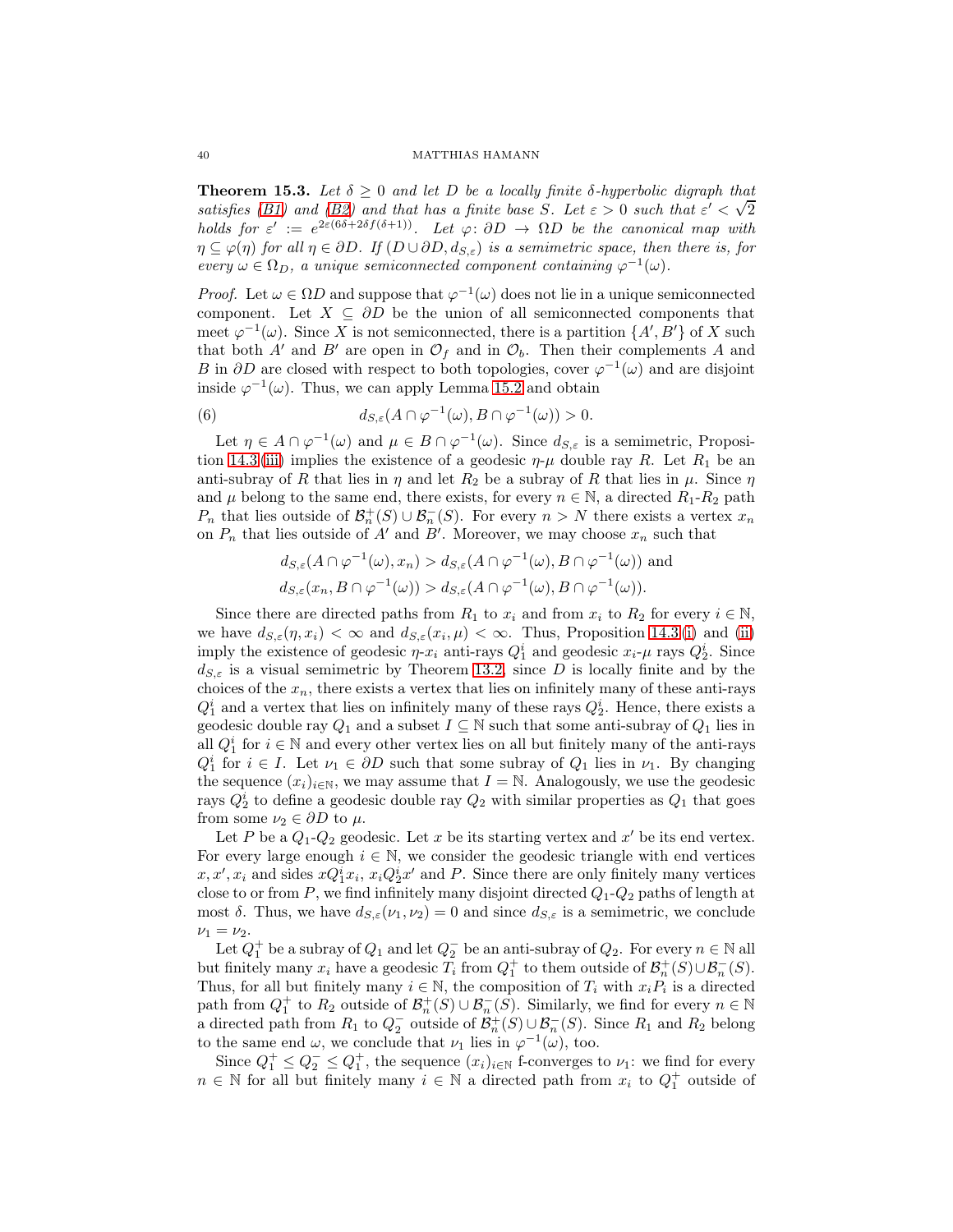$\mathcal{B}_n^+(S) \cup \mathcal{B}_n^-(S)$ . Similarly,  $(x_i)_{i\in\mathbb{N}}$  b-converges to  $\nu_2$ . So if  $\nu_1$  were in either A or B, some subsequence of  $(x_i)_{i\in\mathbb{N}}$  must lie in either A' or B'. Since this is false by the choice of the vertices  $x_i$ , we conclude that  $\nu$  lies in neither A nor B. This is a contradiction to the fact that  $A \cup B$  covers  $\varphi^{-1}(\omega)$ .

In order to find the preimages of semiconnected components of  $\partial D$  in  $\Omega D$ , we pose Problem [15.4,](#page-40-1) for which we need the following definition.

The *components* of an order  $(X, \leq)$  are the maximal subsets Y of X such that for all  $x, y \in Y$  there are  $z_1, \ldots, z_n \in Y$  with  $x = z_1$  and  $y = z_n$  and such that either  $z_i \leq z_{i+1}$  or  $z_{i+1} \leq z_i$  for all  $1 \leq i < n$ .

<span id="page-40-1"></span>Problem 15.4. *Let* D *be a locally finite hyperbolic digraph that satisfies [\(B1\)](#page-6-0) and* [\(B2\)](#page-6-1) and that has a finite base and let  $\varphi: \partial D \to \Omega D$  be the canonical map. *Are the semiconnected components of* ∂D *the preimages under* ϕ *of the components of the ends with respect to*  $\preccurlyeq$ ?

Now we are turning our attention to the question of how large the geodesic boundary of locally finite digraphs can be. In order to count the geodesic boundary points, we need the following result on the number of elements of semiconnected semimetric spaces.

<span id="page-40-2"></span>Proposition 15.5. *Every semiconnected semimetric space with at least two elements contains infinitely many elements.*

*Proof.* Let us suppose that a semiconnected semimetric space X has more than one but only finitely many elements. Then any partition of its elements into two sets has the property that both of its sets are open in  $\mathcal{O}_f$  and in  $\mathcal{O}_b$ , which is impossible. impossible.

As another preliminary result, we prove that for one-ended locally finite hyperbolic digraphs in our usual setting, the pseudo-semimetric is indeed a semimetric.

<span id="page-40-0"></span>**Proposition 15.6.** Let  $\delta \geq 0$  and let D be a locally finite  $\delta$ -hyperbolic digraph that *satisfies* [\(B1\)](#page-6-0) and [\(B2\)](#page-6-1) and that has a finite base S. Let  $\varepsilon > 0$  such that  $\varepsilon' < \sqrt{2}$ *holds for*  $\varepsilon' := e^{2\varepsilon(6\delta + 2\delta f(\delta + 1))}$ . If there are  $\eta, \mu \in \partial D$  with  $d_{S,\varepsilon}(\eta, \mu) = 0$  and  $d_{S,\varepsilon}(\mu,\eta)<\infty$ , then  $\eta=\mu$ .

*In particular, if D is one-ended, then*  $d_{S,\varepsilon}$  *is a semimetric.* 

*Proof.* Let  $\eta, \mu \in \partial D$  with  $d_{S,\varepsilon}(\eta, \mu) = 0$  and  $d_{S,\varepsilon}(\mu, \eta) < \infty$  and let us suppose that  $\eta \neq \mu$ . By Proposition [14.3](#page-35-3) [\(iii\)](#page-35-2) there exists a geodesic double ray R from  $\mu'$ to  $\eta'$ , where  $\mu', \eta' \in \partial D$  with  $d(\mu, \mu') = 0$  and  $d(\eta', \eta) = 0$ . Proposition [14.1](#page-34-1) [\(iv\)](#page-34-5) implies  $\eta' = \eta$  and  $\mu = \mu'$ . Let  $R_1$  be a subray of R and let  $R_2$  be a anti-subray of R. Since  $d_{S,\varepsilon}(\eta,\mu) = 0$ , we have  $R_1 \leq R_2$  by Proposition [14.1](#page-34-1) [\(i\)](#page-34-2). Hence, there exists  $M \in \mathbb{N}$  such that outside all balls  $\mathcal{B}_r^+(S)$  and  $\mathcal{B}_r^-(S)$  there exists an  $R_1-R_2$ geodesic of length at most  $M$ . This contradicts Proposition [3.3](#page-7-2) [\(ii\)](#page-7-1) as the reverse distance between the end vertices of these geodesics strictly increases. Thus, we have  $\eta = \mu$ .

The additional statement immediately follows from Proposition [15.1.](#page-38-0)  $\Box$ 

<span id="page-40-3"></span>Corollary 15.7. *Let* D *be a one-ended locally finite hyperbolic digraph that satisfies [\(B1\)](#page-6-0) and [\(B2\)](#page-6-1) and that has a finite base. Then* ∂D *has either a unique or infinitely many elements.*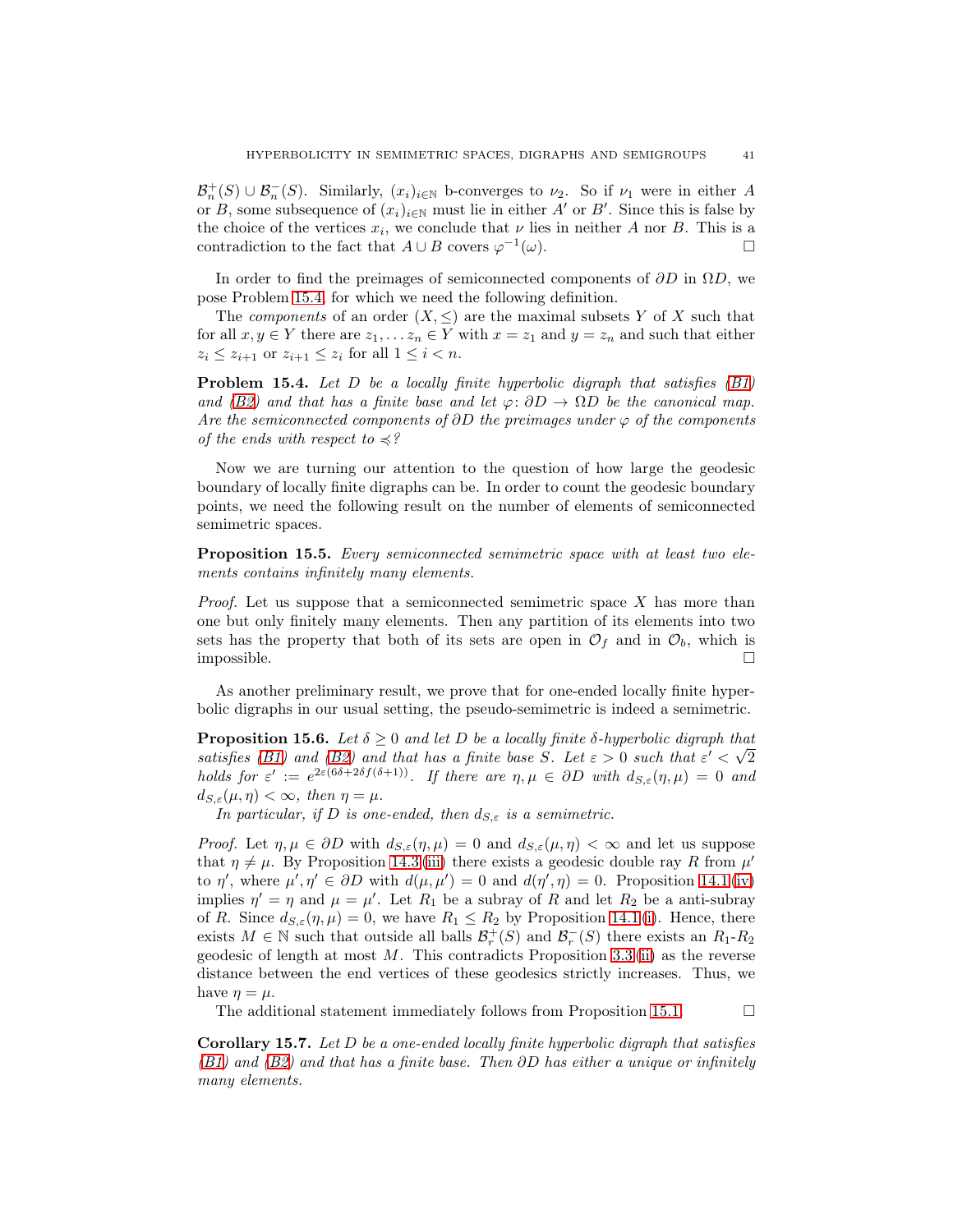*Proof.* Let  $\delta \geq 0$  such that D is  $\delta$ -hyperbolic. Let S be a finite base of D and let  $\varepsilon > 0$  such that  $\varepsilon' < \sqrt{2}$  holds for  $\varepsilon' := e^{\varepsilon(6\delta + 2\delta f(\delta + 1))}$ . Then Proposition [15.6](#page-40-0) implies that  $d_{S,\varepsilon}$  is a semimetric. So we can apply Theorem [15.3](#page-39-0) and obtain that  $\partial D$  is semiconnected. The assertion follows from Proposition [15.5.](#page-40-2)

## 16. Hyperbolic semigroups

<span id="page-41-0"></span>Let S be a semigroups and let A be a finite generating set of S. The *(right) Cayley digraph* of  $S$  (with respect to  $A$ ) has  $S$  as its vertex set and edges from  $x$  to xa for all  $x \in S$  and  $a \in A$ . This way, A is a semimetric space. A straight-forward argument shows that different finite generating sets define quasi-isometric Cayley digraphs, see Gray and Kambites [\[15,](#page-43-11) Proposition 4].

A finitely generated semigroup is *hyperbolic* if it has a finite generating set such that its Cayley digraph with respect to that generating set is hyperbolic.

Gray and Kambites [\[16\]](#page-43-5) asked whether every Cayley digraph of a hyperbolic monoid with respect to a finite generating set is hyperbolic. Proposition [8.2](#page-17-1) allows us to give at least a partial answer.

Proposition 16.1. *For every hyperbolic right cancellative semigroup, each of its Cayley digraphs with respect to finite generating sets is hyperbolic.*

*Proof.* Let S be a hyperbolic right cancellative semigroup. Let A be a finite generating set and let  $D$  be the Cayley digraph of  $S$  with respect to  $A$ . Then the out-degree of all vertices of D is  $|A|$ . Similarly, since S is right cancellative, the in-degree of all vertices is bounded by  $|A|$ . In particular, D satisfies [\(B1\)](#page-6-0) and [\(B2\)](#page-6-1).

Let B be a finite generating set of S such that the Cayley digraph  $D'$  of S with respect to  $B$  is hyperbolic. We also have the in- and out-degrees of all vertices bounded by |B| in this situation. Thus, Lemma [3.2](#page-6-2) implies that  $D'$  satisfies [\(B1\)](#page-6-0) and [\(B2\)](#page-6-1), too. Changing finite generating sets of semigroups lead to quasi-isometric Cayley digraphs, see e. g. [\[15,](#page-43-11) Proposition 4]. So Proposition [8.2](#page-17-1) directly implies that D is hyperbolic.  $\square$ 

Moving on to the geodesic boundary of finitely generated semigroups, Theorems [10.5,](#page-23-2) [10.6](#page-23-6) and [12.3](#page-28-1) imply that the homeomorphism types of the (quasi- )geodesic f-boundary of finitely generated semigroups whose Cayley digraphs satisfy [\(B2\)](#page-6-1) does not depend on the particular generating set and, if the semigroup is right cancellative, then the same holds for the (quasi-)geodesic boundary. Thus, we denote by  $\partial^f S$ , for a finitely generated semigroup S, the quasi-geodesic f-boundary of S and, if S is right cancellative, we denote by ∂S the quasi-geodesic boundary of S.

The results of Section [15](#page-37-0) together with results on the number of ends of semigroups by Craik et al. [\[11\]](#page-43-17) enable us to obtain some results on the size of the quasi-geodesic boundary of hyperbolic semigroups. First, we immediately have the following corollary of Corollary [15.7.](#page-40-3)

<span id="page-41-1"></span>Corollary 16.2. *Let* S *be a one-ended finitely generated right cancellative hyperbolic semigroup. Then* ∂S *has either exactly one or infinitely many elements.*

The possible numbers of ends of left cancellative semigroups were determined by Craik et al. [\[11,](#page-43-17) Theorem 3.7] to be in  $\{0, 1, 2, \infty\}$ . This immediately implies the following corollary for cancellative semigroups. (Note that if the geodesic boundary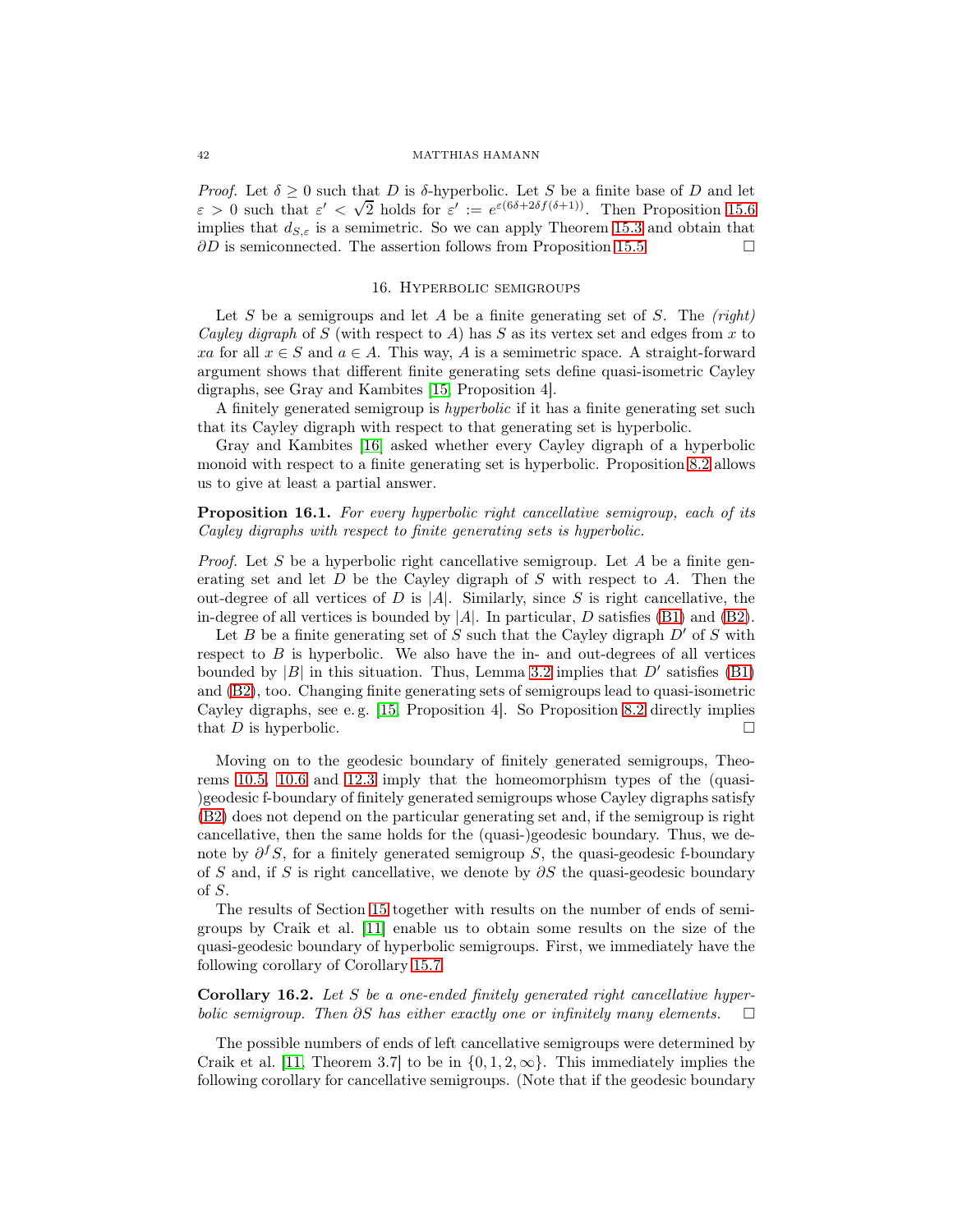satisfies the separation axiom  $T_1$  with respect to  $\mathcal{O}_f$  or  $\mathcal{O}_b$ , then it does so for the other topology as well and it is a semimetric space.)

Corollary 16.3. *Let* S *be a finitely generated cancellative hyperbolic semigroup such that its geodesic boundary is a*  $T_1$  *space with respect to either*  $\mathcal{O}_f$  *or*  $\mathcal{O}_b$ *. Then*  $|\partial S| \in \{0, 1, 2, \infty\}$ .  $|\partial S| \in \{0, 1, 2, \infty\}.$ 

An obvious question arising is whether the assumption of  $T_1$  separability is necessary.

Problem 16.4. *Does there exist a finitely generated right cancellative hyperbolic semigroup whose geodesic boundary is not a semimetric space?*

In the situation of hyperbolic groups, those with few boundary points, i. e. with at most two, are called elementary and their structure can be described pretty easily in that they are either finite or quasi-isometric to  $\mathbb{Z}$ , cf. [\[21,](#page-43-3) Theorem 2.28]. In analogy to the case of groups, we call a finitely generated right cancellative hyperbolic semigroup *elementary* if it has at most two geodesic boundary points.

The right cancellative hyperbolic semigroups without geodesic boundary points have no end as well by Proposition [11.3](#page-26-3) [\(iii\)](#page-26-2). So they are finite.

An example for a finitely generated right cancellative hyperbolic semigroup with a unique geodesic boundary point is  $\mathbb N$  and, in analogy to the group case, one might think that all other examples are quasi-isometric to N. However, this is not the case as the following example shows.

**Example 16.5.** Consider the monoid  $S := \langle a, b \mid a^2 = b^2, ab = ba \rangle$ . It is straightforward to check that this is hyperbolic and that it has a unique geodesic boundary point. To see that S is not quasi-isometric to N, it suffices to note that  $d(a, b) =$  $\infty = d(b, a)$  but that there are no two elements of N with such a property.

Still, the monoid of the previous example has a structure that reminds very much of N but the connection is weaker than quasi-isometry.

Let us now consider the case of precisely two geodesic boundary points. It follows directly from Corollary [16.2](#page-41-1) that finitely generated right cancellative hyperbolic semigroups have exactly two ends. If the semigroup is cancellative, then it is a two-ended group by Craik et al. [\[11,](#page-43-17) Corollary 3.8], so it is quasi-isometric to Z. It remains open to look at the case of right cancellative semigroups that are not cancellative: do those still look like  $\mathbb Z$  in a way as in the case of exactly one geodesic boundary point the semigroups look like N?

## **REFERENCES**

- <span id="page-42-0"></span>[1] J.M. Alonso, T. Brady, D. Cooper, V. Ferlini, M. Lustig, M. Mihalik, M. Shapiro, and H. Short, Notes on word hyperbolic groups, Group Theory from a Geometrical Viewpoint (Trieste, 1990) (E. Ghys, A. Haefliger, and A. Verjovsky, eds.), World Scientific, 1991, pp. 3– 63.
- <span id="page-42-4"></span><span id="page-42-1"></span>[2] M.R. Bridson and A. Haefliger, Metric spaces of non-positive curvature, Springer-Verlag, 1999.
- <span id="page-42-5"></span>[3] C. Bürger and R. Melcher, *Ends of digraphs I: basic theory*, [arXiv:2009.03295.](http://arxiv.org/abs/2009.03295)
- <span id="page-42-6"></span>[4]  $\_\_\_\_\_\$ chas of digraphs II: topological point of view, [arXiv:2009.03293.](http://arxiv.org/abs/2009.03293)
- <span id="page-42-2"></span>[5] , Ends of digraphs III: normal arborescences, [arXiv:2009.03292.](http://arxiv.org/abs/2009.03292)
- [6] A.J. Cain, Hyperbolicity of monoids presented by confluent monadic rewriting systems, Beitr. Algebra Geom. 54 (2013), 593–608.
- <span id="page-42-3"></span>[7] A.J. Cain and V. Maltcev, Context-free rewriting systems and word-hyperbolic structures with uniqueness, Internat. J. Algebra Comput. 22 (2012).